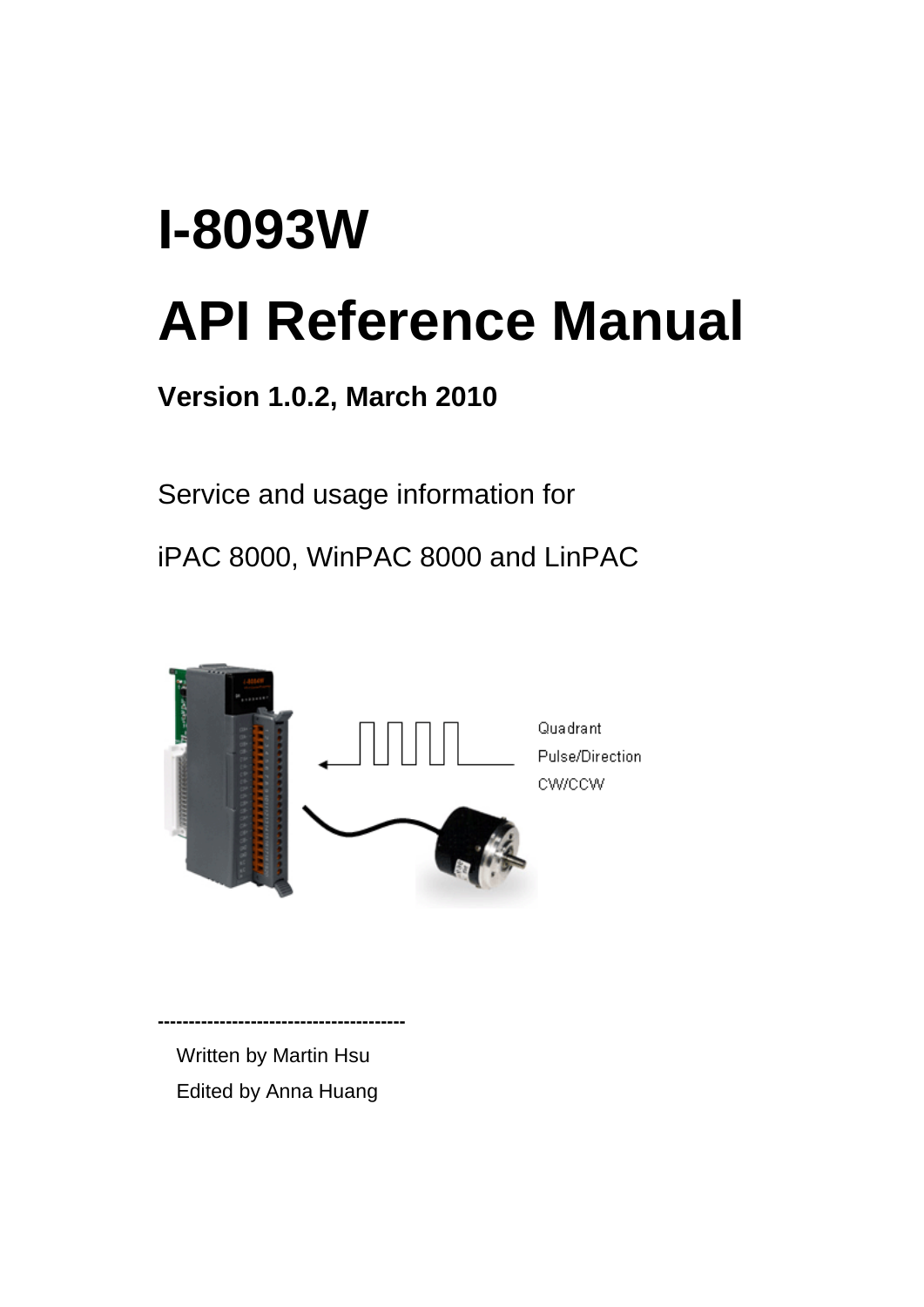#### **General Information**

#### **Warranty**

All products manufactured by ICP DAS are under warranty regarding defective materials for a period of one year, beginning from the date of delivery to the original purchaser.

#### **Warning**

ICP DAS assumes no liability for any damage resulting from the use of this product.ICP DAS reserves the right to change this manual at any time without notice.The information furnished by ICP DAS is believed to be accurate and reliable.However, no responsibility is assumed by ICP DAS for its use, not for any infringements of patents or other rights of third parties resulting from its use.

#### **Copyright**

Copyright @ 2009 by ICP DAS Co., Ltd.All rights are reserved.

#### **Trademark**

The names used for identification only may be registered trademarks of their respective companies.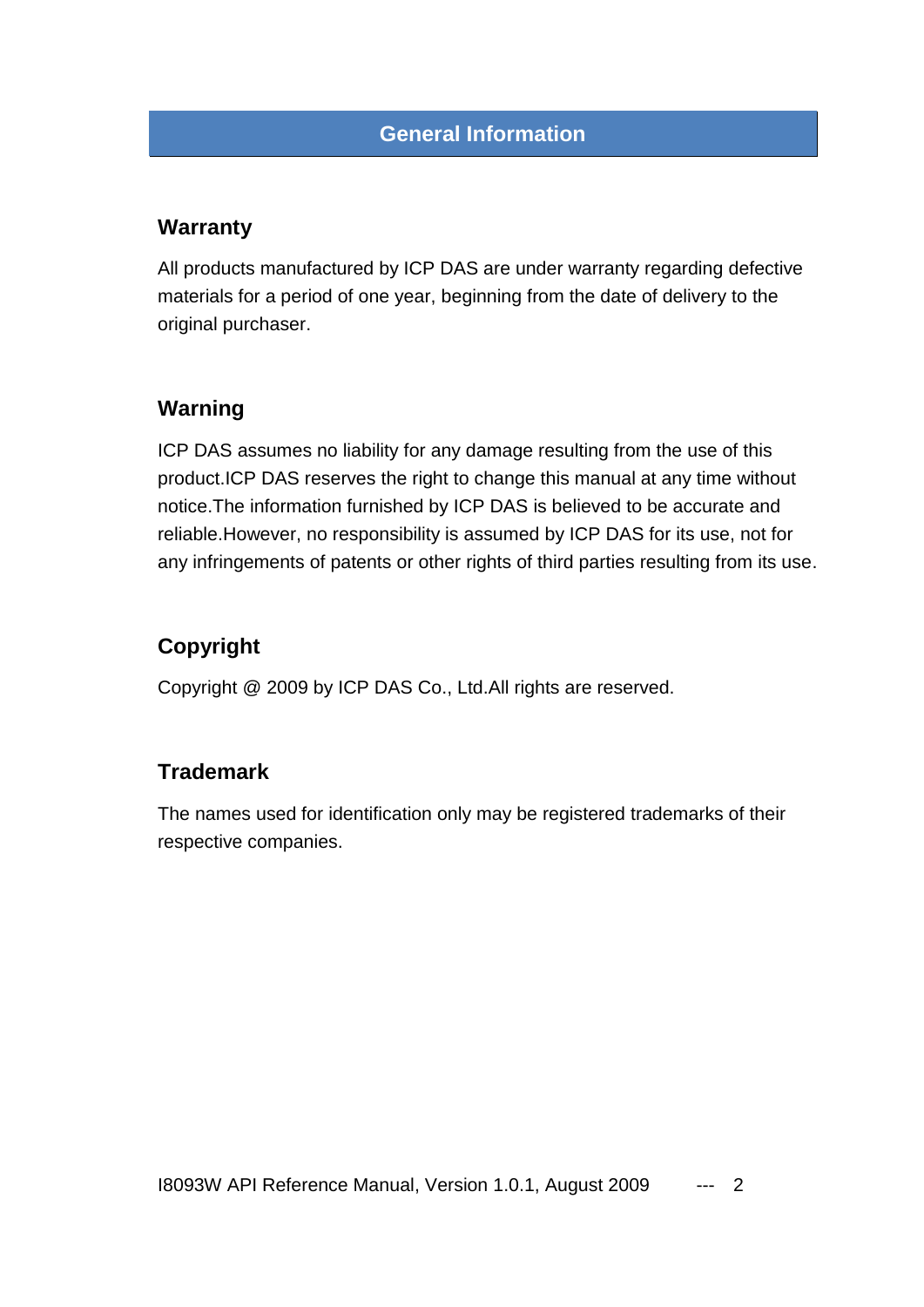# **TABLE OF CONTENTS**

| 18093W API Reference Manual, Version 1.0.1, August 2009 --- 3 |  |
|---------------------------------------------------------------|--|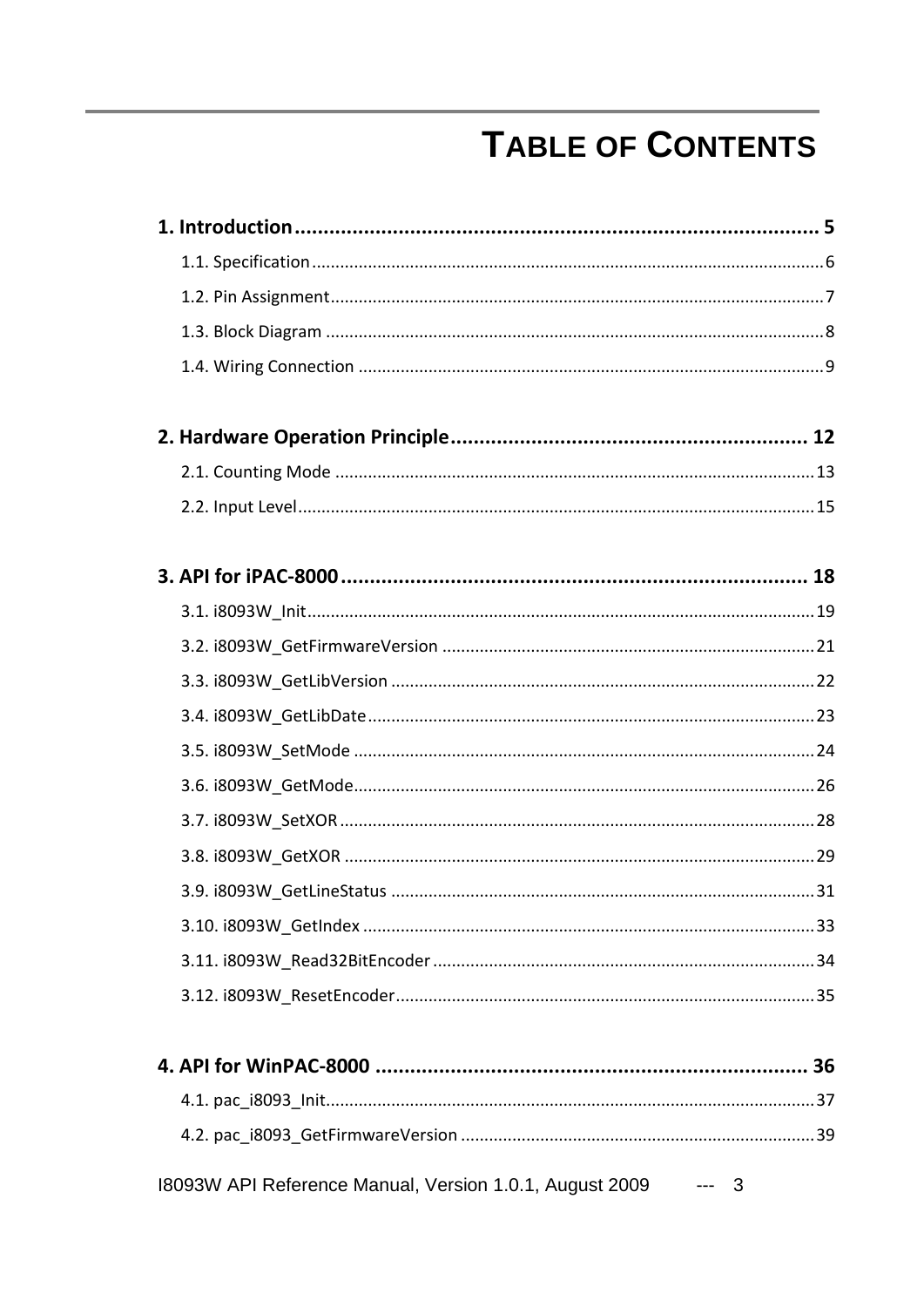|--|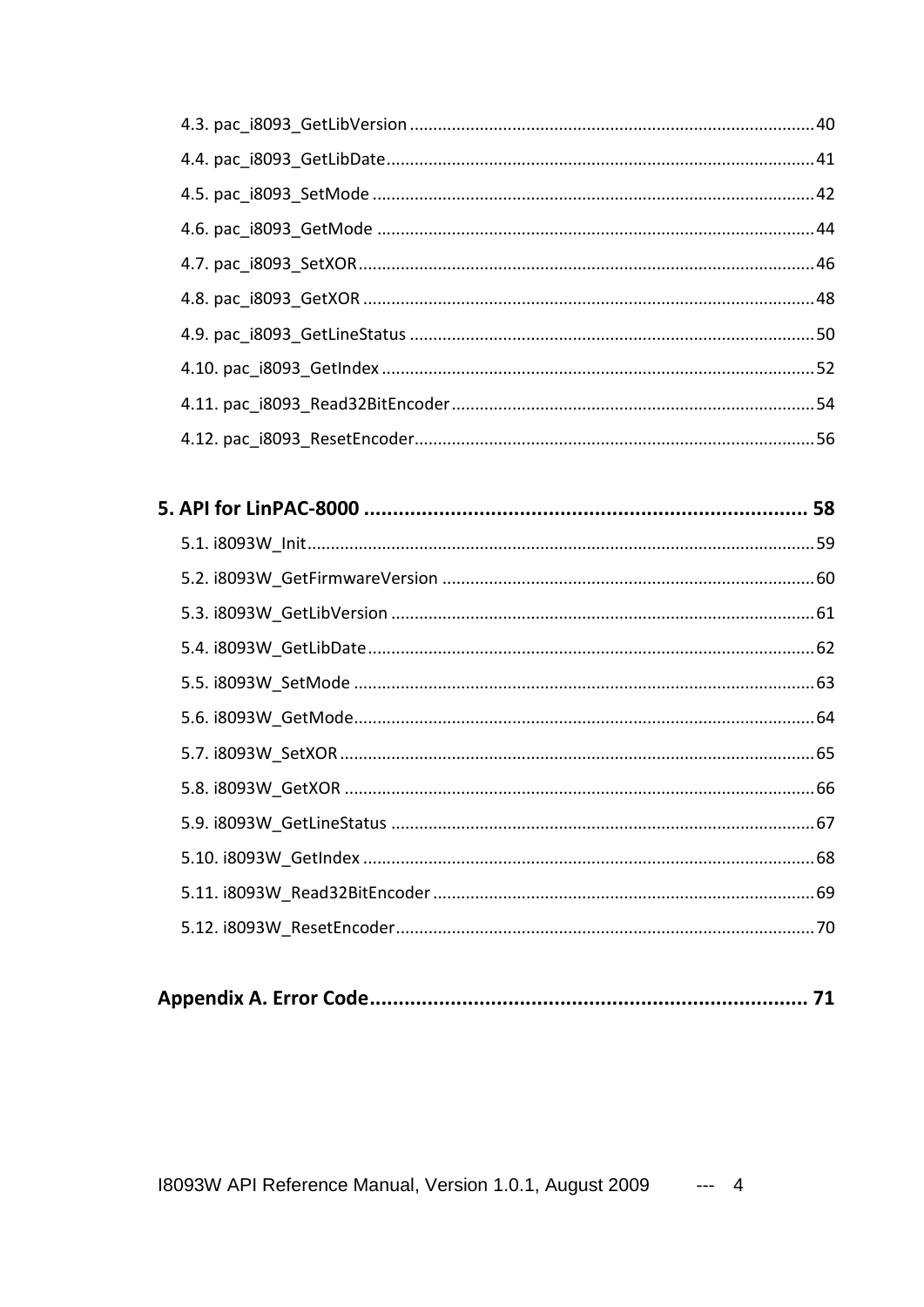# <span id="page-4-0"></span>**1. INTRODUCTION**

I-8093W is a 3-axis encoder counter board on I-8000 platform. I-8093W encoder card has 32 bits counter and high counting rate 10Mpps. The application of I-8093W board is position/distance measurement, velocity measurement, feedback for motor control, hard wheel input and so on.

#### **Features:**

- $\checkmark$  3-axis, 32-bit encoder counter
- $\checkmark$  Encoder counting mode: CW/CCW, Pulse/Direction, A/B Phase
- $\checkmark$  Maximum counting rate: 4 MHz
- $\checkmark$  Encoder Input: A, B, Z differential
- $\checkmark$  Input Level: 5V, 12V/24V with external resistor
- $\checkmark$  A/B/Z signal isolation voltage: 2500V optical isolation
- $\checkmark$  Built-in XOR logic for active high or active low encoder input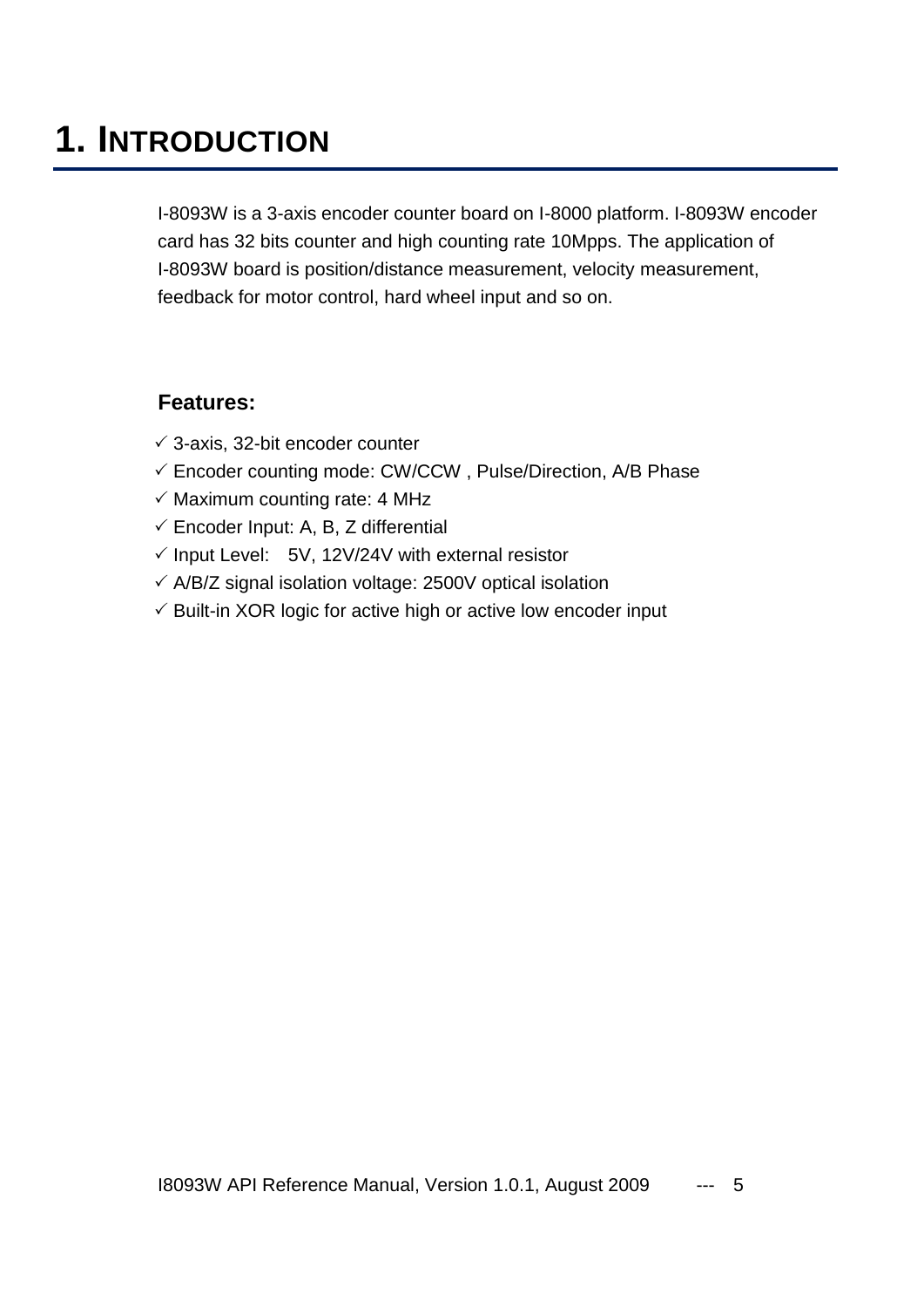# <span id="page-5-0"></span>**1.1. Specification**

#### **Parallel I/O Module**

3-axis, 32 bits encoder counter.

#### **Encoder Mode**

- 1. CW/CCW mode
- 2. Pulse/Dir mode
- 3. Quadrant mode

#### **Maximum Counting Rate**

- 1. CW/CCW mode 4M pulse/sec
- 2. Pulse/Dir mode 4M pulse/sec
- 3. Quadrant mode 1M pulse/sec

#### **Input Level**

1. Input level 5 V

Logic High:  $4 V \sim 5 V$ 

Logic Low:  $0 \vee - 2 \vee$ 

2. Input 12 V with external resistor 1 K ohm

Logic High:  $5 V \sim 12 V$ 

Logic Low:  $0 \vee - 2 \vee$ 

- 3. Input 24V with external resistor 2K ohm
	- Logic High:  $7 V \sim 24 V$
	- Logic Low:  $0 \vee -2 \vee$

#### **Isolated voltage output**

+5 V, 200 mA (max)

#### **Power consumption**

1.0 W

#### **Built-in XOR logic for active high or low**

I8093W API Reference Manual, Version 1.0.1, August 2009 --- 6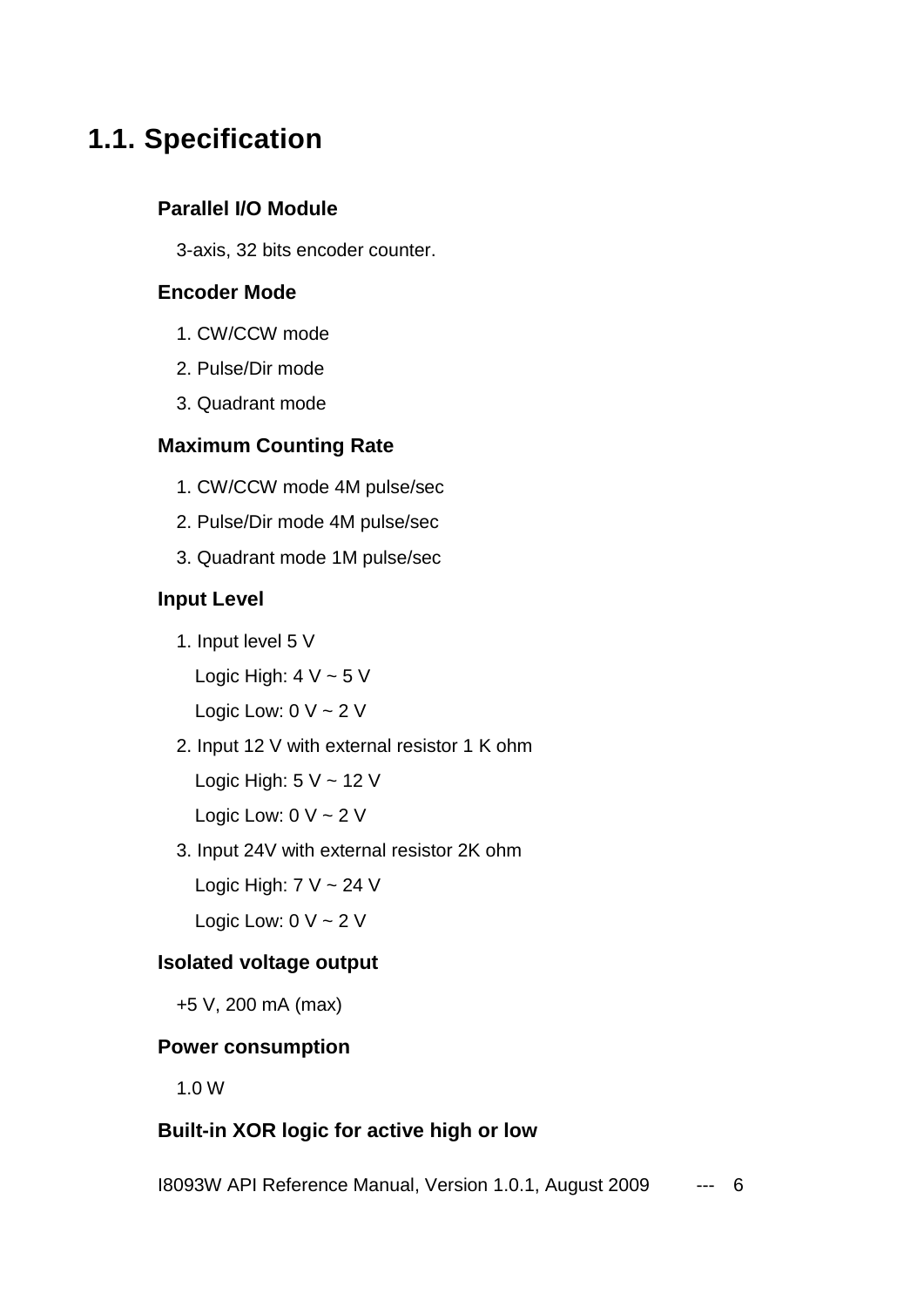# <span id="page-6-0"></span>**1.2. Pin Assignment**



| Terminal No.                                                                                                                                                                                                                                                                                                                                                                               |    | Pin Assignment Name |
|--------------------------------------------------------------------------------------------------------------------------------------------------------------------------------------------------------------------------------------------------------------------------------------------------------------------------------------------------------------------------------------------|----|---------------------|
| C<br>o                                                                                                                                                                                                                                                                                                                                                                                     | 01 | $A0+$               |
| C<br>u                                                                                                                                                                                                                                                                                                                                                                                     | 02 | A0-                 |
| př.<br>$\Omega$                                                                                                                                                                                                                                                                                                                                                                            | 03 | <b>B0+</b>          |
|                                                                                                                                                                                                                                                                                                                                                                                            | 04 | <b>B0-</b>          |
|                                                                                                                                                                                                                                                                                                                                                                                            | 05 | $CO+$               |
| $\  \frac{1}{2} \frac{1}{2} \frac{1}{2} \frac{1}{2} \frac{1}{2} \frac{1}{2} \frac{1}{2} \frac{1}{2} \frac{1}{2} \frac{1}{2} \frac{1}{2} \frac{1}{2} \frac{1}{2} \frac{1}{2} \frac{1}{2} \frac{1}{2} \frac{1}{2} \frac{1}{2} \frac{1}{2} \frac{1}{2} \frac{1}{2} \frac{1}{2} \frac{1}{2} \frac{1}{2} \frac{1}{2} \frac{1}{2} \frac{1}{2} \frac{1}{2} \frac{1}{2} \frac{1}{2} \frac{1}{2} \$ | 06 | $CO-$               |
| 돌록돌록놀루돌록<br>$\Box$                                                                                                                                                                                                                                                                                                                                                                         | 07 | $A1+$               |
| o                                                                                                                                                                                                                                                                                                                                                                                          | 08 | $A1-$               |
| $\Box$                                                                                                                                                                                                                                                                                                                                                                                     | 09 | $B1+$               |
| $\overline{\phantom{a}}$                                                                                                                                                                                                                                                                                                                                                                   | 10 | B1-                 |
| $\Box$                                                                                                                                                                                                                                                                                                                                                                                     | 11 | $C1+$               |
| pi<br>Li<br>$\Box$                                                                                                                                                                                                                                                                                                                                                                         | 12 | $C1-$               |
| C,<br>$\Box$                                                                                                                                                                                                                                                                                                                                                                               | 13 | $A2+$               |
| C,<br>$\overline{u}$                                                                                                                                                                                                                                                                                                                                                                       | 14 | $A2-$               |
| ļ.                                                                                                                                                                                                                                                                                                                                                                                         | 15 | $B2+$               |
| C<br>O                                                                                                                                                                                                                                                                                                                                                                                     | 16 | B <sub>2</sub> -    |
| $\overline{a}$                                                                                                                                                                                                                                                                                                                                                                             | 17 | $C2+$               |
| 돌록돌록돌록<br>$\Box$                                                                                                                                                                                                                                                                                                                                                                           | 18 | $C2 -$              |
| $\overline{\mathbf{u}}$                                                                                                                                                                                                                                                                                                                                                                    | 19 | ISO5V               |
| ٦Ĵ<br>$\overline{\mathbf{u}}$                                                                                                                                                                                                                                                                                                                                                              | 20 | <b>ISOGND</b>       |

- $\checkmark$  Pin 1 ~ 6: A0+/A0-/B0+/B0-/Z0+/Z0-, are designed for encoder0
- $\checkmark$  Pin 7 ~ 12: A1+/A1-/B1+/B1-/Z1+/Z1-, are designed for encoder1
- $\checkmark$  Pin 13~ 18: A2+/A2-/B2+/B2-/Z2+/Z2-, are designed for encoder2
- $\checkmark$  Pin 19 is isolated 5Vsupply, max: 50mA.
- $\checkmark$  Pin 20 is isolated ground.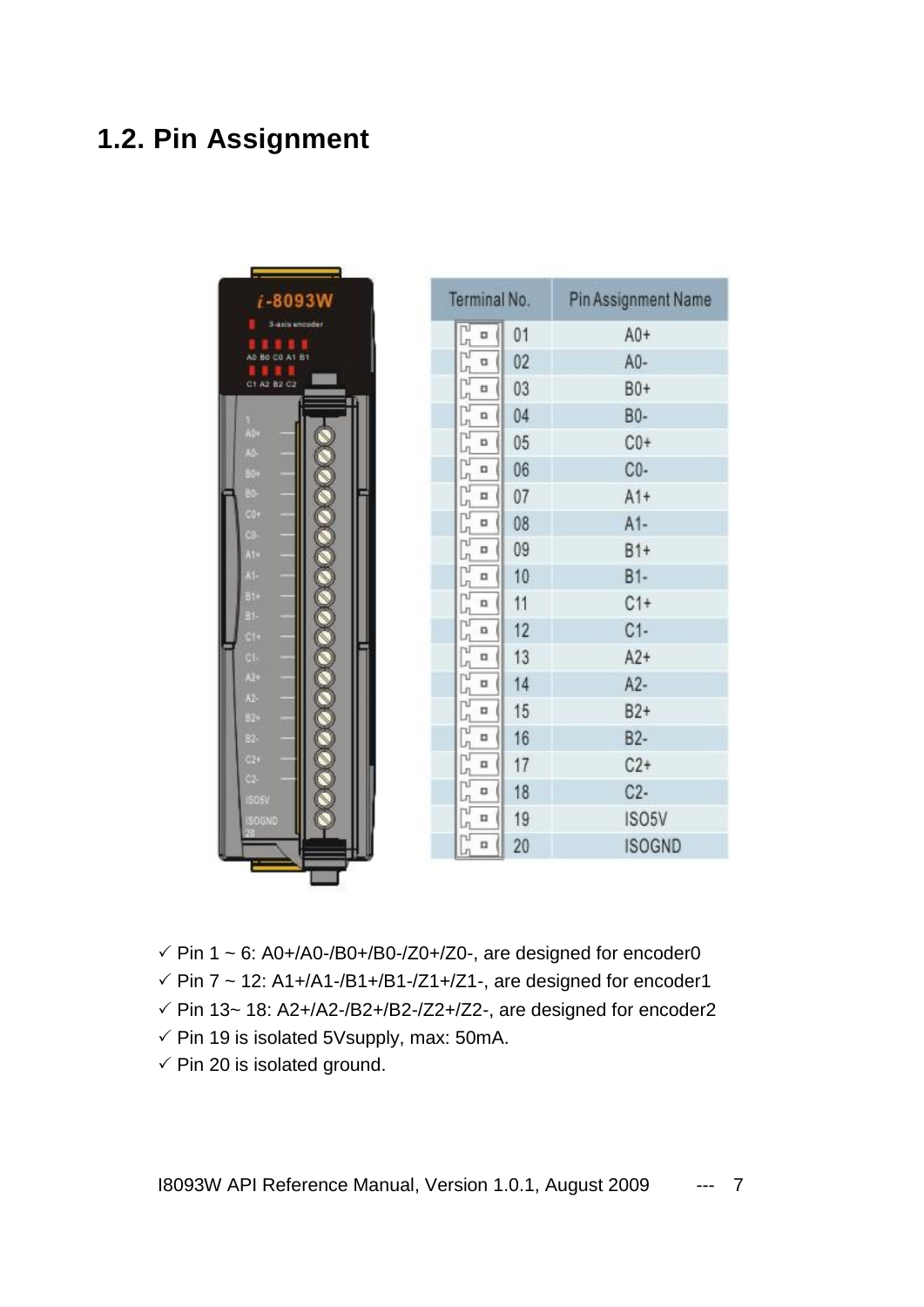### <span id="page-7-0"></span>**1.3. Block Diagram**



The input signal maybe active low or active high. The XOR0/XOR1/XOR2 are designed to invert the active low signal for internal logic requirement. If the value of XOR0/1/2 is the encoder value will have different errors. Refer to chapter 2 for more information.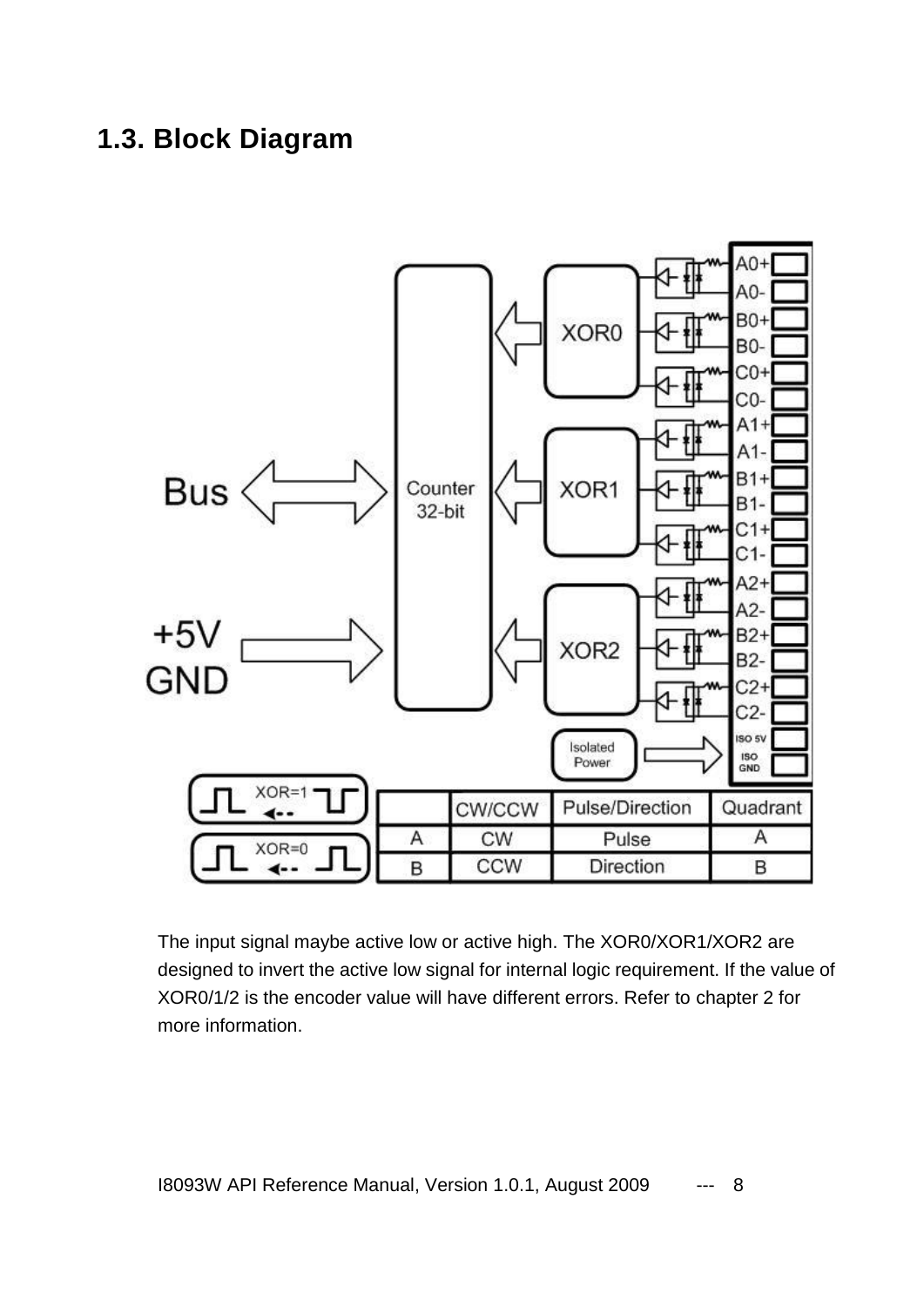# <span id="page-8-0"></span>**1.4. Wiring Connection**

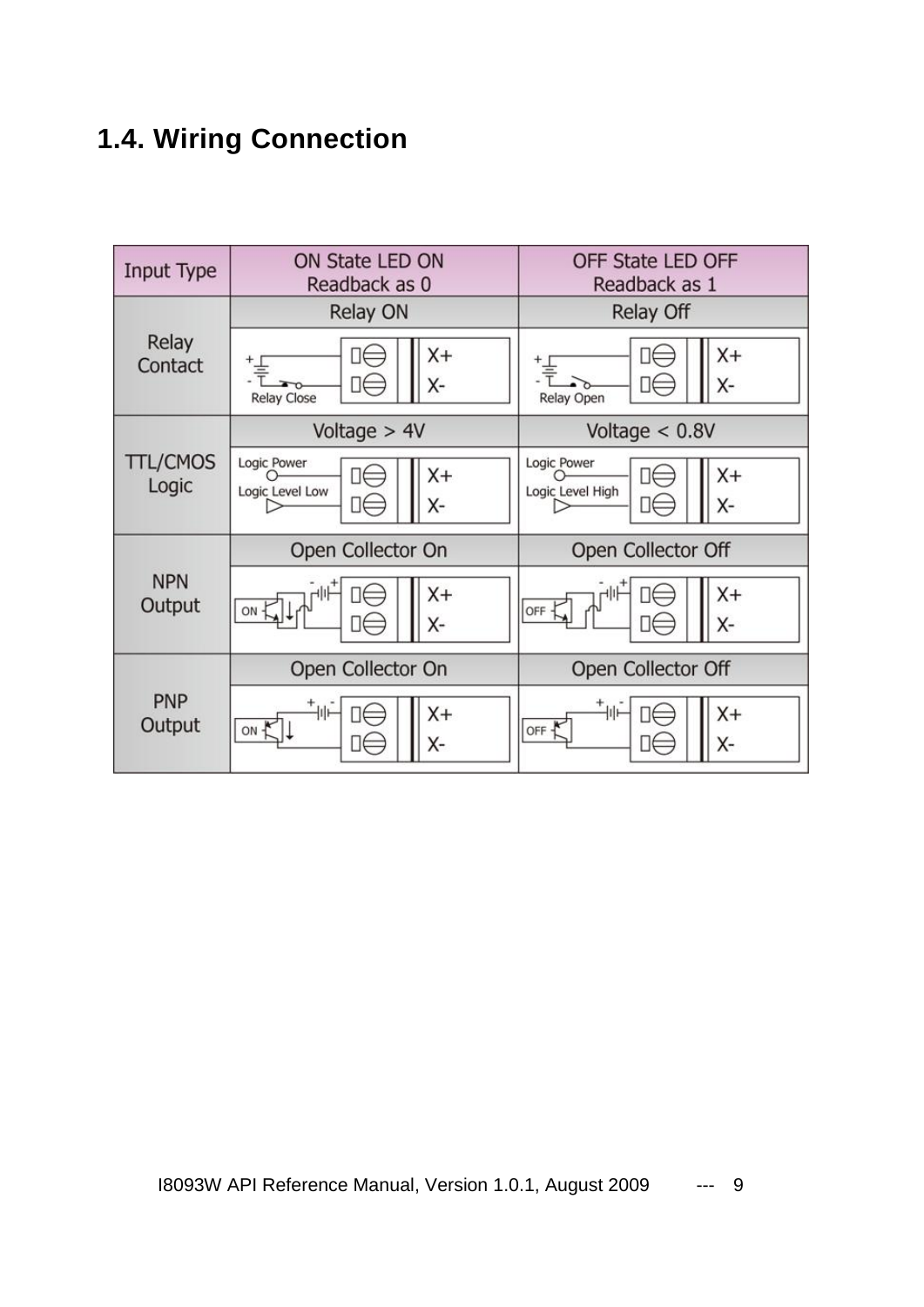I8093W API Reference Manual, Version 1.0.1, August 2009 --- 10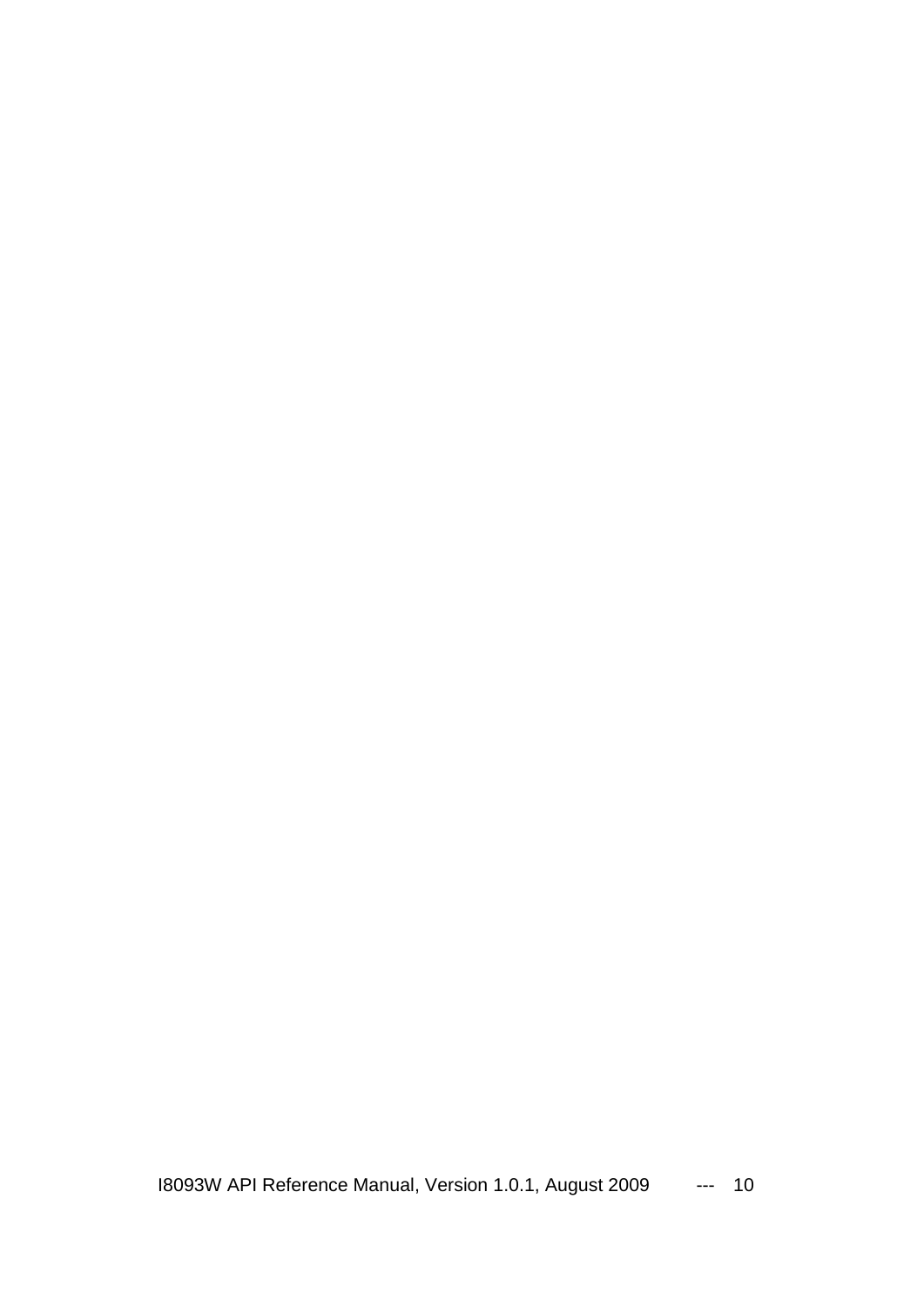I8093W API Reference Manual, Version 1.0.1, August 2009 --- 11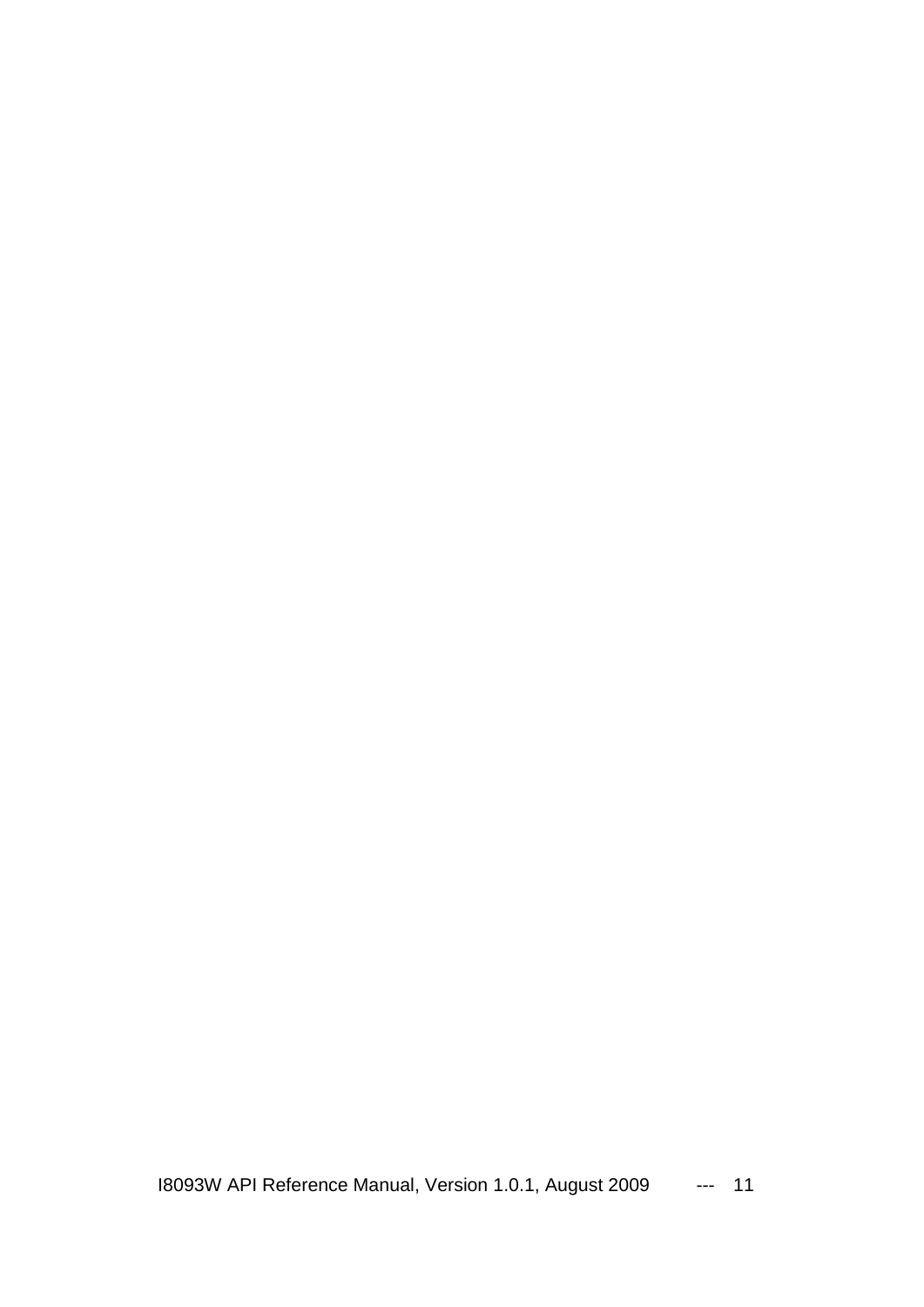# <span id="page-11-0"></span>**2. HARDWARE OPERATION PRINCIPLE**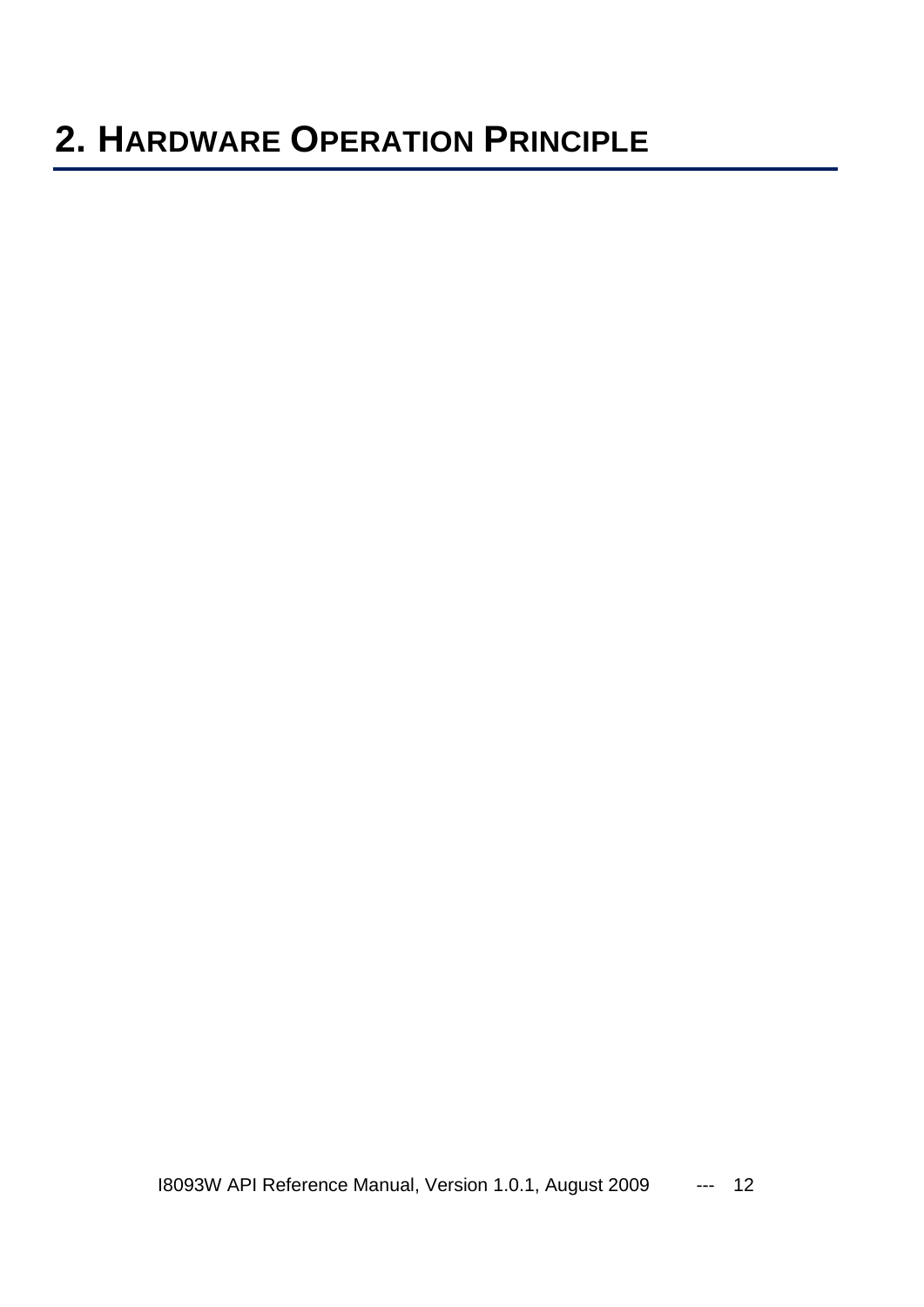# <span id="page-12-0"></span>**2.1. Counting Mode**

There are 3 counting modes, CC/PD/AB, given as follows:



Note: -1=0xffffffff, -2=0xfffffffe

I8093W API Reference Manual, Version 1.0.1, August 2009 --- 13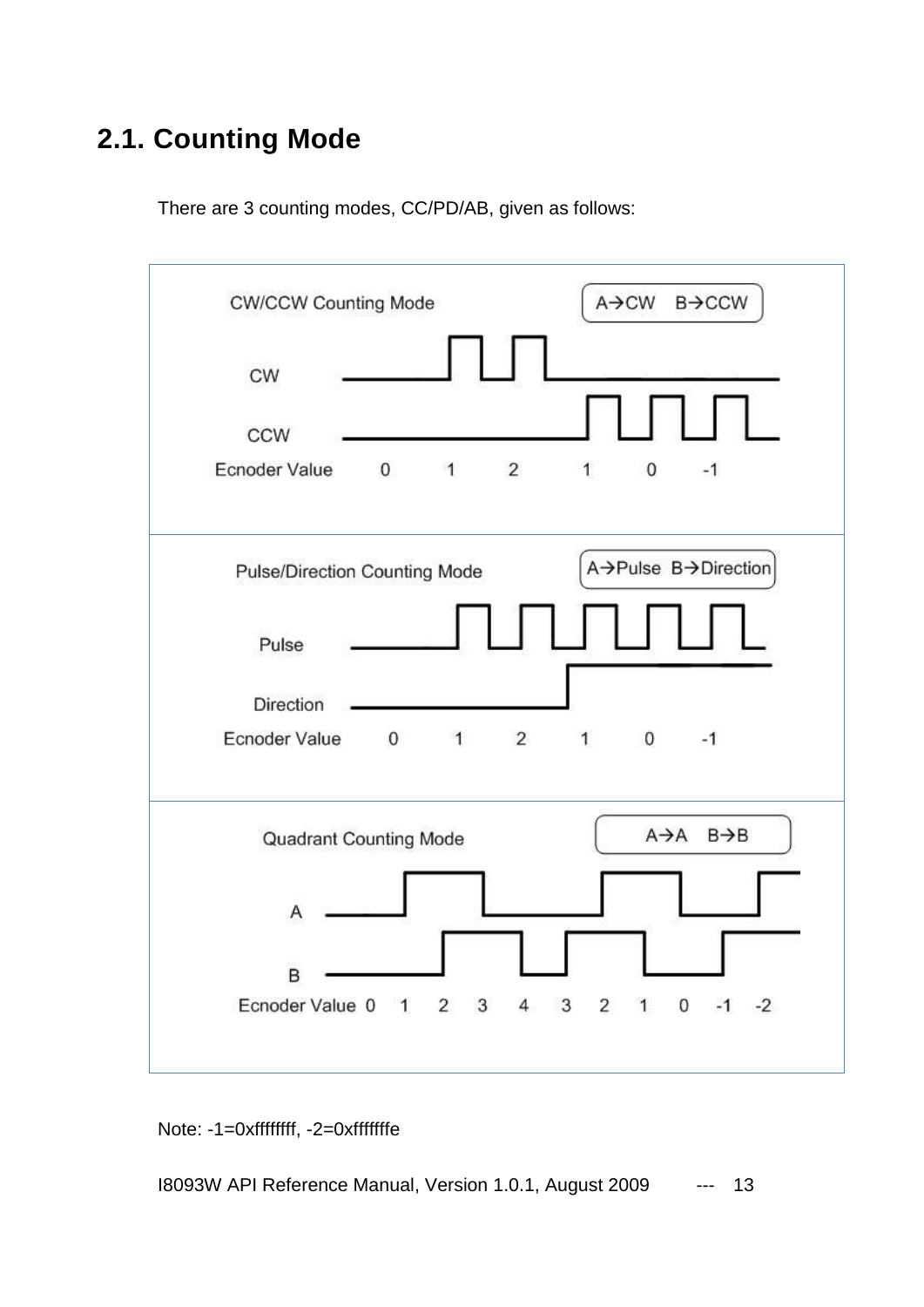The internal counting logic is expected as active high. User can use XOR control bit to select the proper waveform as follows:





**Case 2: active high single-ended input, set XOR=0**



**Case 3: active low single-ended input, set XOR=1**



If the value of XOR control bit is error, the encoder value will have different errors given as follows:

 $\checkmark$  The counting direction will be inverted

 $\checkmark$  The Z is inverted

I8093W API Reference Manual, Version 1.0.1, August 2009 --- 14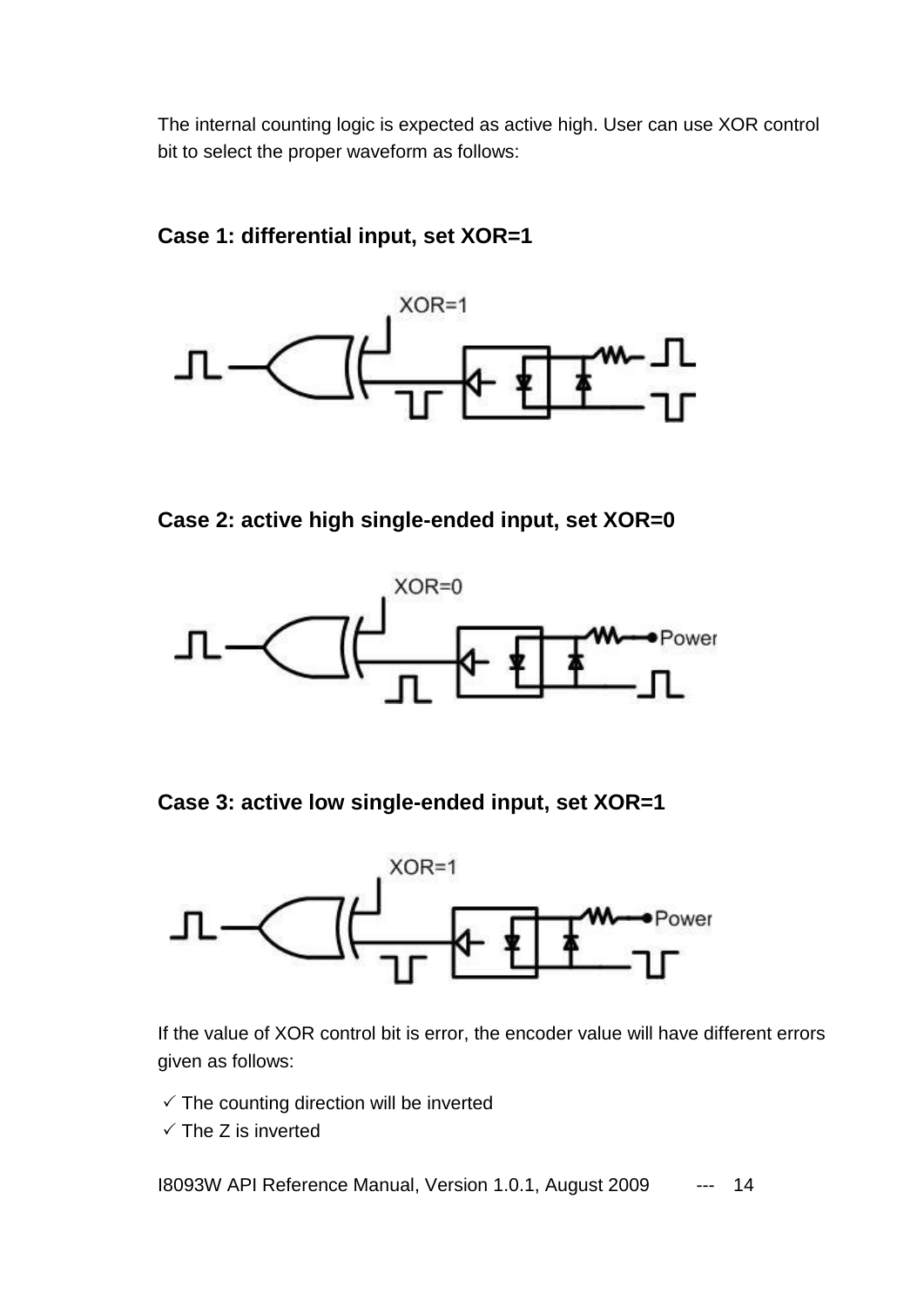### <span id="page-14-0"></span>**2.2. Input Level**

#### **5V Differential Encoder**



### **5V Single-ended Encoder**

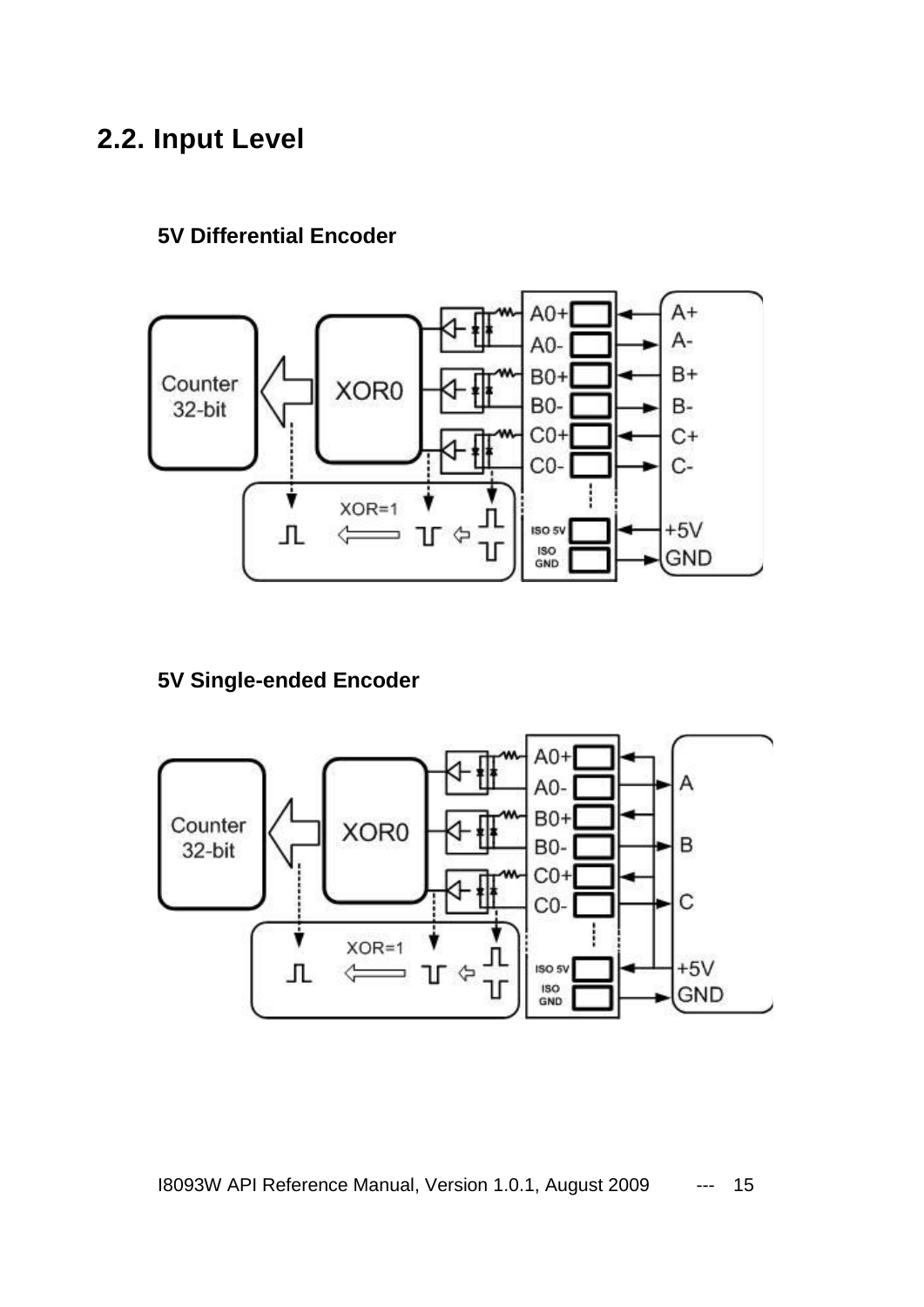#### **12V AND 24 V Differential Encoder**



- 1. Input 12V with external resistor(R) 1K ohm
- 2. Input 24V with external resistor(R) 2K ohm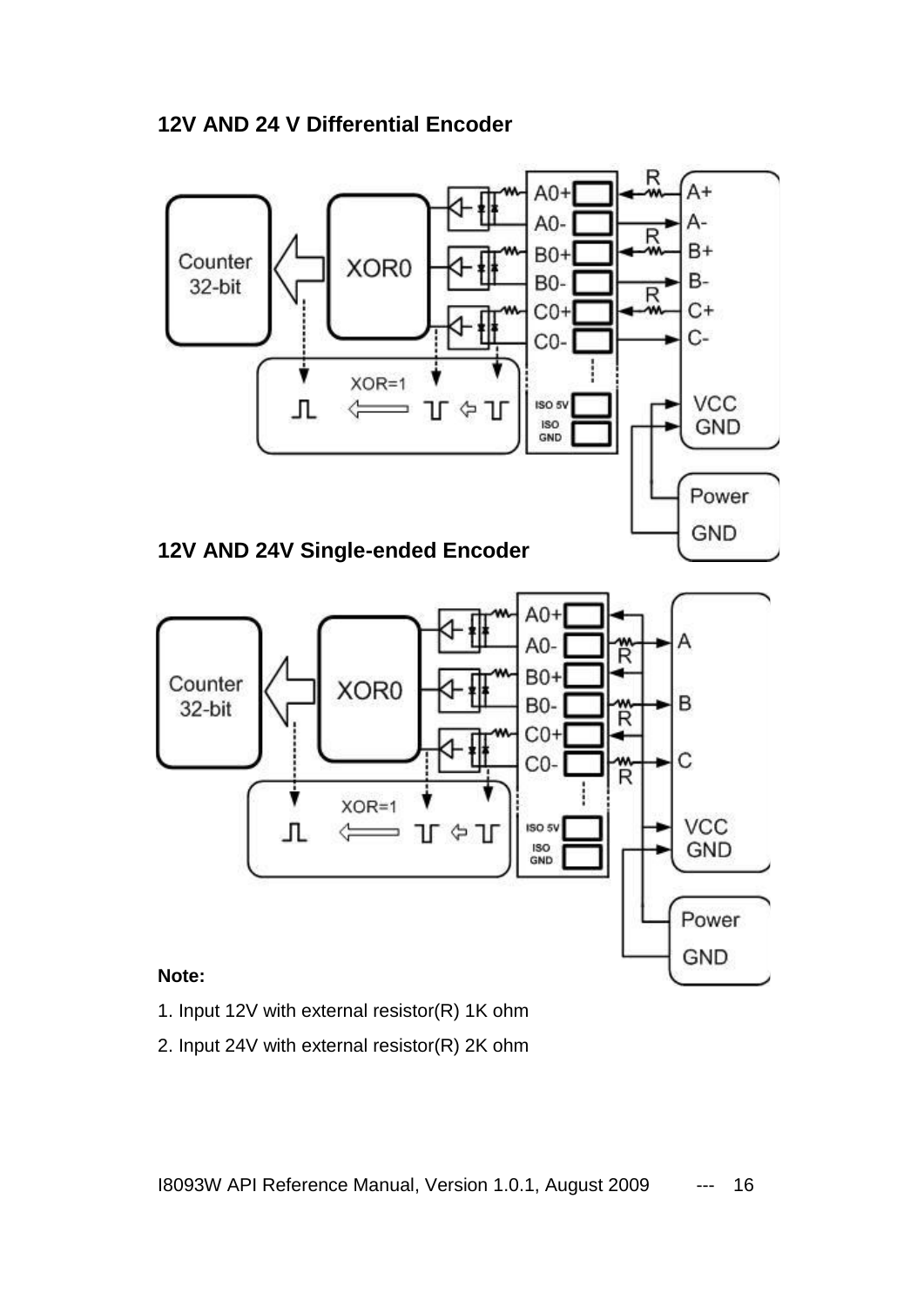I8093W API Reference Manual, Version 1.0.1, August 2009 --- 17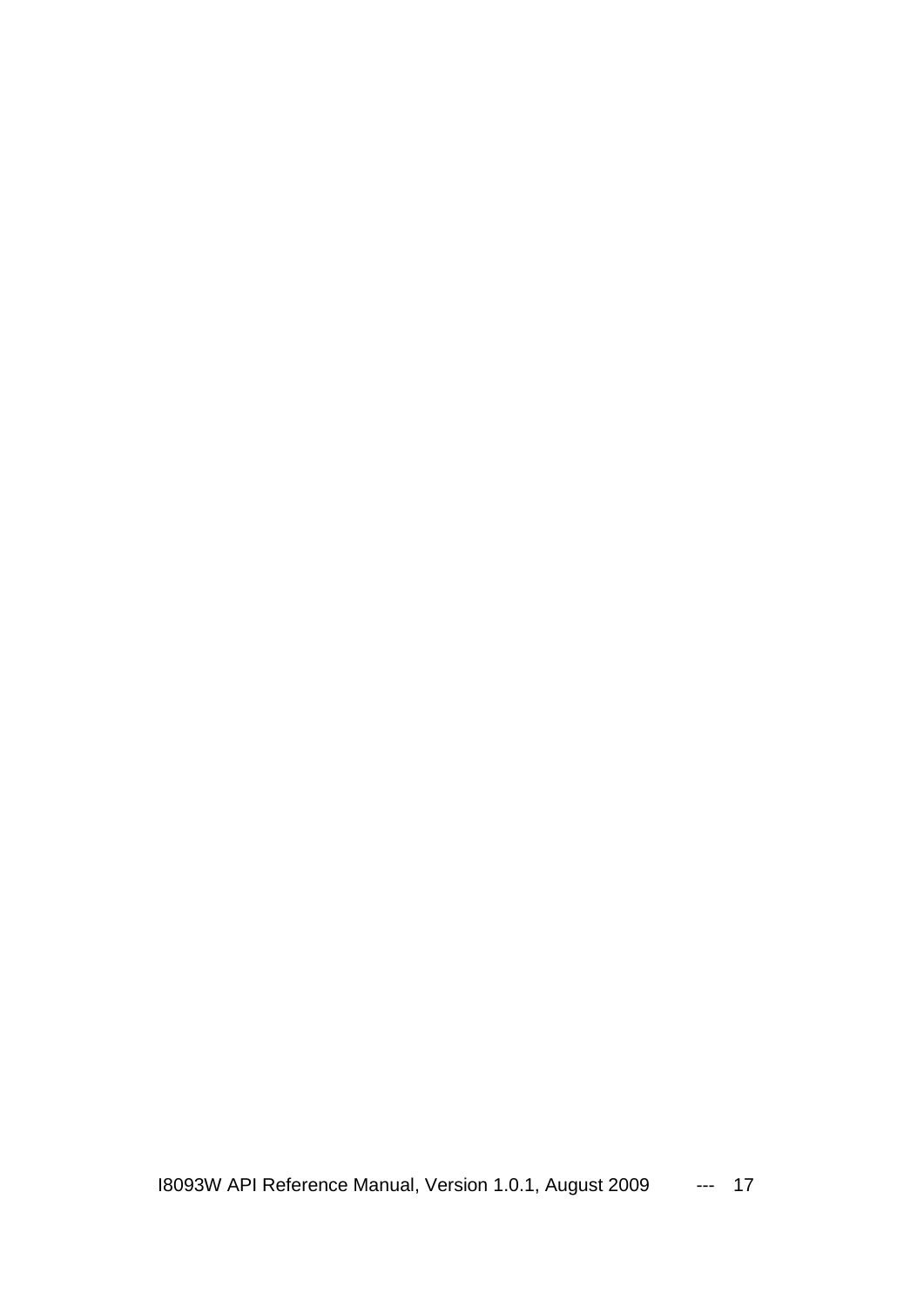<span id="page-17-0"></span>I8093W API Reference Manual, Version 1.0.1, August 2009 --- 18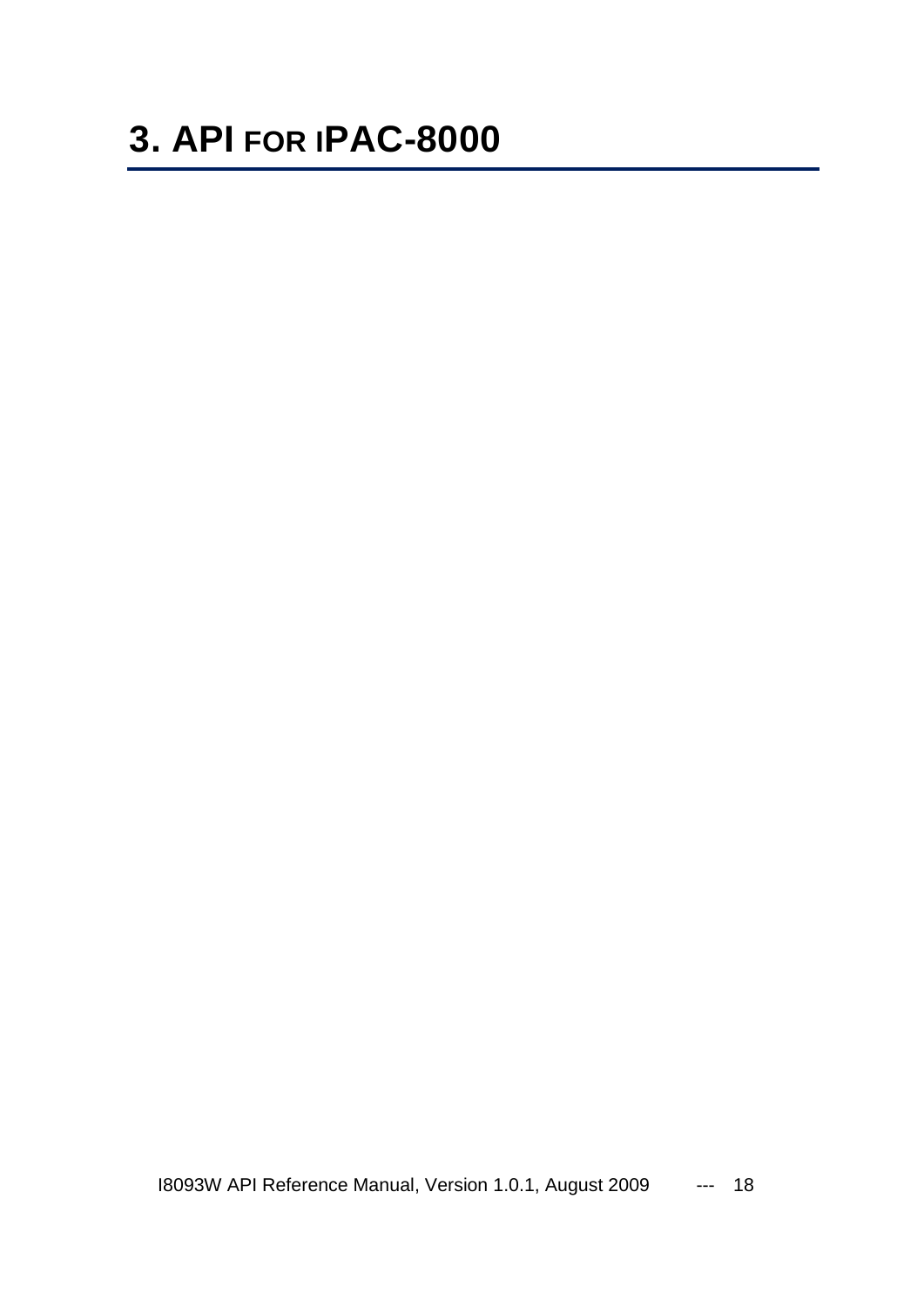# <span id="page-18-0"></span>**3.1. i8093W\_Init**

This function can initial the I-8093W and can check the hardware ID, if return 0 for input slot index, it means the ID of this slot index is I-8093W,if return -1, it means there is no I-8093W for this slot index.

#### **Syntax**

int i8093W\_Init(int slot);

#### **Parameter**

slot:  $0 \sim 7$ 

#### **Return Values**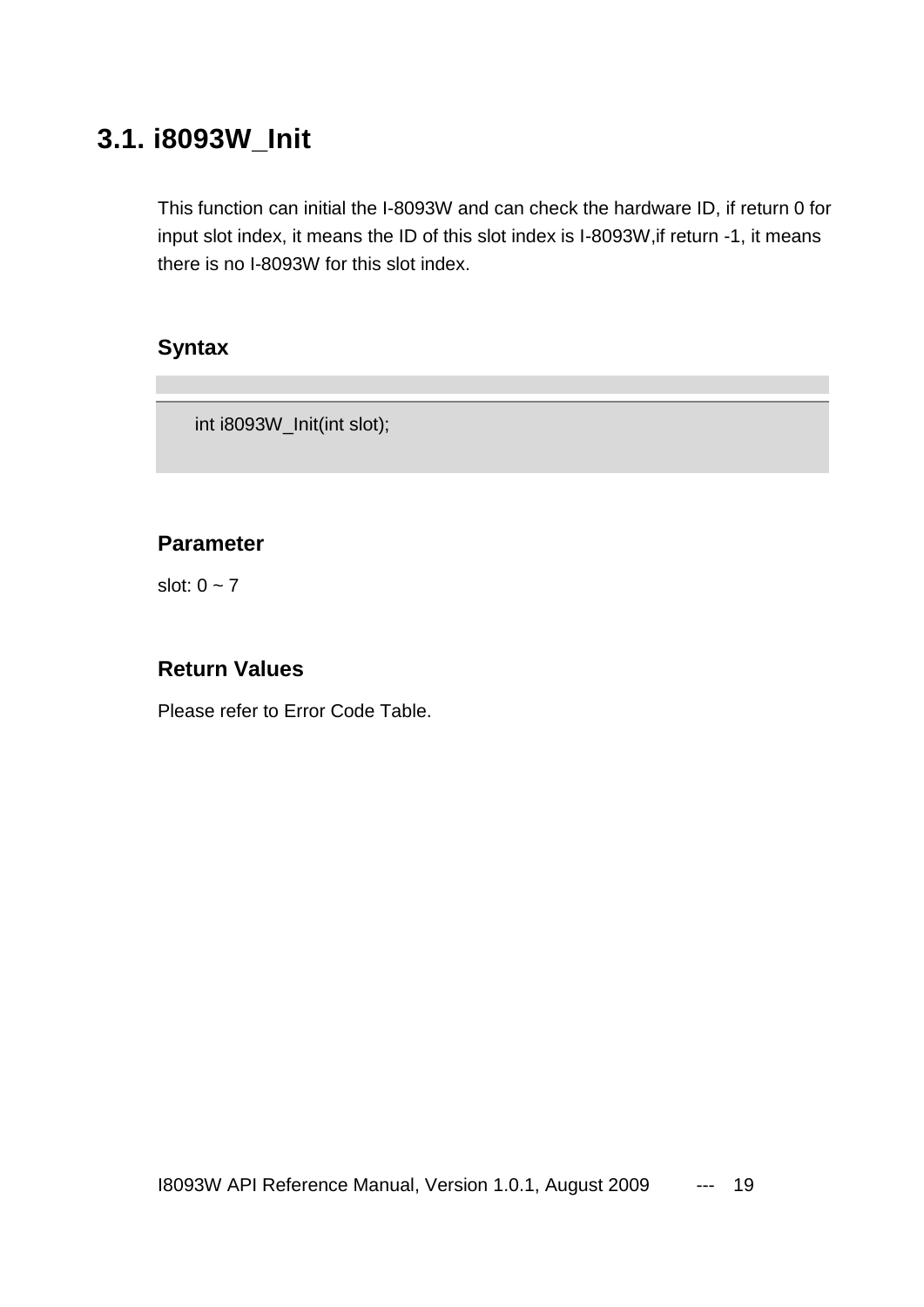```
int slotIndex,err;
err=i8093W_Init(slotIndex);
if(err==0)
{
 printf("There is an I-8093W at slot %d\n", slotIndex);
}
else
{
 printf("There is no I-8093W at slot %d\n", slotIndex);
}
```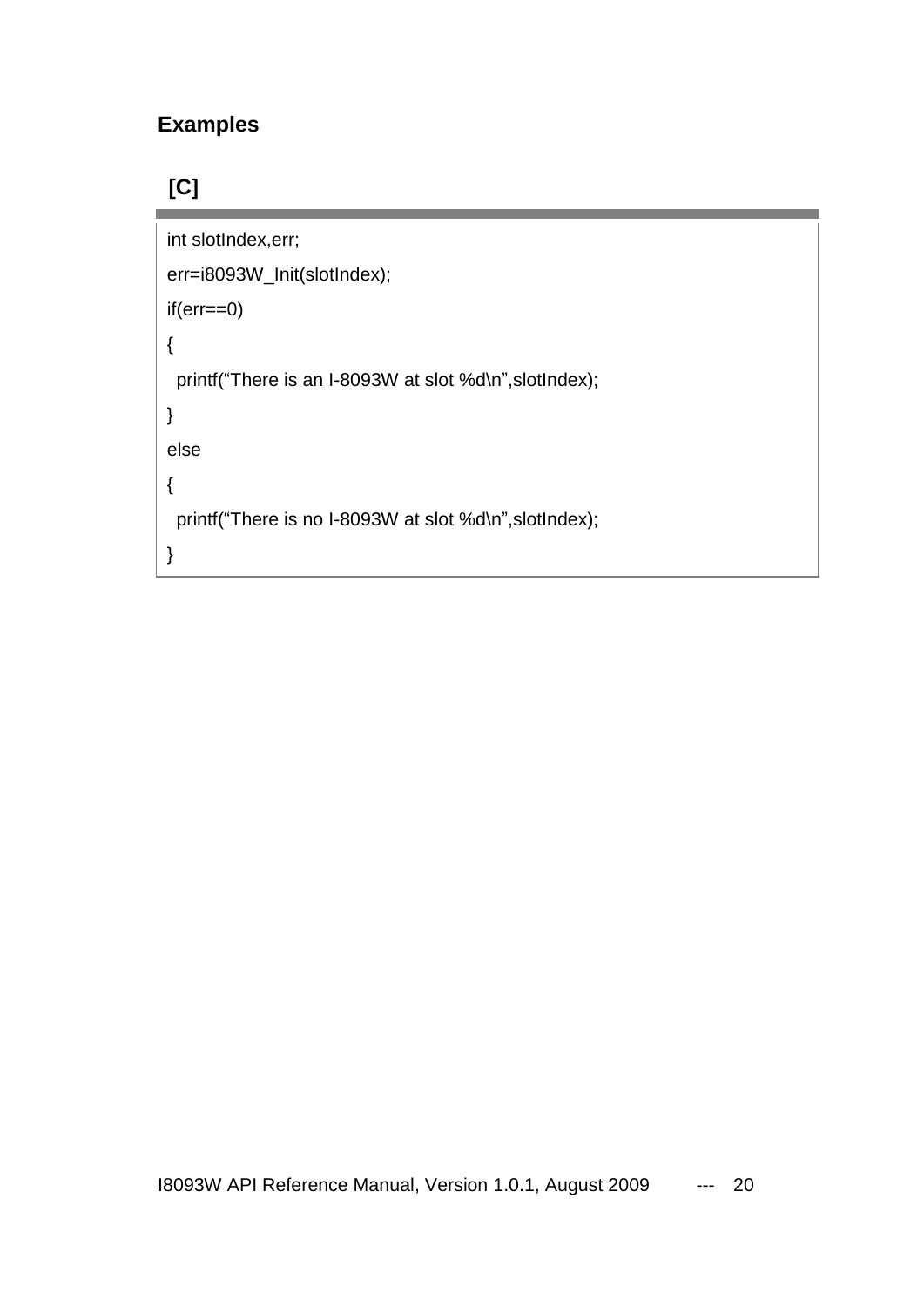# <span id="page-20-0"></span>**3.2. i8093W\_GetFirmwareVersion**

This function gets the firmware version of I-8093W hardware.

#### **Syntax**

short i8093W\_GetFirmwareVersion(int slot);

#### **Parameter**

slot:  $0 \sim 7$ 

#### **Return Values**

The firmware version of I-8093W hardware

#### **Examples**

### **[C]**

short firmware\_version;

firmware\_version = i8093W\_GetFirmwareVersion (slot);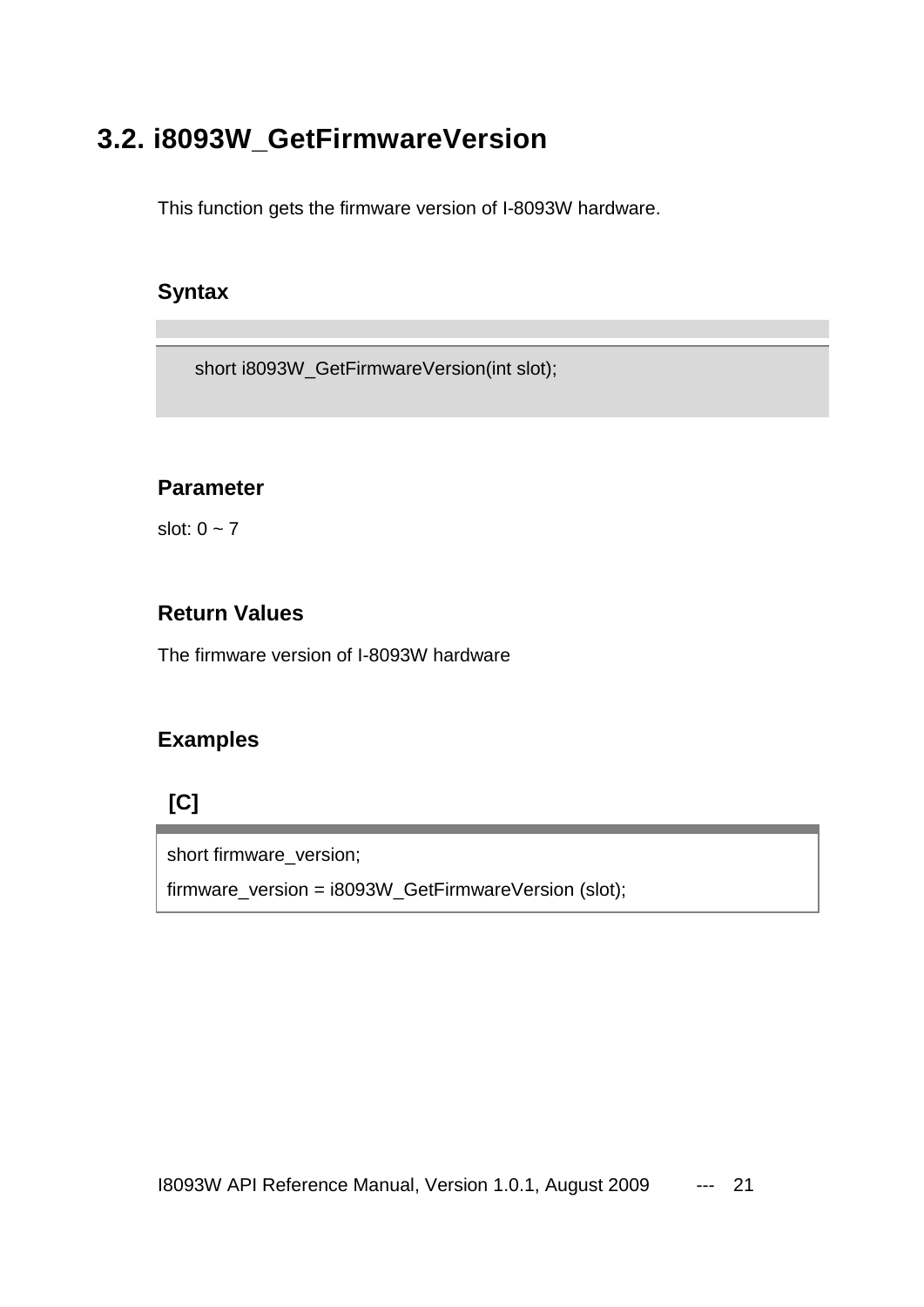# <span id="page-21-0"></span>**3.3. i8093W\_GetLibVersion**

This function gets the library version of i8093W.dll.

#### **Syntax**

short i8093W\_GetLibVersion ();

#### **Parameter**

none

#### **Return Values**

The library version of i8093W.dll

#### **Examples**

### **[C]**

short version;

version = i8093W\_GetLibVersion ();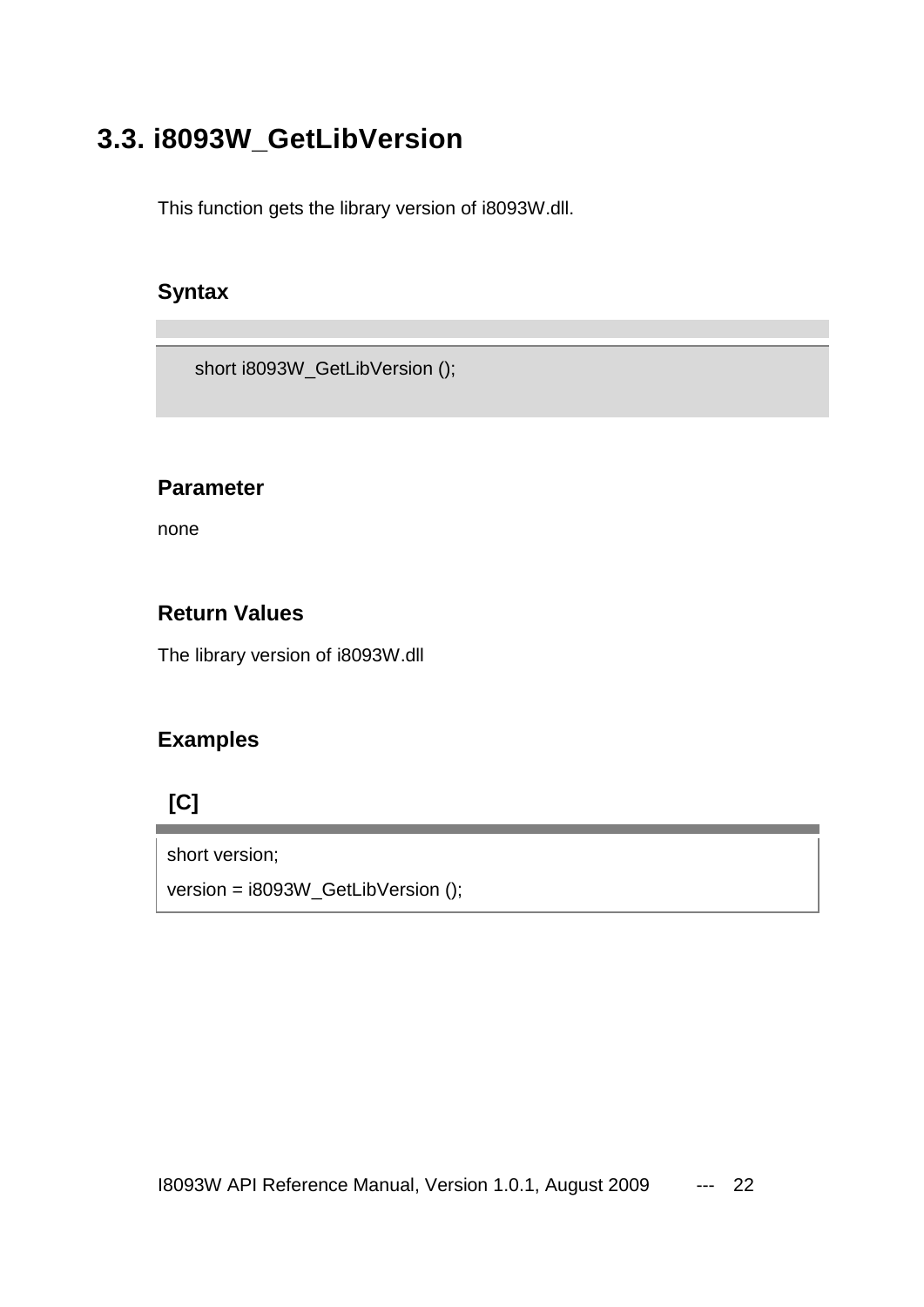# <span id="page-22-0"></span>**3.4. i8093W\_GetLibDate**

This function gets the library built date of i8093W.dll.

#### **Syntax**

void i8093W\_GetLibDate(char \*LibDate);

#### **Parameter**

LibDate the string buffer of library built date

#### **Return Values**

The library built date of i8093W.dll

#### **Examples**

### **[C]**

char lib\_date[32]; i8093W\_GetLibDate(lib\_date);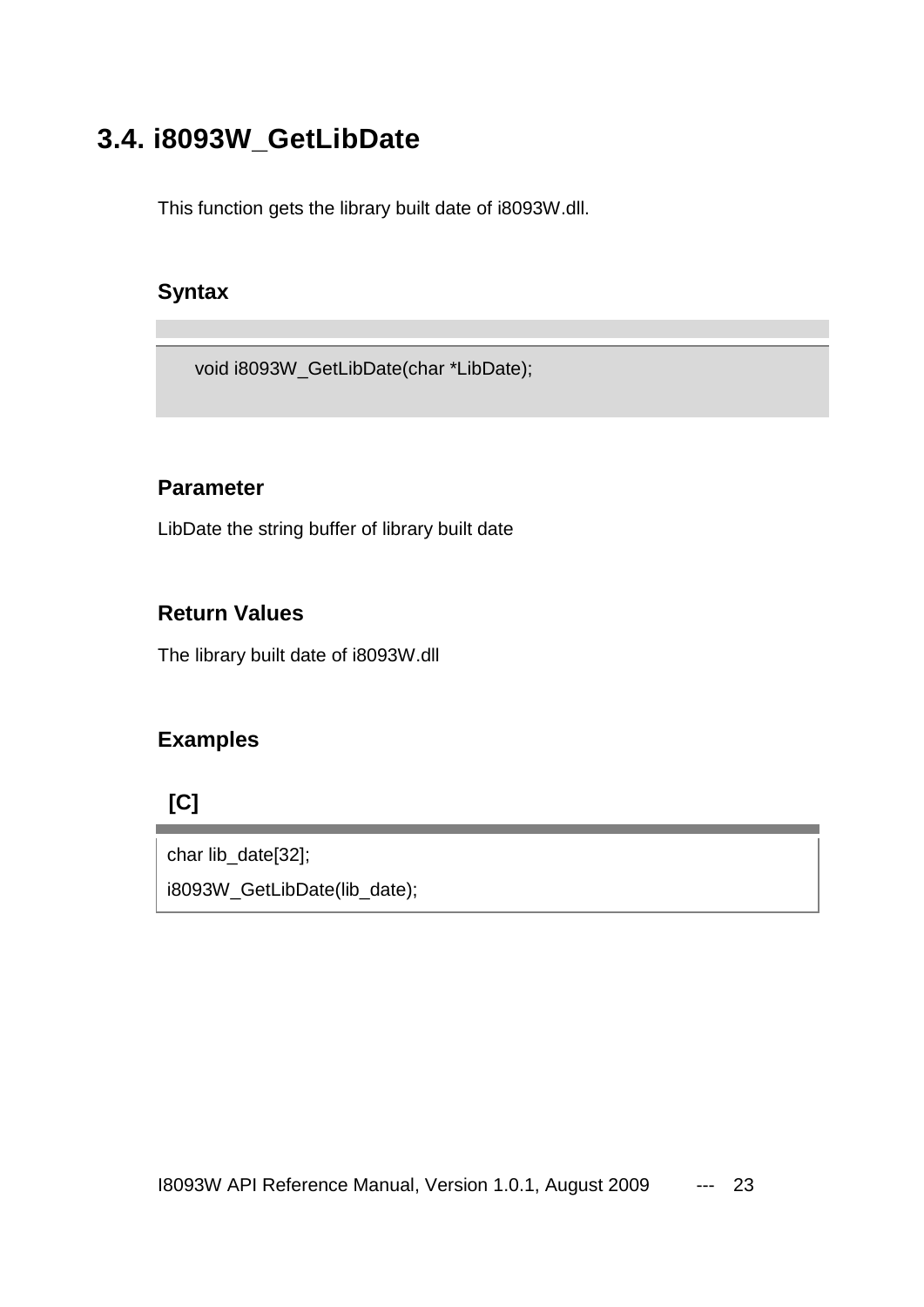# <span id="page-23-0"></span>**3.5. i8093W\_SetMode**

This function to set the operation mode of I-8093W.

#### **Syntax**

int i8093W\_SetMode(int slot, int ch, int mode);

#### **Parameter**

- slot:  $0 \sim 7$
- ch:  $0 2$

mode:

- 1: CW/CCW counting mode
- 2: Pulse/Direction counting mode
- 3: AB Phase (Quadrant counting) mode

#### **Return Values**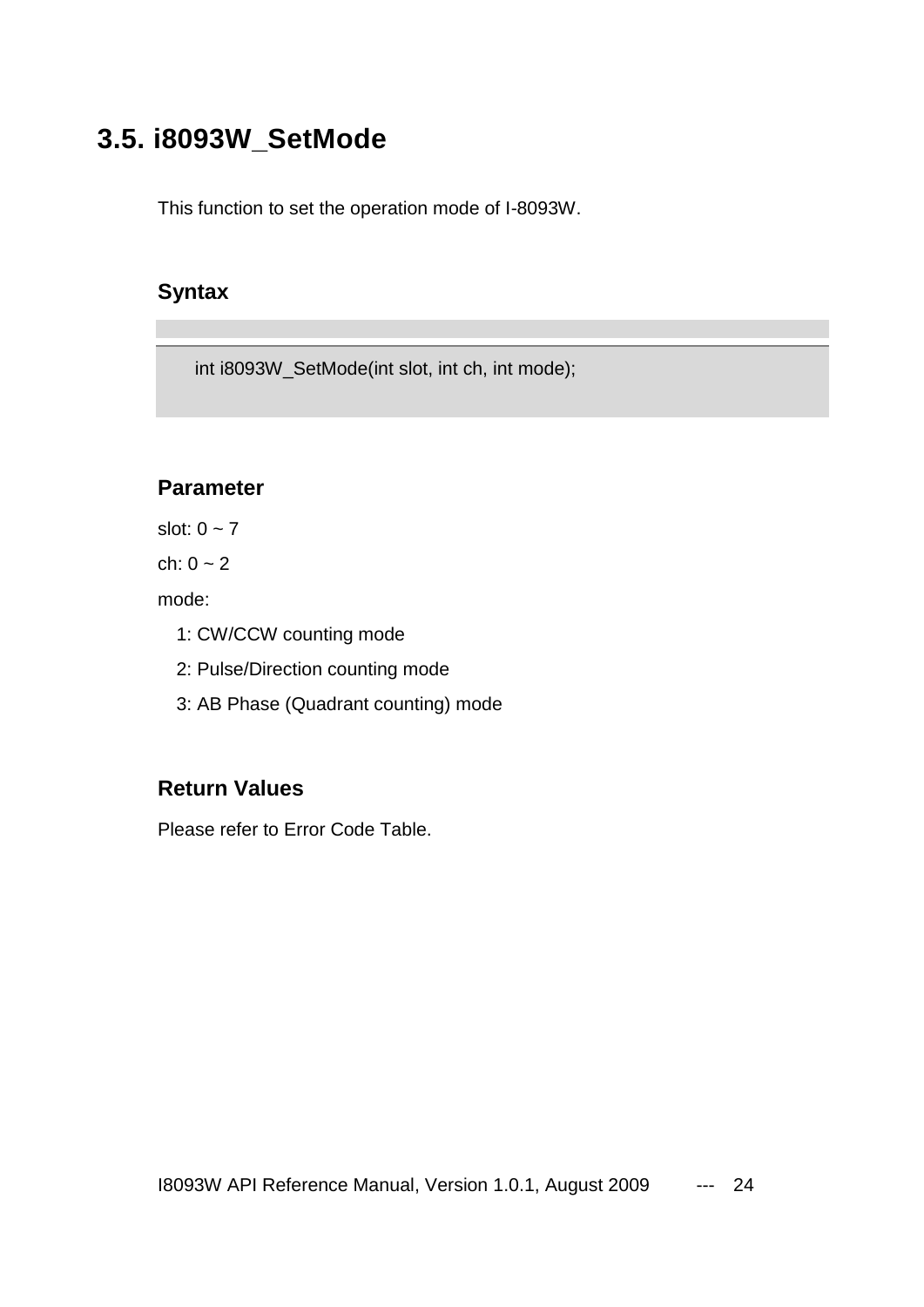```
int slot,ch;
slot = 0;for(ch=0;ch<3;ch++)
{
 i8093W_SetMode(slot,ch,3); // AB Phase
}
```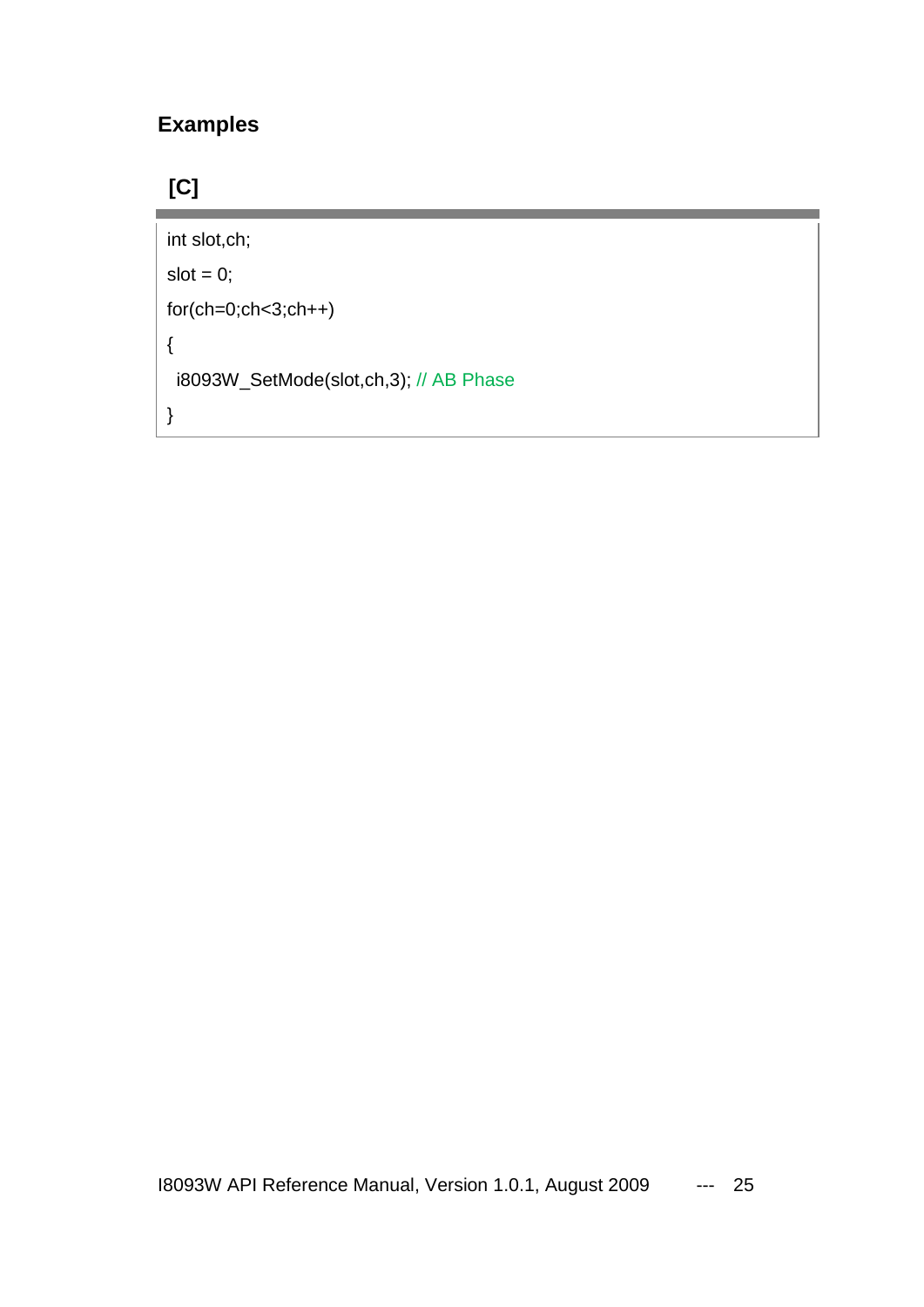### <span id="page-25-0"></span>**3.6. i8093W\_GetMode**

This function to get the operation mode of I-8093W.

#### **Syntax**

int i8093W\_GetMode(int slot, int ch, int\* mode);

#### **Parameter**

- slot:  $0 \sim 7$
- ch:  $0 2$

mode:

- 1: CW/CCW counting mode
- 2: Pulse/Direction counting mode
- 3: AB Phase (Quadrant counting) mode

#### **Return Values**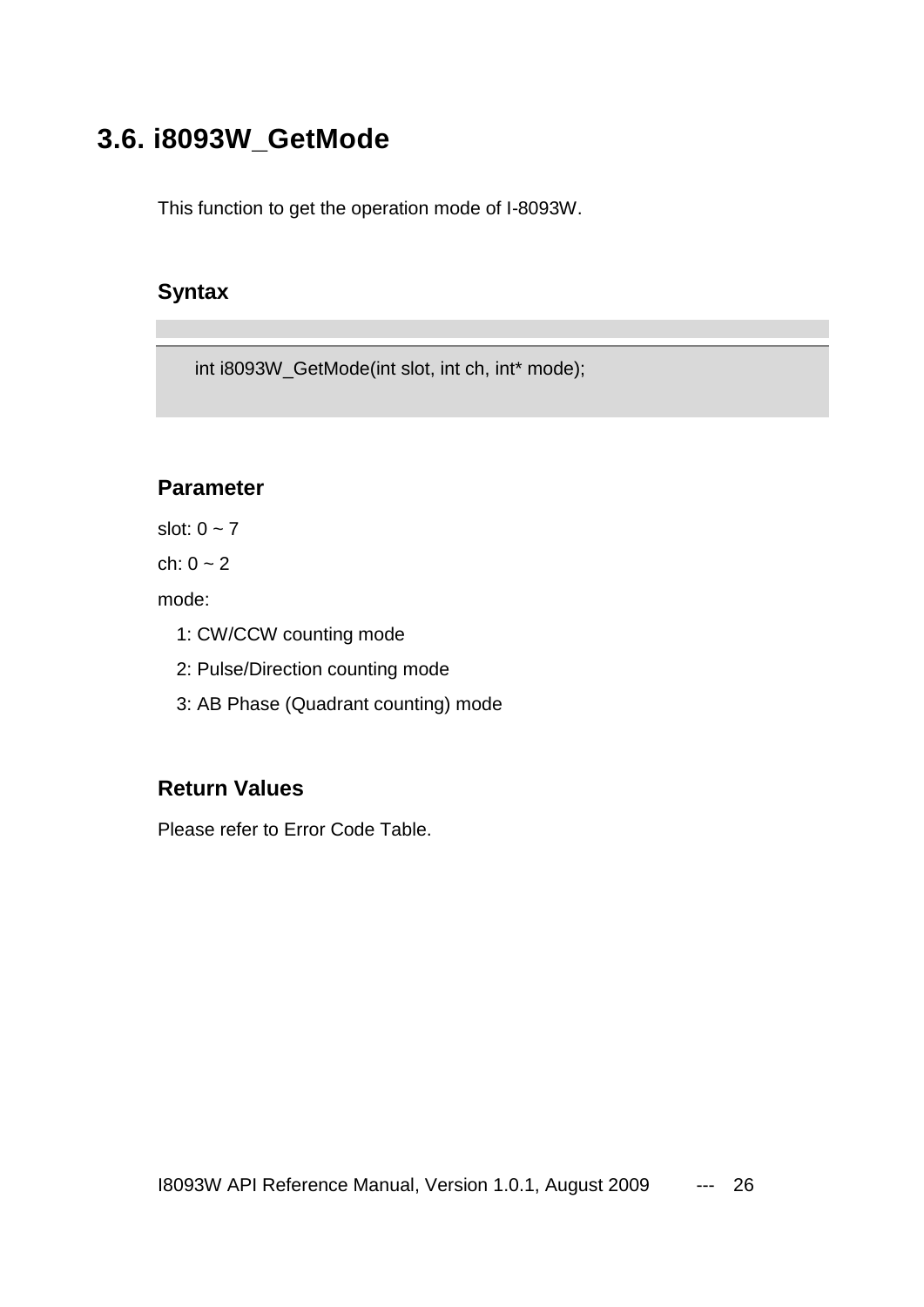### **[C]**

{

}

```
int slot,ch,mode;
```
 $slot = 0;$ 

```
for(ch=0;ch<3;ch++)
```
i8093W\_SetMode(slot,ch,&mode);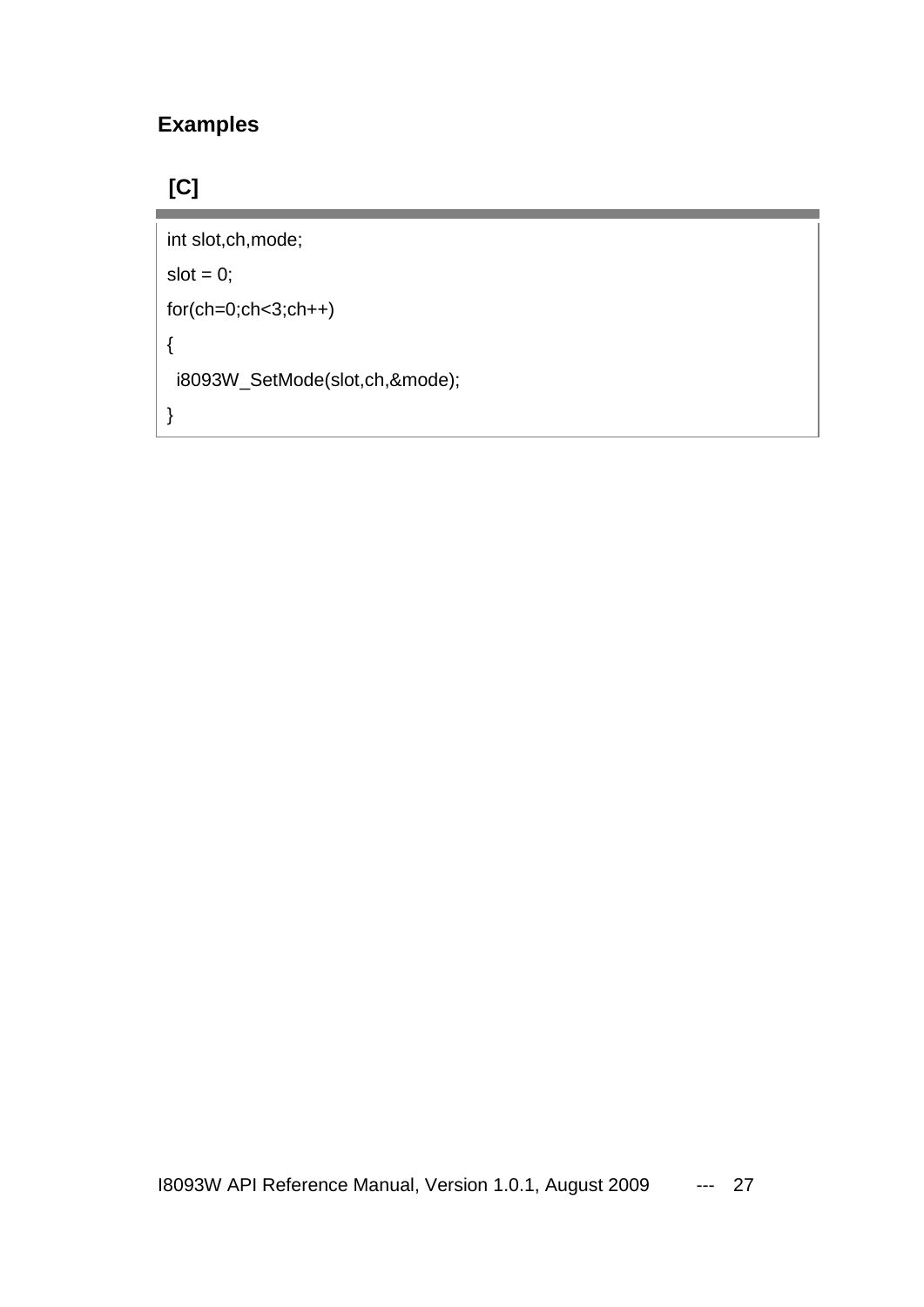# <span id="page-27-0"></span>**3.7. i8093W\_SetXOR**

This function to set the xor of I-8093W for each channel.

#### **Syntax**

int i8093W\_SetXOR (int slot, int ch, int xor);

#### **Parameter**

slot:  $0 \sim 7$ ch: 0 ~ 2 xor: 0/1

#### **Return Values**

Please refer to Error Code Table.

#### **Examples**

#### **[C++]**

```
int slot,ch;
slot = 0;for(ch=0; ch<3; ch++){
 i8093W_ SetXOR (slot,ch,0);
}
```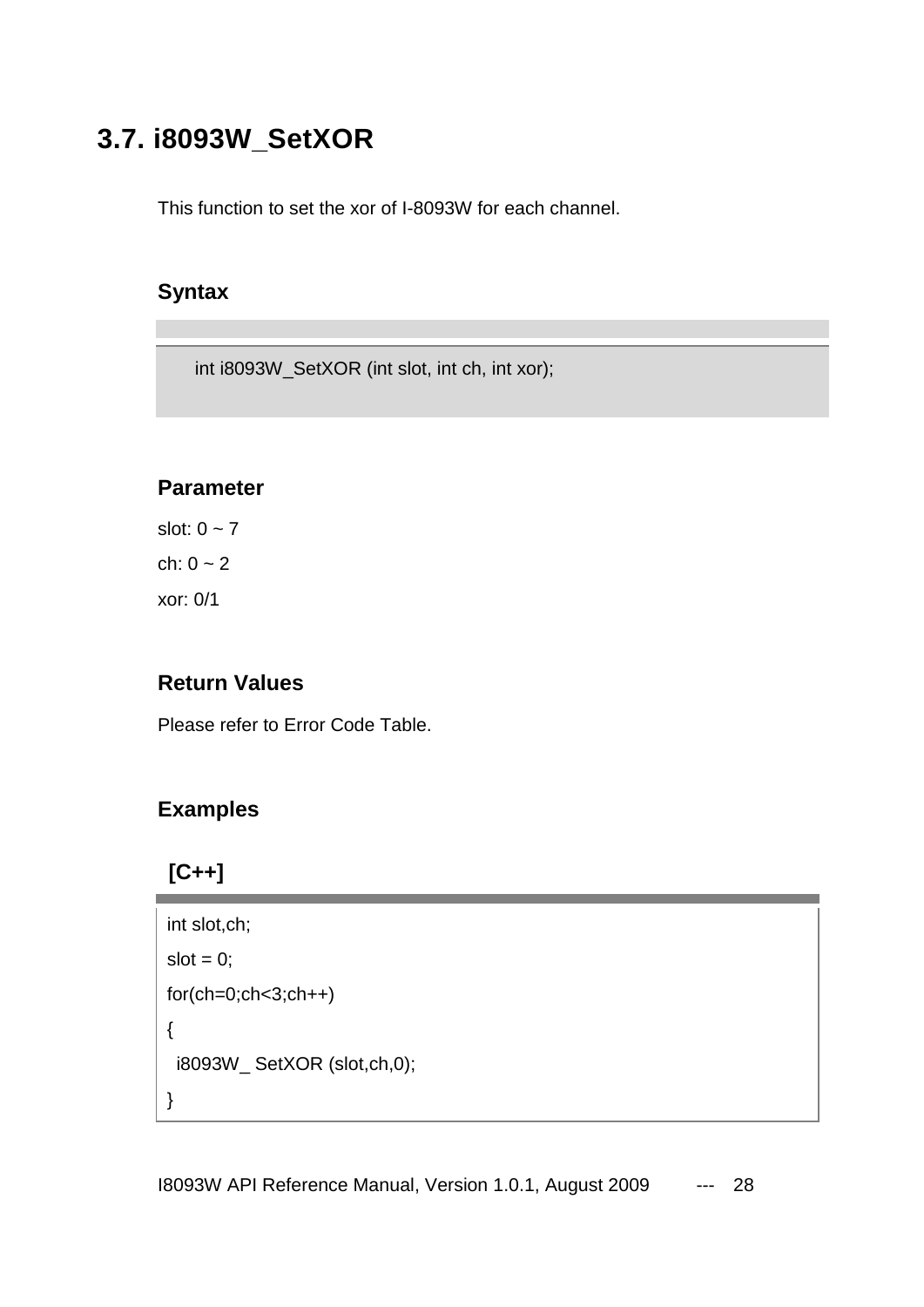# <span id="page-28-0"></span>**3.8. i8093W\_GetXOR**

This function to get the xor of I-8093W for each channel.

#### **Syntax**

int i8093W\_GetXOR (int slot, int ch, int\* mode);

#### **Parameter**

- slot:  $0 \sim 7$
- ch:  $0 2$

mode:

- 1: CW/CCW counting mode
- 2: Pulse/Direction counting mode
- 3: AB Phase (Quadrant counting) mode

#### **Return Values**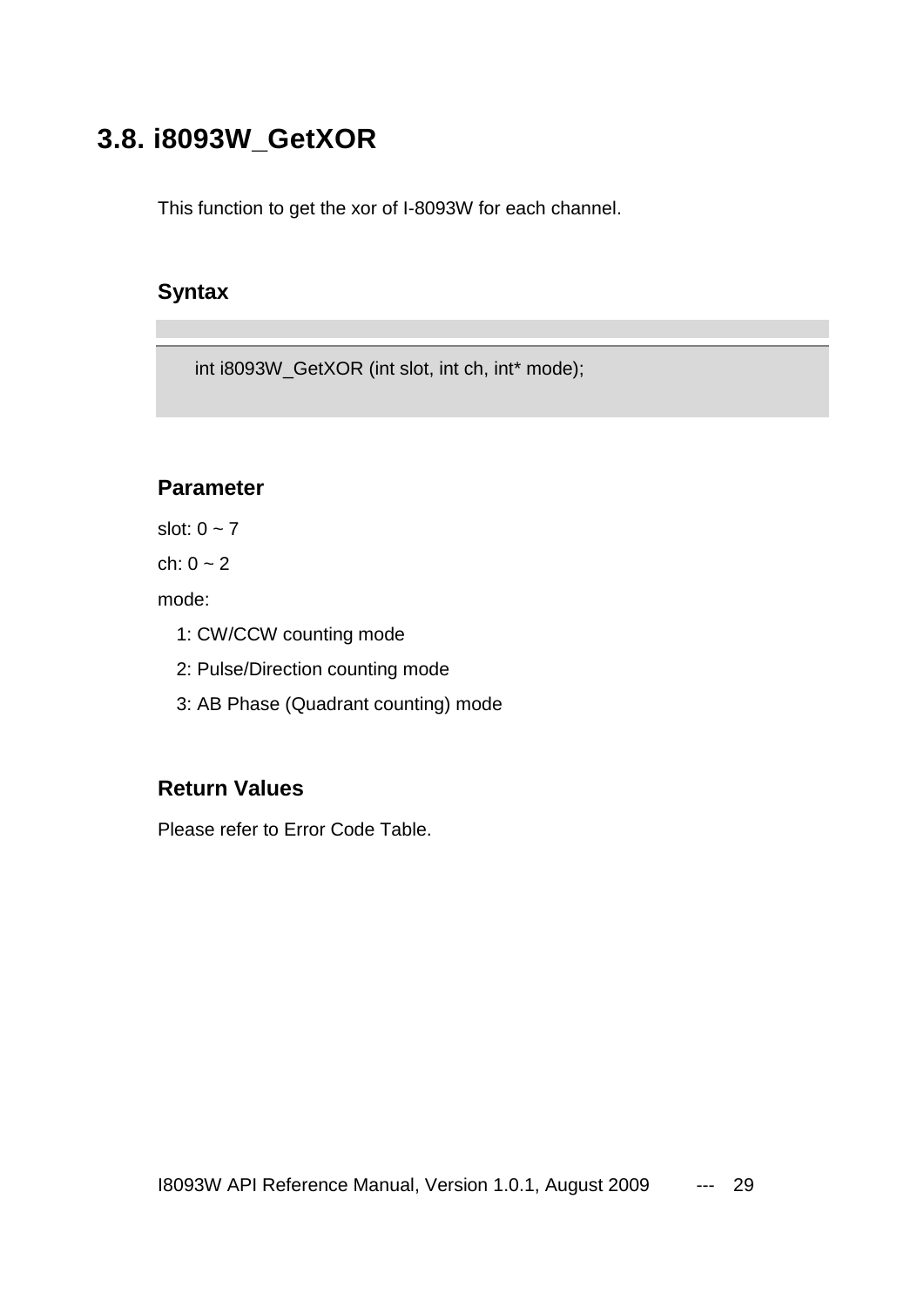### **[C]**

{

}

```
int slot,ch,mode;
```
 $slot = 0;$ 

```
for(ch=0;ch<3;ch++)
```
i8093W\_SetMode(slot,ch,&mode);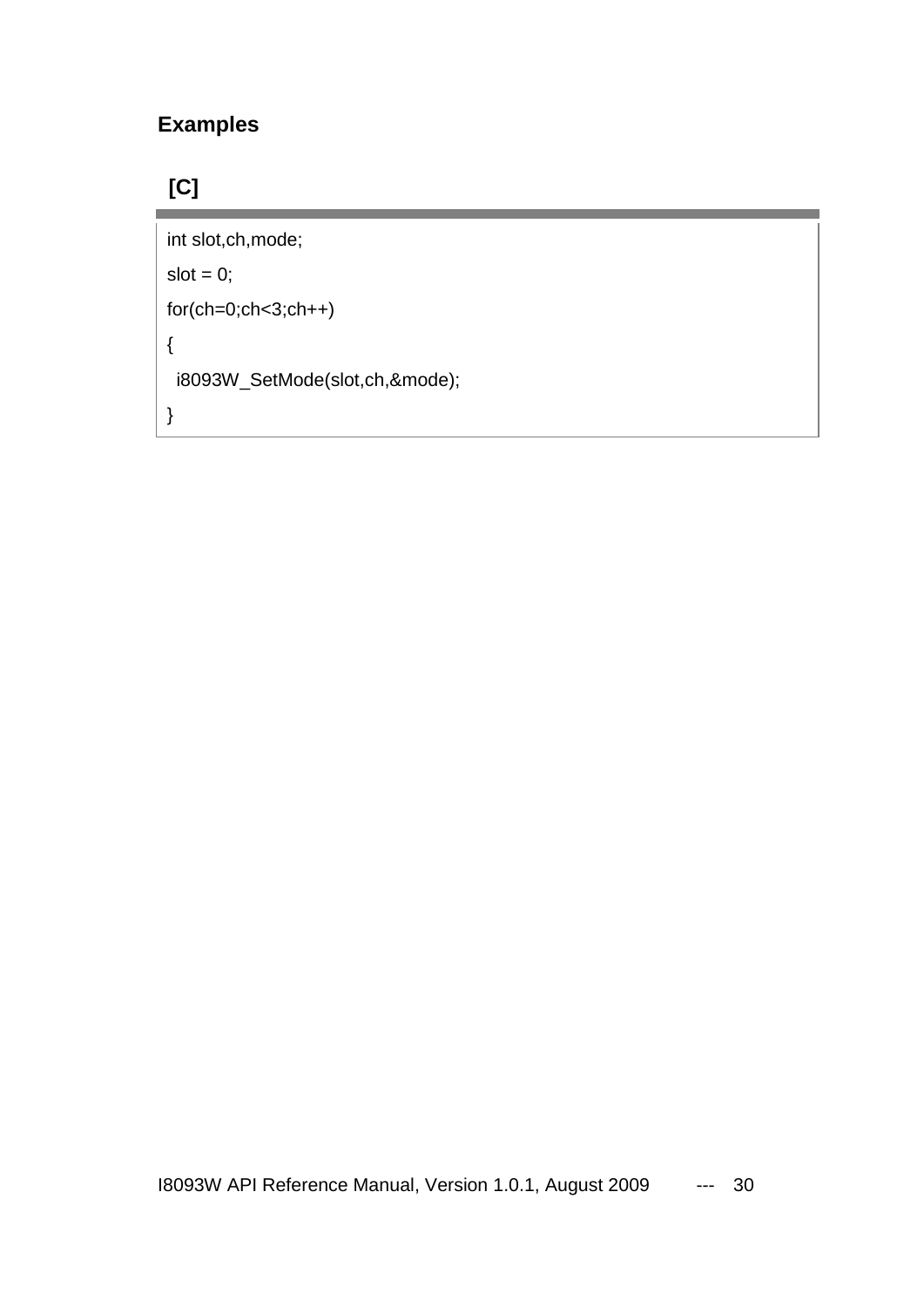### <span id="page-30-0"></span>**3.9. i8093W\_GetLineStatus**

This function to get A,B and Z status of I-8093W.

#### **Syntax**

int i8093W\_GetLineStatus (int slot, int ch, int\* A,int\*B,int\*Z);

#### **Parameter**

slot:  $0 \sim 7$ ch:  $0 - 2$ A: 0/1 B: 0/1 Z: 0/1

#### **Return Values**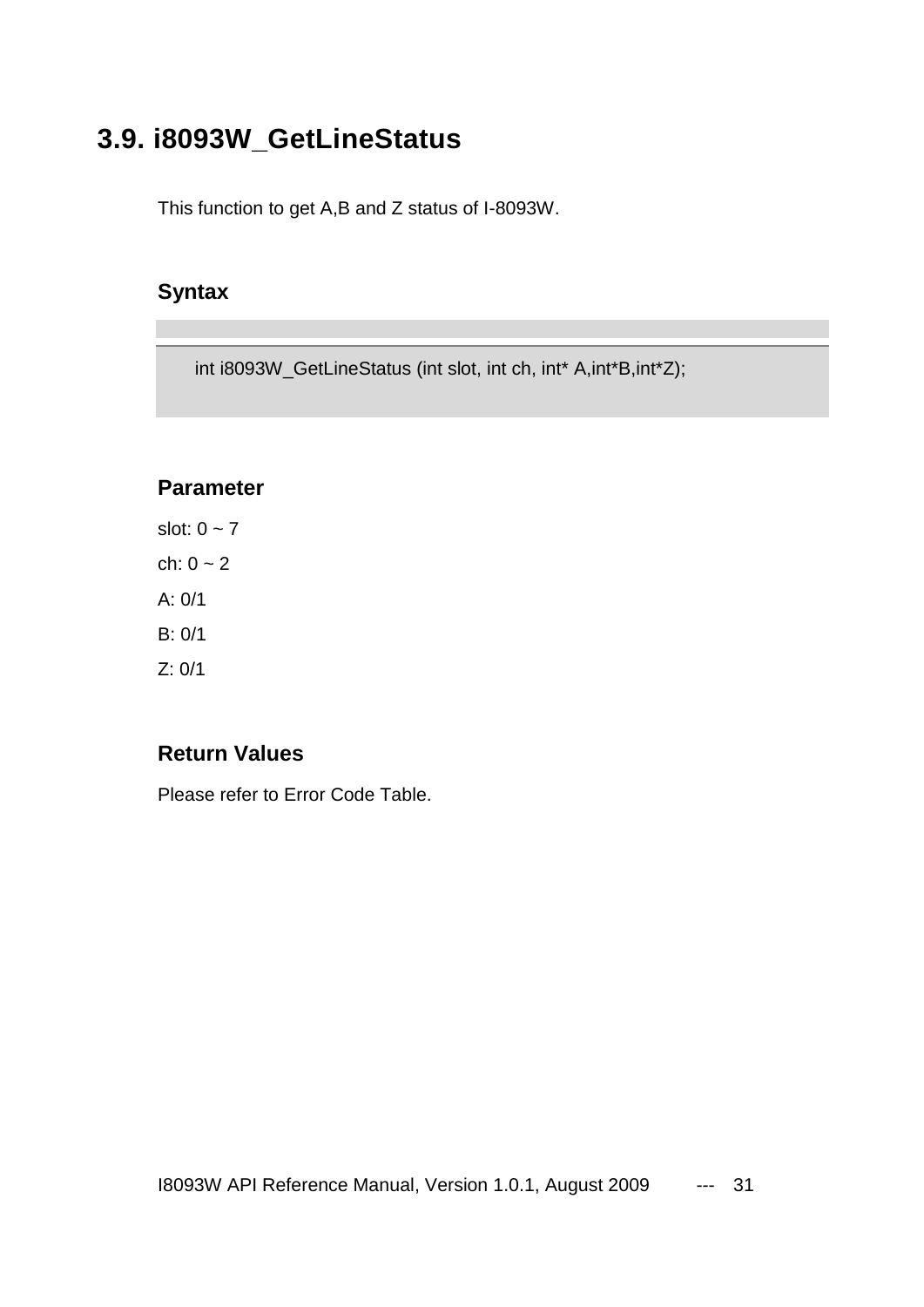### **[C]**

{

}

```
int slot,ch,A,B,Z;
slot = 0;
```

```
for(ch=0;ch<3;ch++)
```
i8093W\_GetLineStatus (slot,ch,&A,&B,&Z);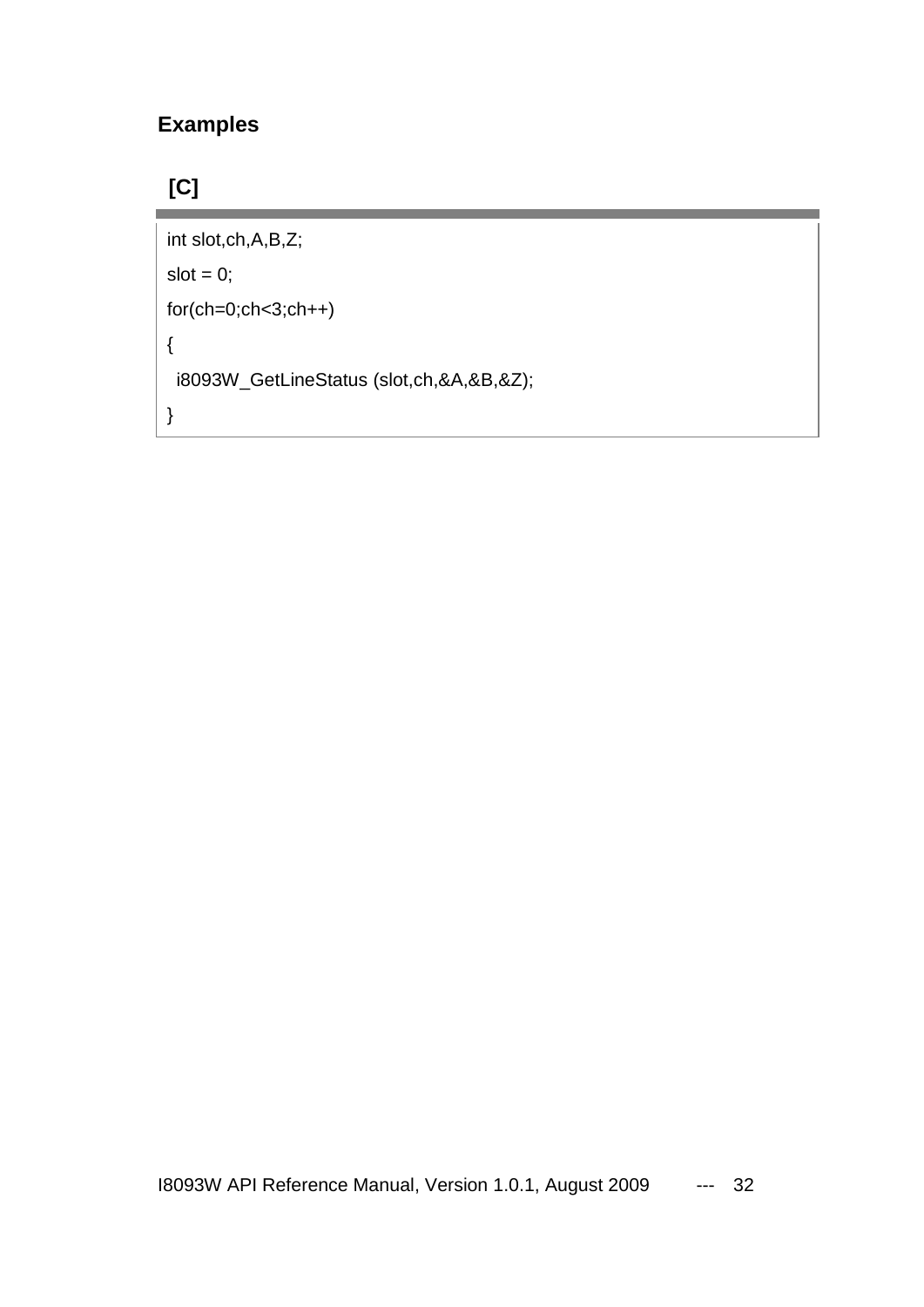# <span id="page-32-0"></span>**3.10. i8093W\_GetIndex**

This function to get Z index status of I-8093W.

#### **Syntax**

int i8093W\_GetIndex (int slot, int ch, int\*Z);

#### **Parameter**

slot:  $0 \sim 7$ ch:  $0 - 2$ Z: 0/1

#### **Return Values**

Please refer to Error Code Table.

#### **Examples**

```
int slot,ch,Z;
slot = 0;for(ch=0; ch<3; ch++){
 i8093W_GetIndex (slot,ch,&Z);
}
```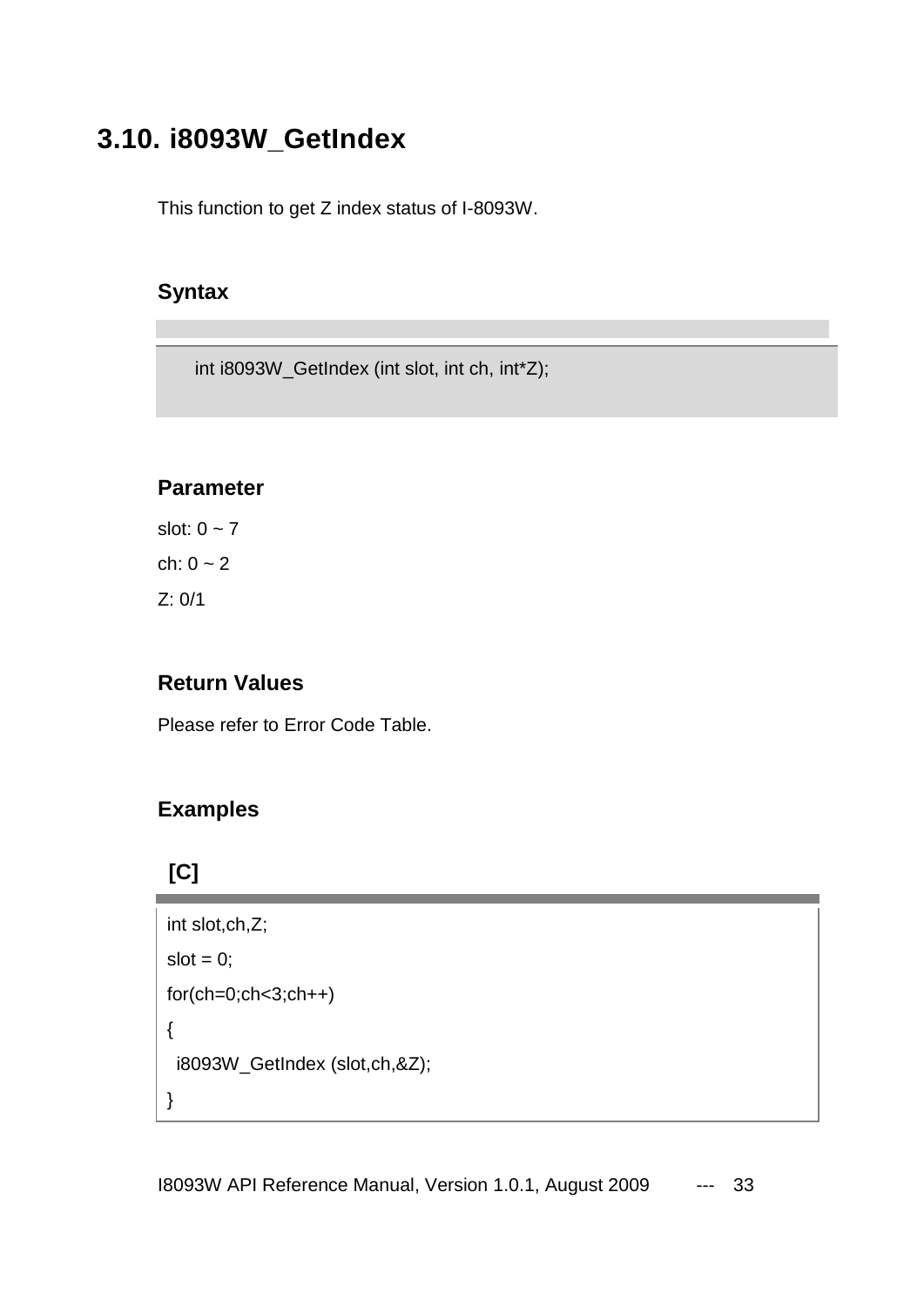# <span id="page-33-0"></span>**3.11. i8093W\_Read32BitEncoder**

This function to get 32-Bit Encoder value of I-8093W.

#### **Syntax**

int i8093W\_Read32BitEncoder(int slot, int ch, long\*encVal);

#### **Parameter**

slot:  $0 \sim 7$ ch: 0 ~ 2 encVal: 32-Bit Encoder value of I-8093W (0 ~ 0xffffffff)

#### **Return Values**

Please refer to Error Code Table.

#### **Examples**

```
int slot,ch;
long encoder=0;
slot = 0;for(ch=0; ch<3; ch++){
 i8093W_ Read32BitEncoder(slot,ch,&encoder);
}
```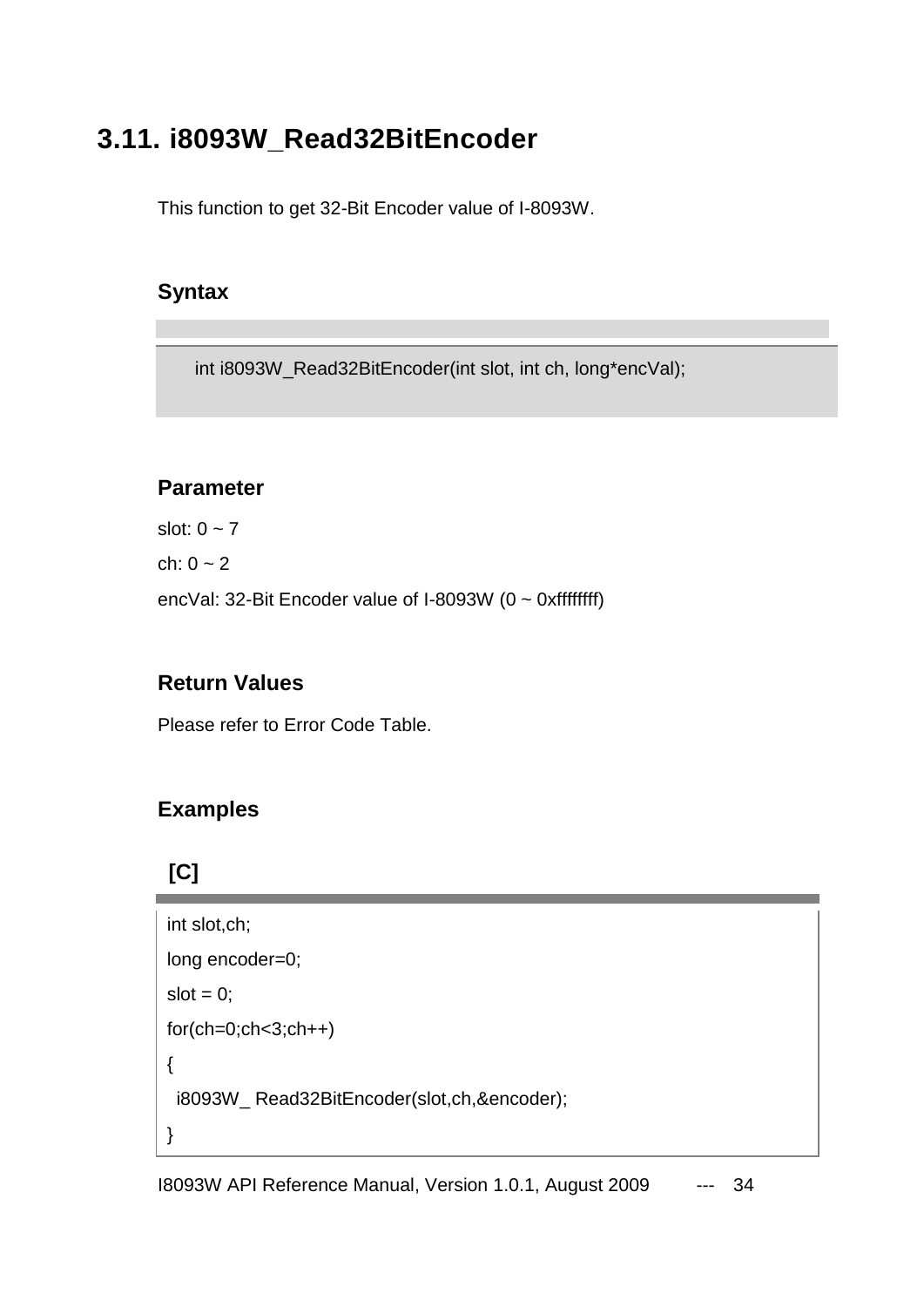# <span id="page-34-0"></span>**3.12. i8093W\_ResetEncoder**

This function to reset 32-Bit Encoder value to zero.

#### **Syntax**

int i8093W\_ResetEncoder (int slot, int ch);

#### **Parameter**

slot:  $0 \sim 7$ ch:  $0 - 2$ 

#### **Return Values**

Please refer to Error Code Table.

#### **Examples**

```
int slot,ch;
slot = 0;for(ch=0; ch<3; ch++){
i8093W_ResetEncoder (slot,ch);
}
```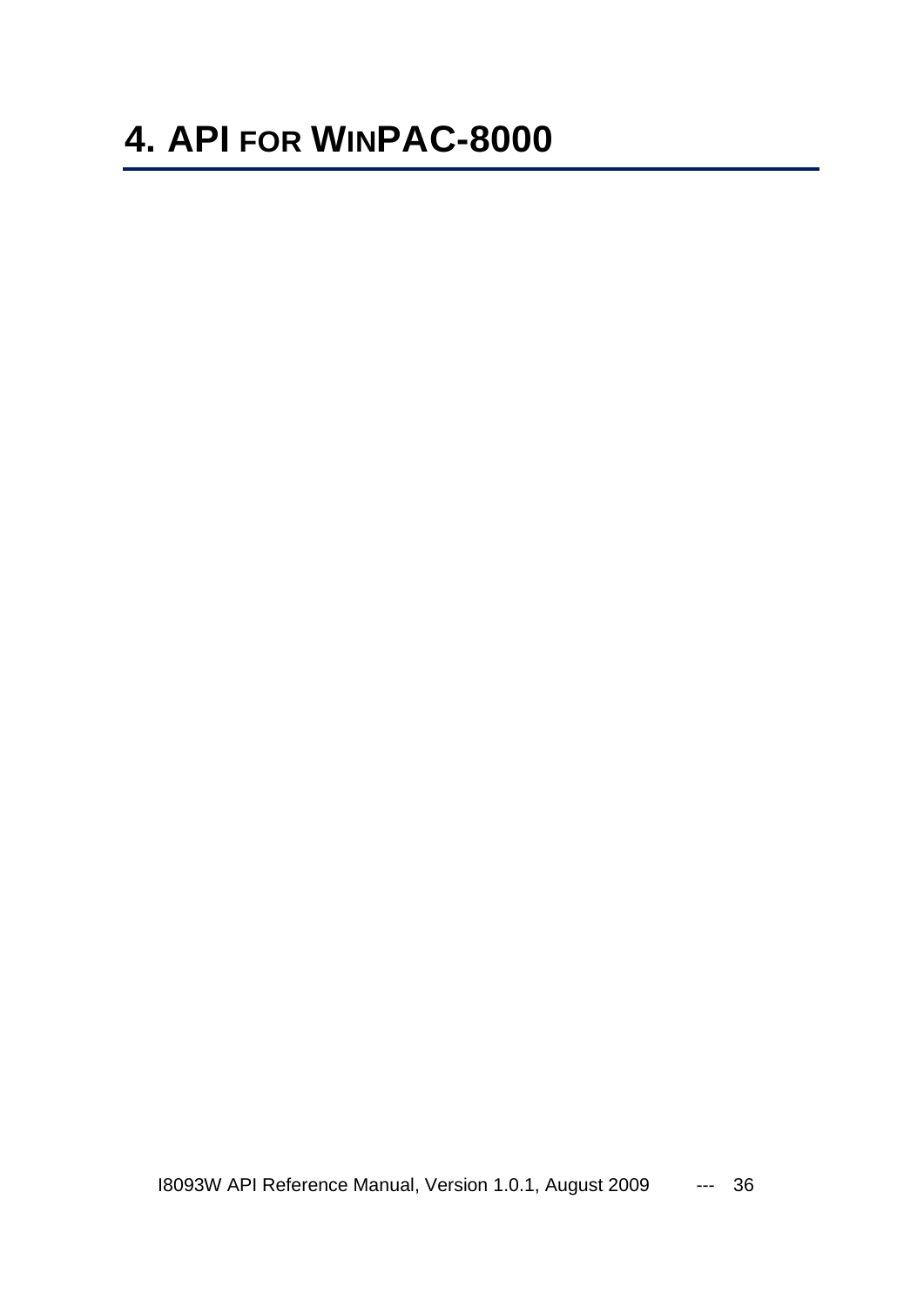# <span id="page-36-0"></span>**4.1. pac\_i8093\_Init**

This function can initial the I-8093W and can check the hardware ID, if return 0 for input slot index, it means the ID of this slot index is I-8093W,if return -1, it means there is no I-8093W for this slot index.

#### **Syntax**

int pac\_i8093\_Init(int slot);

#### **Parameter**

Slot:  $0 \sim 7$ 

#### **Return Values**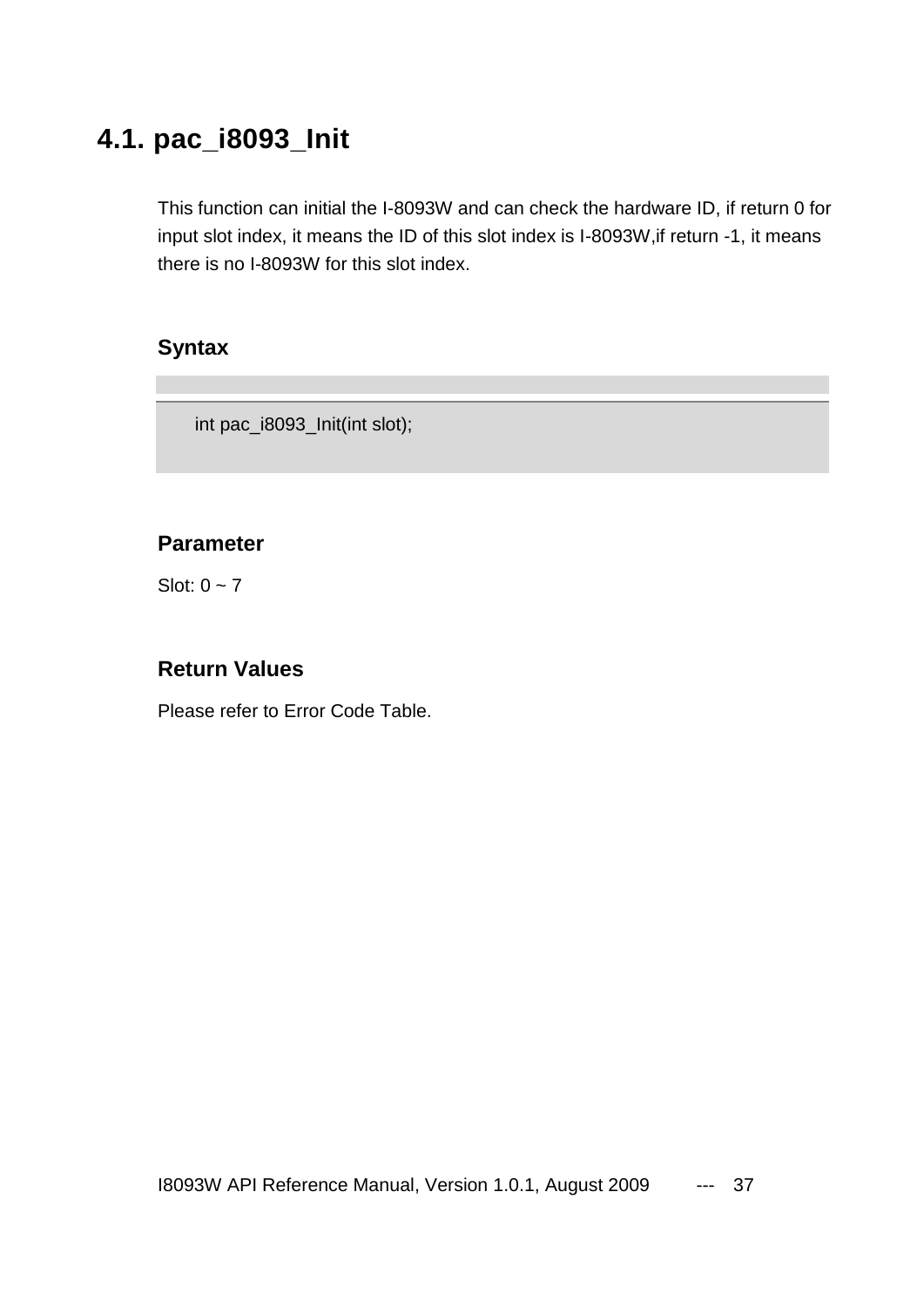### **[C++]**

```
int slotIndex, err;
err=pac_i8093_Init(slotIndex);
if(err==0)
{
 printf("There is an I-8093W at slot %d\n", slotIndex);
}
Else
{
 printf("There is no I-8093W at slot %d\n", slotIndex);
}
```
# **[C#]**

```
using pac8093WNet;
int slotIndex, err;
err= pac8093W.Init(slotIndex);
if(err==0)
{
 printf("There is an I-8093W at slot %d\n", slotIndex);
}
else
{
 printf("There is no I-8093W at slot %d\n", slotIndex);
}
```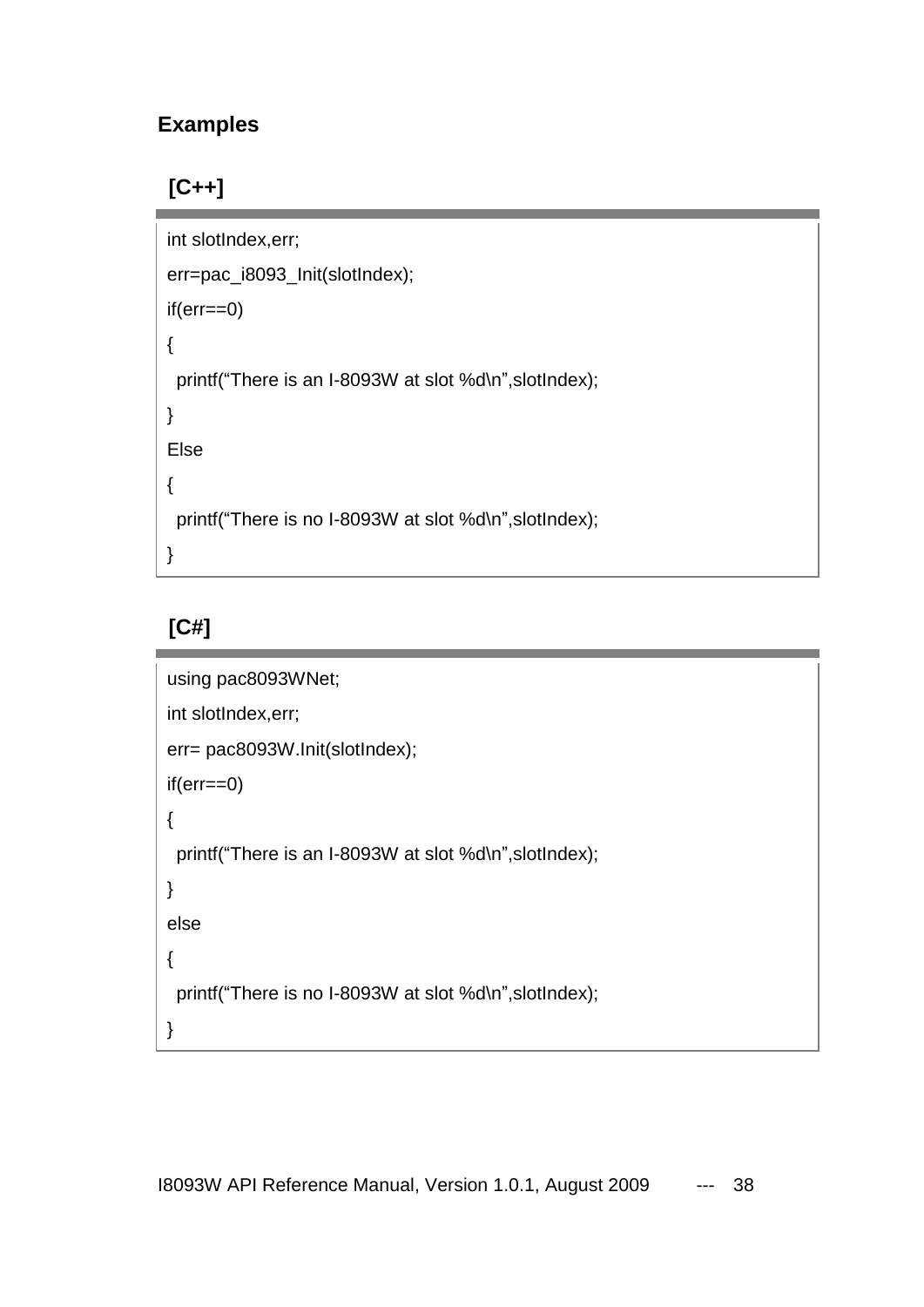# <span id="page-38-0"></span>**4.2. pac\_i8093\_GetFirmwareVersion**

This function gets the firmware version of I-8093W hardware.

#### **Syntax**

short pac\_i8093\_GetFirmwareVersion(int slot);

#### **Parameter**

slot

#### **Return Values**

The firmware version of I-8093W hardware

#### **Examples**

**[C++]**

short firmware\_version;

firmware\_version = pac\_i8093\_GetFirmwareVersion (slot);

### **[C#]**

using pac8093WNet;

short version;

firmware\_version = pac8093W.GetFirmwareVersion (slot);

I8093W API Reference Manual, Version 1.0.1, August 2009 --- 39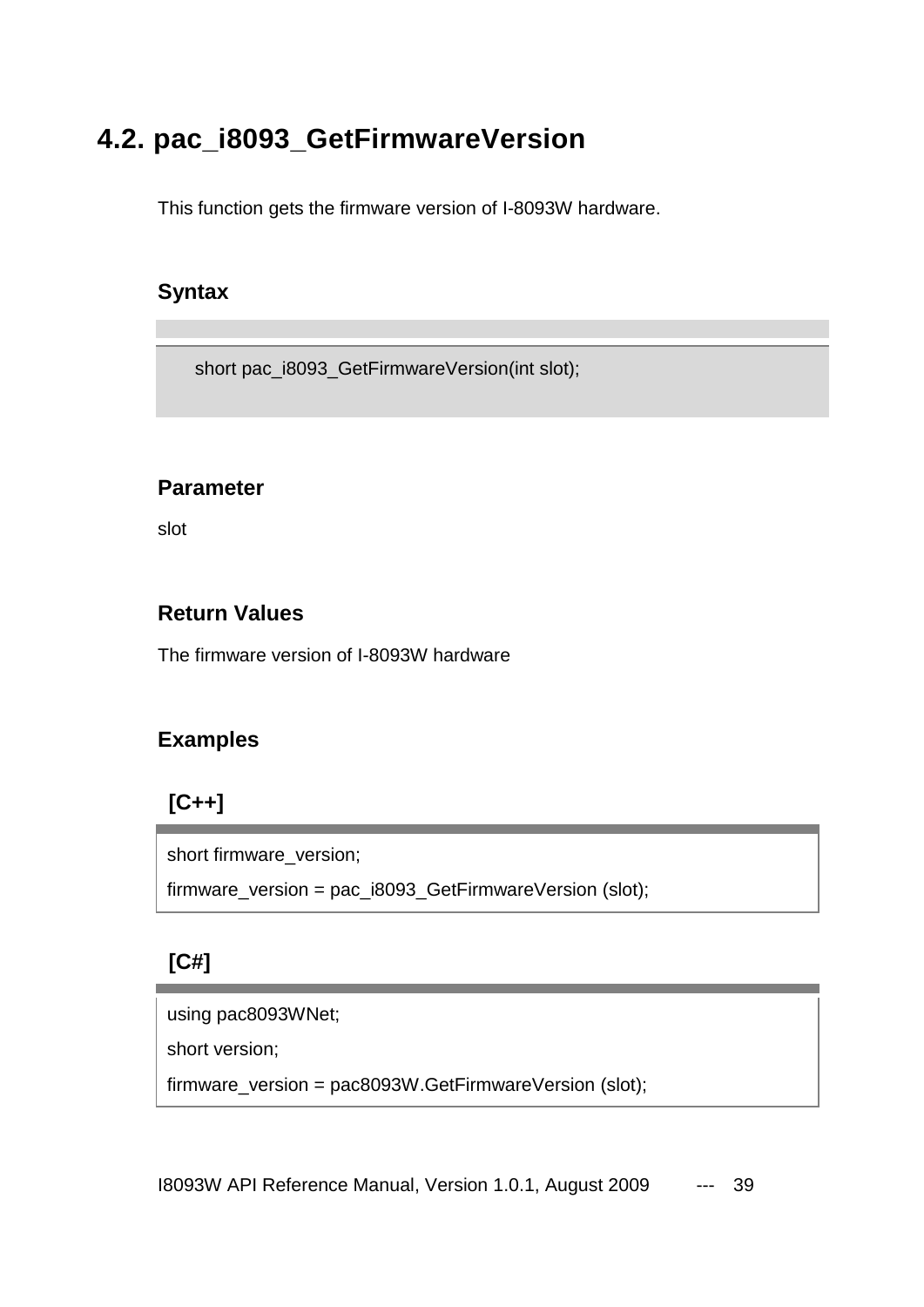# <span id="page-39-0"></span>**4.3. pac\_i8093\_GetLibVersion**

This function gets the library version of pac\_i8093.dll.

#### **Syntax**

short pac\_i8093\_GetLibVersion ();

#### **Parameter**

none

#### **Return Values**

The library version of pac\_i8093.dll

#### **Examples**

**[C++]**

short version;

version = pac\_i8093\_GetLibVersion ();

### **[C#]**

using pac8093WNet;

short version;

version = pac8093W.GetLibVersion ( );

I8093W API Reference Manual, Version 1.0.1, August 2009 --- 40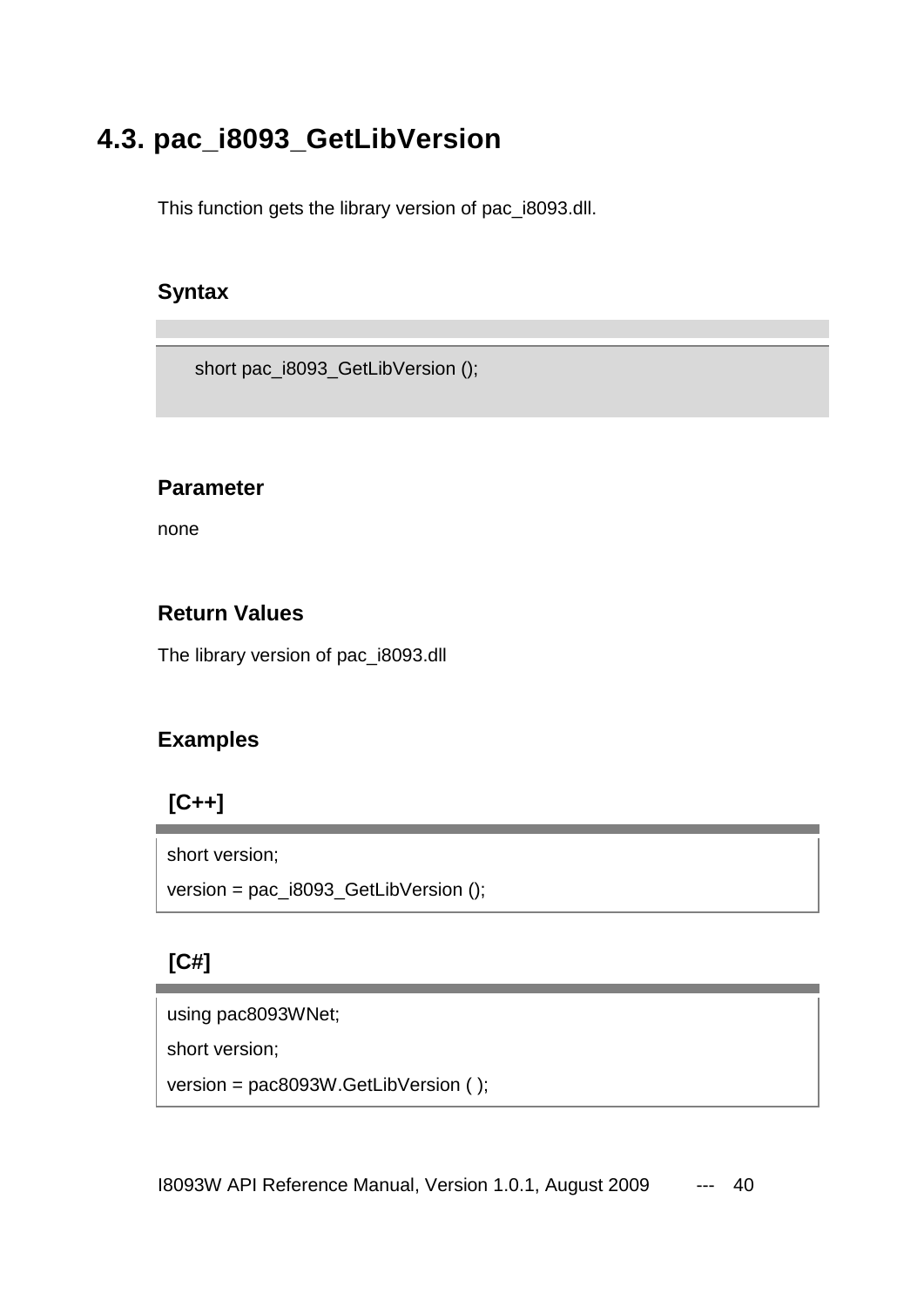# <span id="page-40-0"></span>**4.4. pac\_i8093\_GetLibDate**

This function gets the library built date of pac\_i8093.dll.

#### **Syntax**

void pac\_i8093\_GetLibDate(char \*LibDate);

#### **Parameter**

*LibDate* the string buffer of library built date

#### **Return Values**

The library built date of pac\_i8093.dll

#### **Examples**

**[C++]**

char lib\_date[32]; pac\_i8093\_GetLibDate(lib\_date);

### **[C#]**

using pac8093WNet;

string lib\_date;

lib\_date = pac8093W. GetLibDate ( );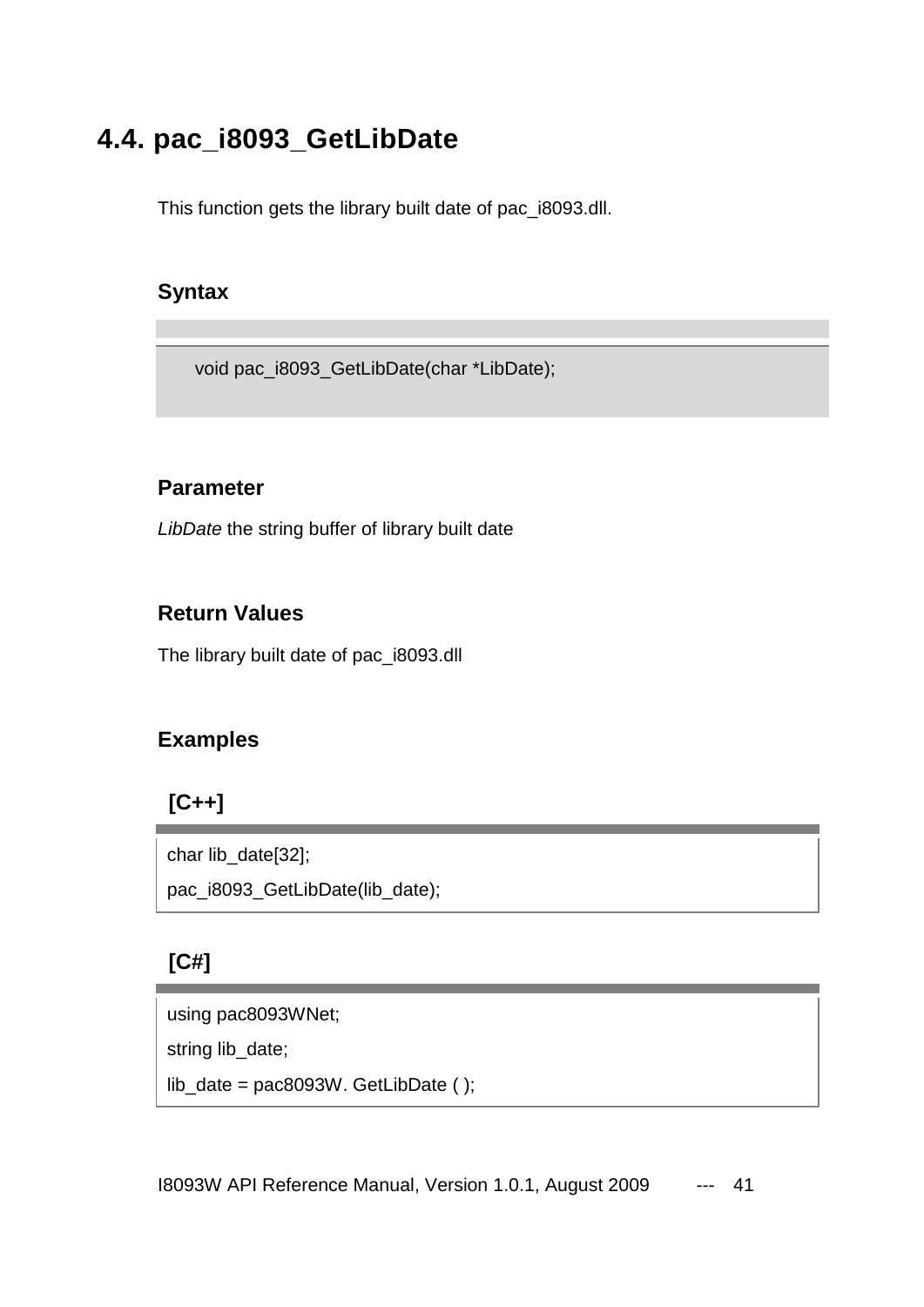# <span id="page-41-0"></span>**4.5. pac\_i8093\_SetMode**

This function to set the operation mode of I-8093W.

#### **Syntax**

int pac\_i8093\_SetMode(int slot, int ch, int mode);

#### **Parameter**

- slot:  $0 \sim 7$
- ch:  $0 2$

mode:

- 1: CW/CCW counting mode
- 2: Pulse/Direction counting mode
- 3: AB Phase (Quadrant counting) mode

#### **Return Values**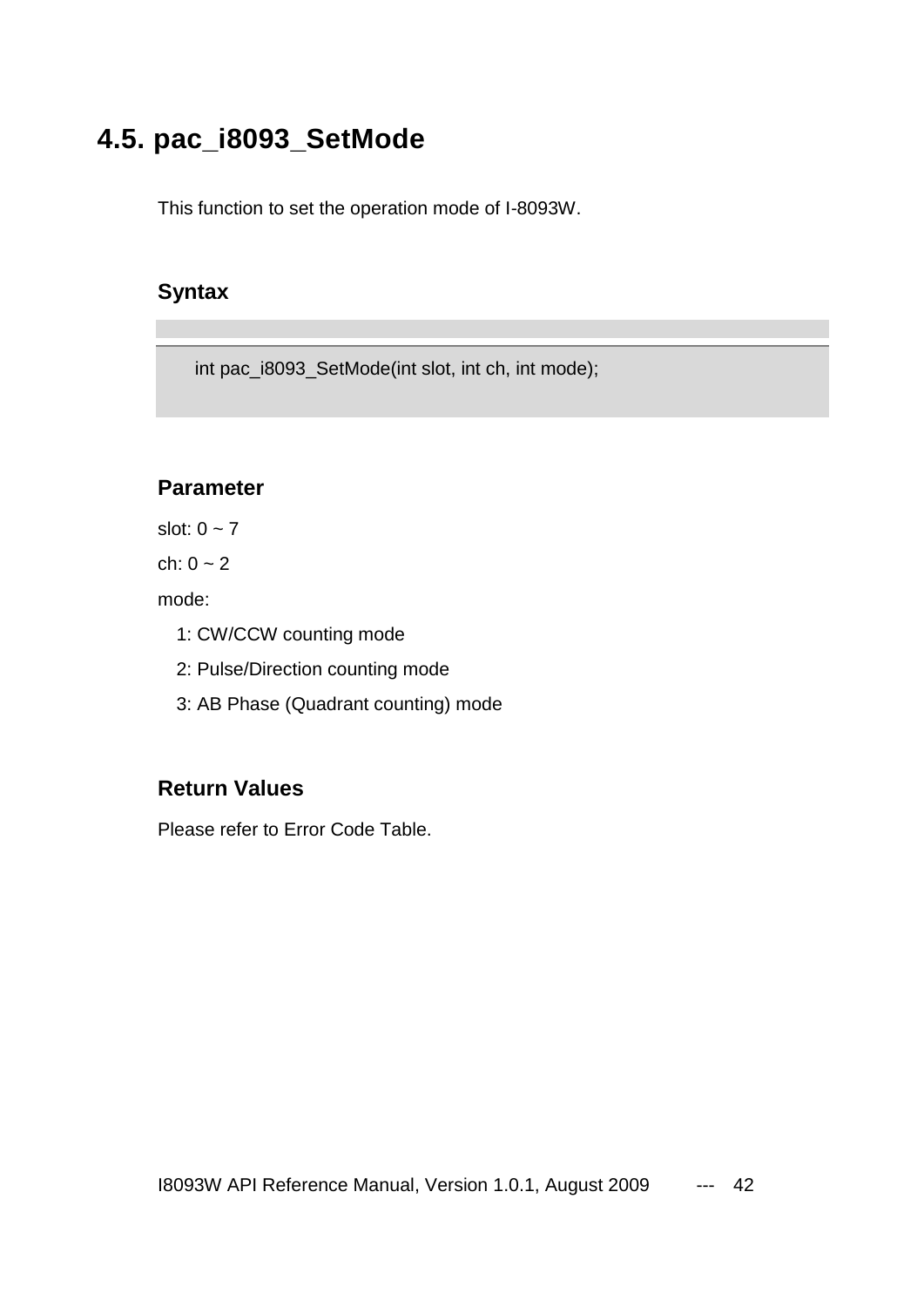### **[C++]**

```
int slot,ch;
slot = 0;for(ch=0; ch<3; ch++){
 pac_i8093_SetMode(slot,ch,3); // AB Phase
}
```
# **[C#]**

```
using pac8093WNet;
int slot,ch;
slot = 0;for(ch=0; ch<3; ch++){
 pac8093W.SetMode(slot,ch,3); // AB Phase
}
```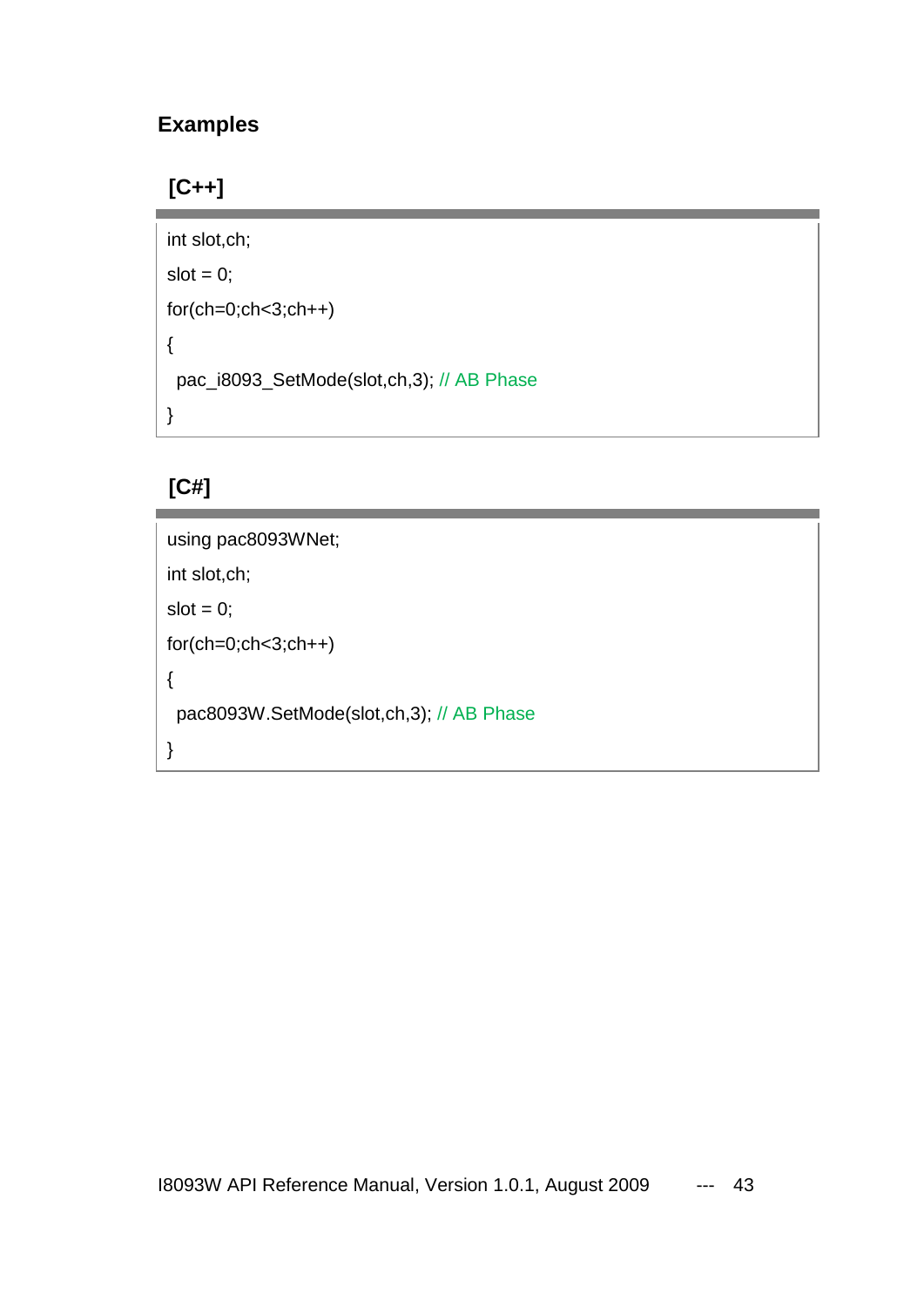### <span id="page-43-0"></span>**4.6. pac\_i8093\_GetMode**

This function to get the operation mode of I-8093W.

#### **Syntax**

int pac\_i8093\_GetMode(int slot, int ch, int\* mode);

#### **Parameter**

- slot:  $0 \sim 7$
- ch: 0 ~ 2

mode:

- 1: CW/CCW counting mode
- 2: Pulse/Direction counting mode
- 3: AB Phase (Quadrant counting) mode

#### **Return Values**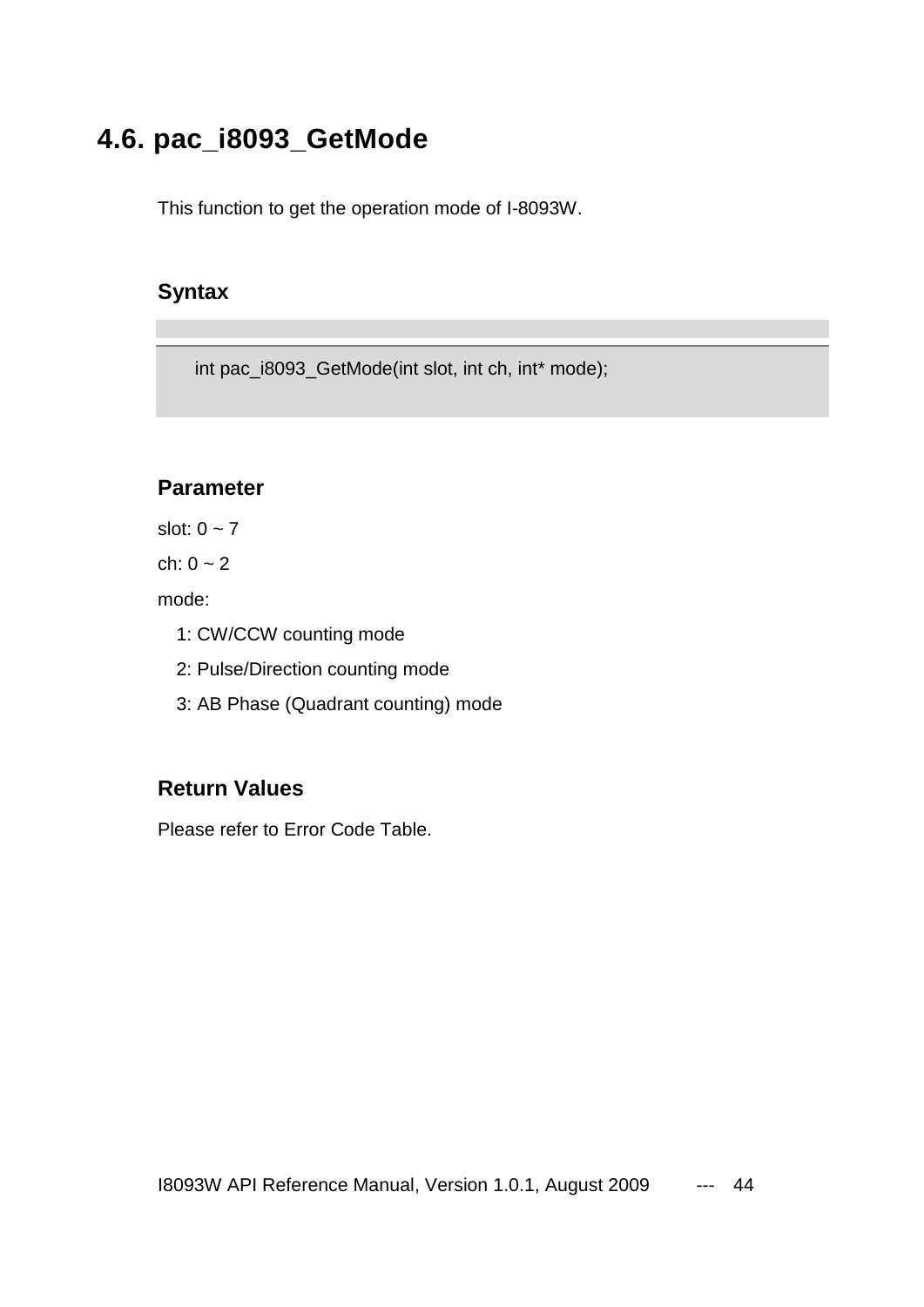### **[C++]**

```
int slot,ch,mode;
slot = 0;for(ch=0; ch<3; ch++){
 pac_i8093_SetMode(slot,ch,&mode);
```
# **[C#]**

}

```
using pac8093WNet;
int slot,ch,mode=0;
slot = 0;for(ch=0; ch<3; ch++){
 pac8093W.GetMode(slot,ch,ref mode);
}
```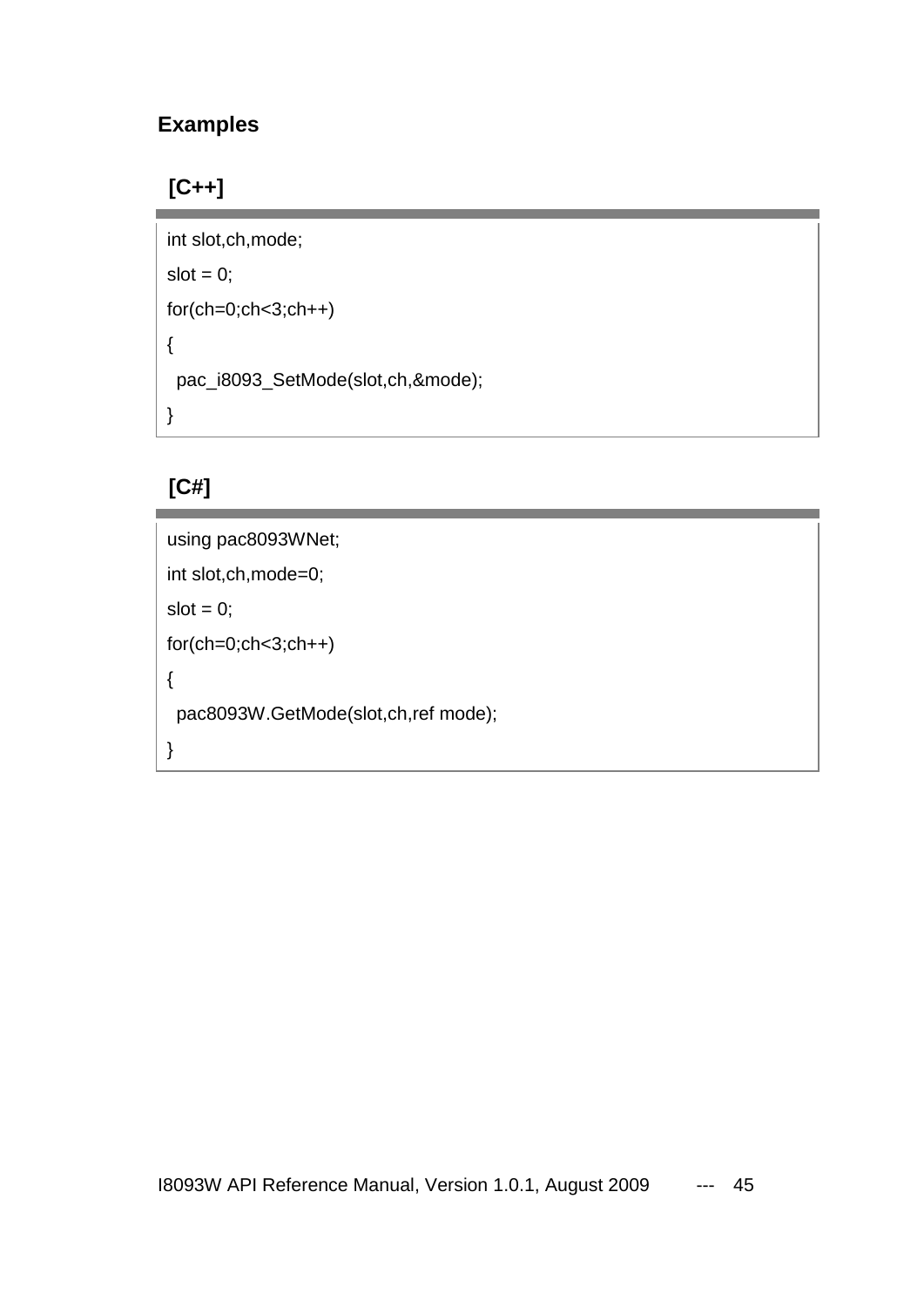# <span id="page-45-0"></span>**4.7. pac\_i8093\_SetXOR**

This function to set the xor of I-8093W for each channel.

#### **Syntax**

int pac\_i8093\_SetXOR (int slot, int ch, int xor);

#### **Parameter**

slot:  $0 \sim 7$ ch:  $0 - 2$ xor: 0/1

#### **Return Values**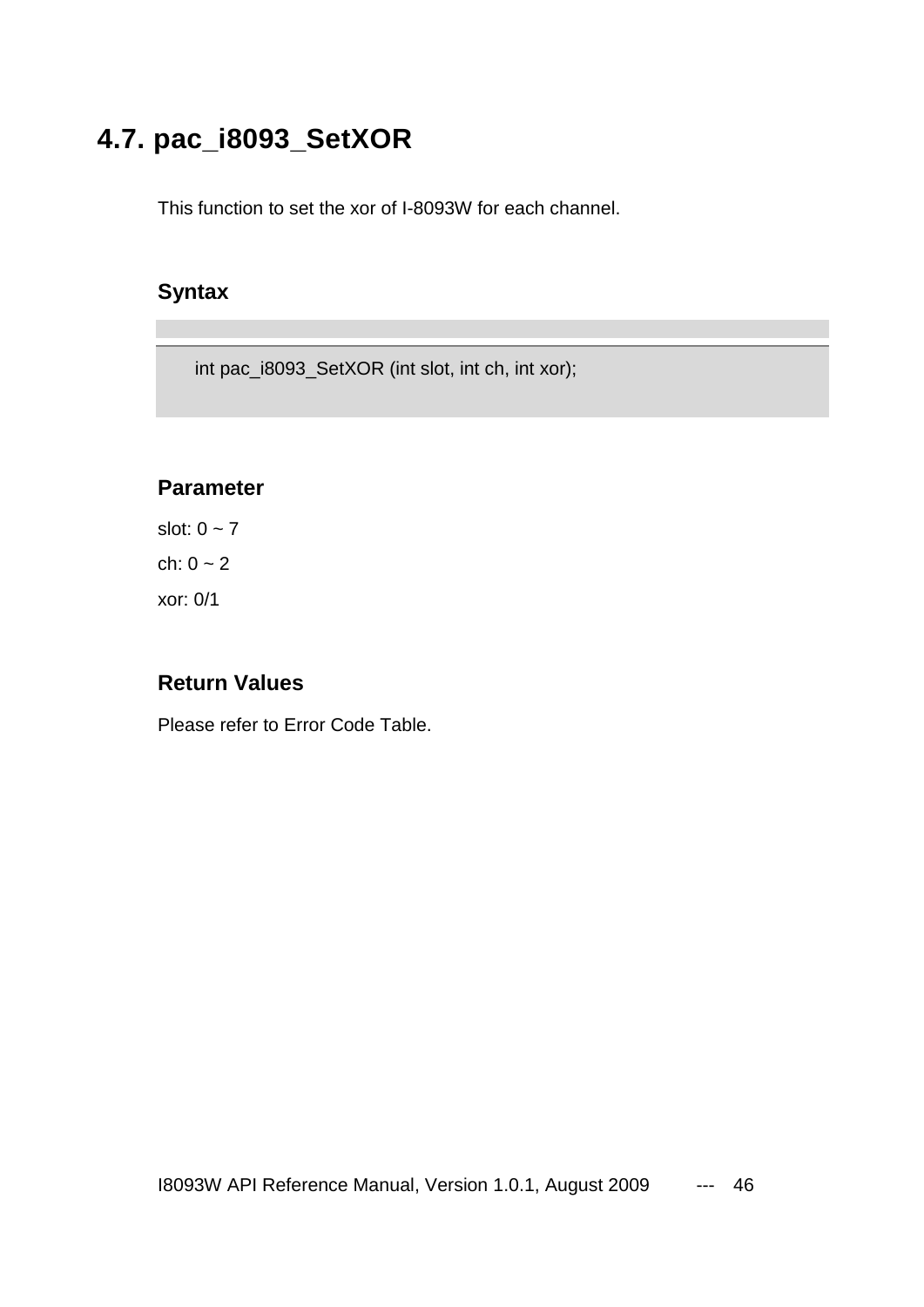### **[C++]**

```
int slot,ch;
slot = 0;for(ch=0; ch<3; ch++){
 pac_i8093_ SetXOR (slot,ch,0);
}
```
# **[C#]**

```
using pac8093WNet;
int slot,ch;
slot = 0;for(ch=0; ch<3; ch++){
 pac8093W. SetXOR (slot,ch,0);
}
```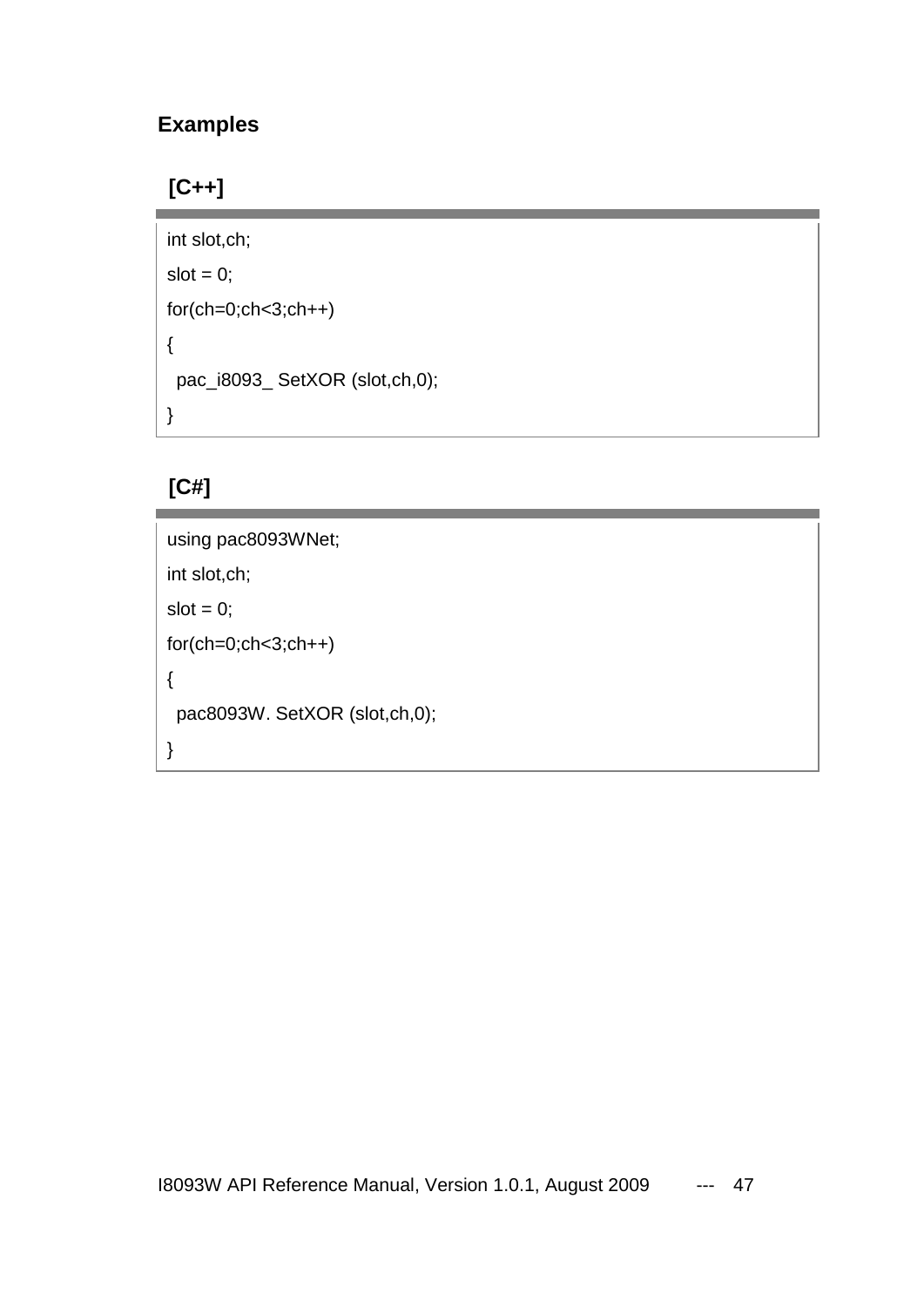# <span id="page-47-0"></span>**4.8. pac\_i8093\_GetXOR**

This function to get the xor of I-8093W for each channel.

#### **Syntax**

int pac\_i8093\_GetXOR (int slot, int ch, int\* mode);

#### **Parameter**

- slot:  $0 \sim 7$
- ch: 0 ~ 2

mode:

- 1: CW/CCW counting mode
- 2: Pulse/Direction counting mode
- 3: AB Phase (Quadrant counting) mode

#### **Return Values**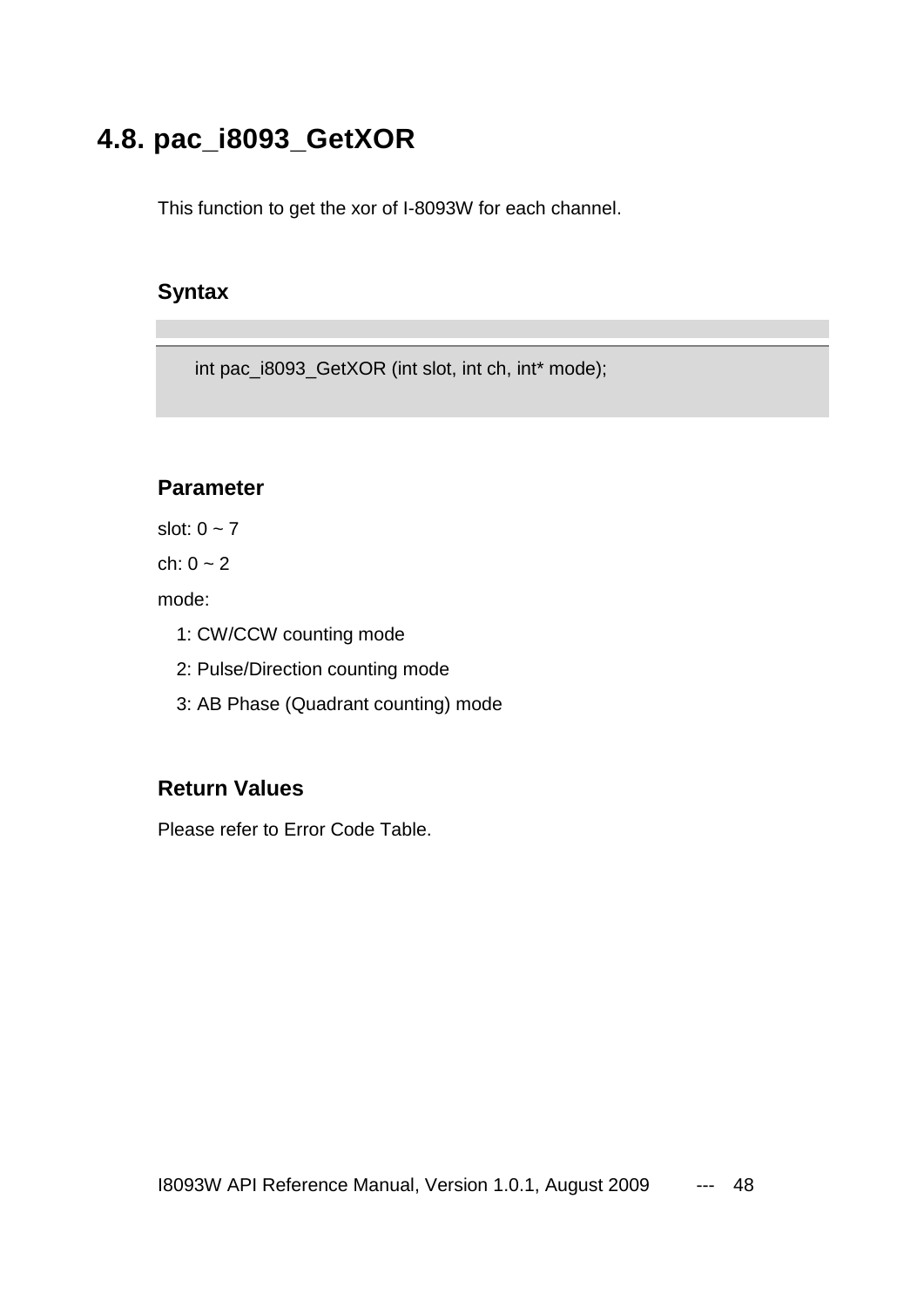### **[C++]**

```
int slot,ch,mode;
slot = 0;for(ch=0; ch<3; ch++){
 pac_i8093_SetMode(slot,ch,&mode);
```
# **[C#]**

}

```
using pac8093WNet;
int slot,ch,xor=0;
slot = 0;for(ch=0; ch<3; ch++){
 pac8093W.GetXOR(slot,ch,ref xor);
}
```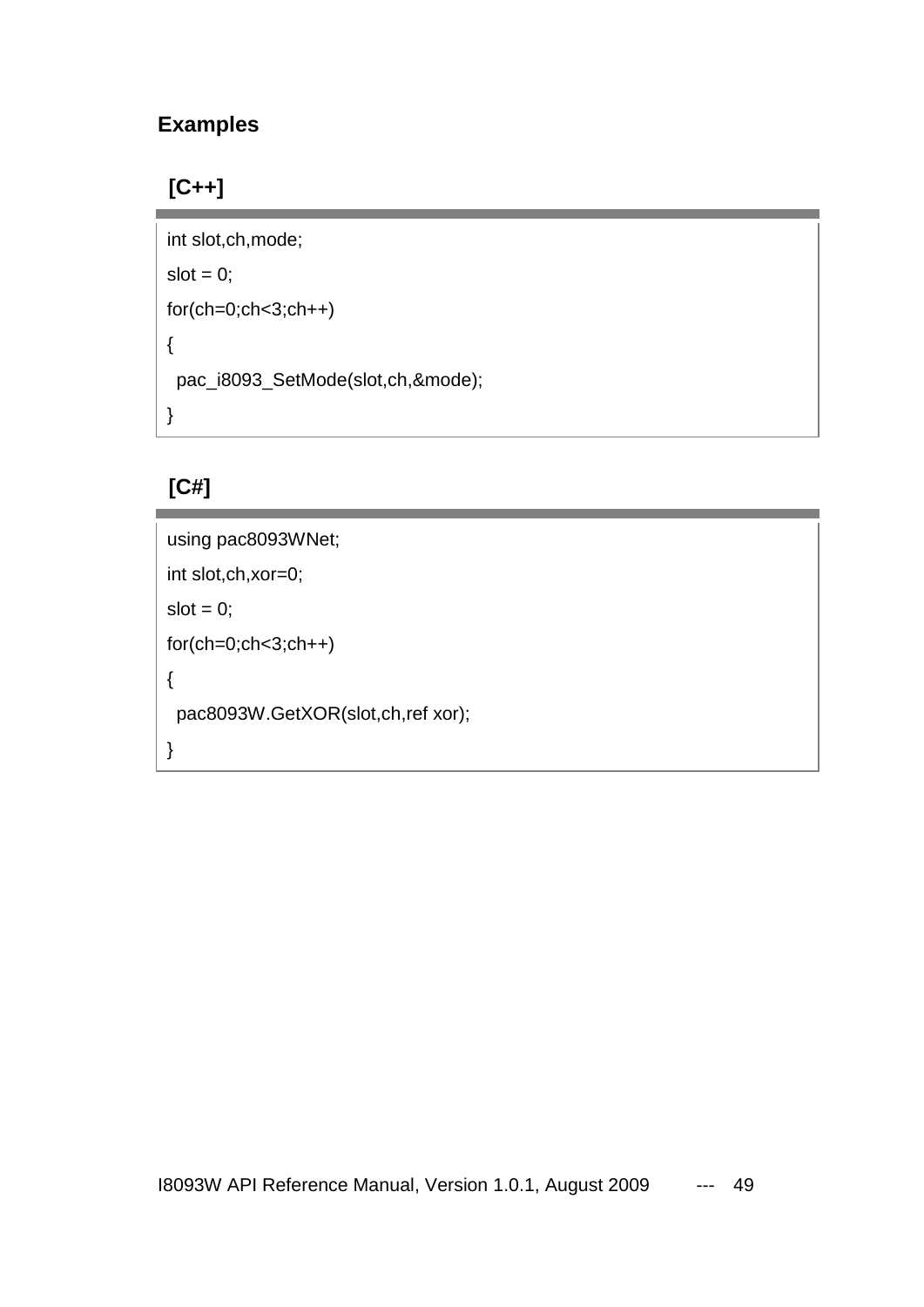# <span id="page-49-0"></span>**4.9. pac\_i8093\_GetLineStatus**

This function to get A,B and Z status of I-8093W.

#### **Syntax**

int pac\_i8093\_GetLineStatus (int slot, int ch, int\* A,int\*B,int\*Z);

#### **Parameter**

slot:  $0 \sim 7$ ch:  $0 - 2$ A: 0/1 B: 0/1 Z: 0/1

#### **Return Values**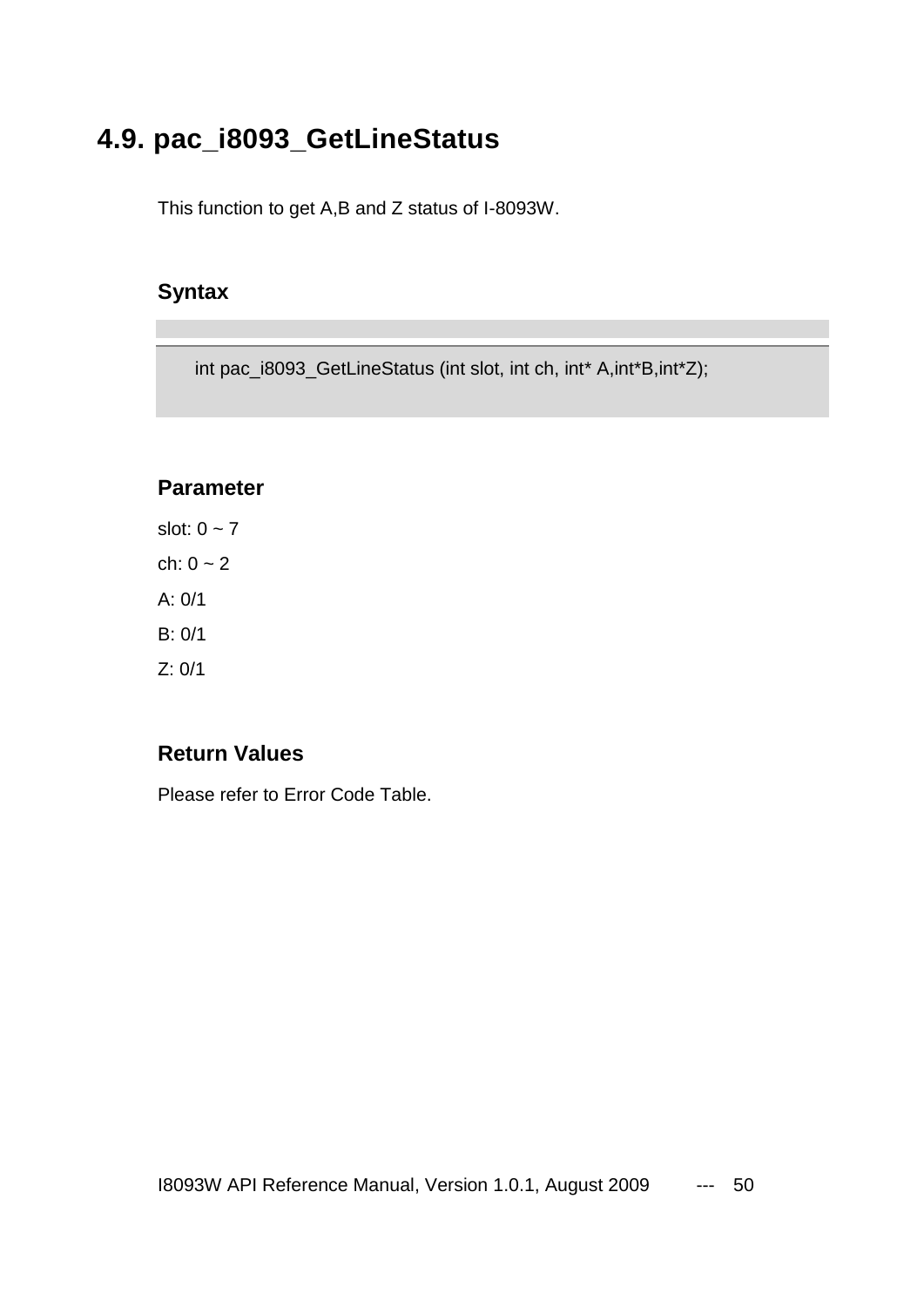### **[C++]**

```
int slot,ch,A,B,Z;
slot = 0;for(ch=0; ch<3; ch++){
 pac_i8093_GetLineStatus (slot,ch,&A,&B,&Z);
}
```
# **[C#]**

```
using pac8093WNet;
int slot,ch,A=0,B=0,Z=0;
slot = 0;for(ch=0; ch<3; ch++){
 pac8093W.GetLineStatus (slot,ch,ref A,ref B, ref Z);
}
```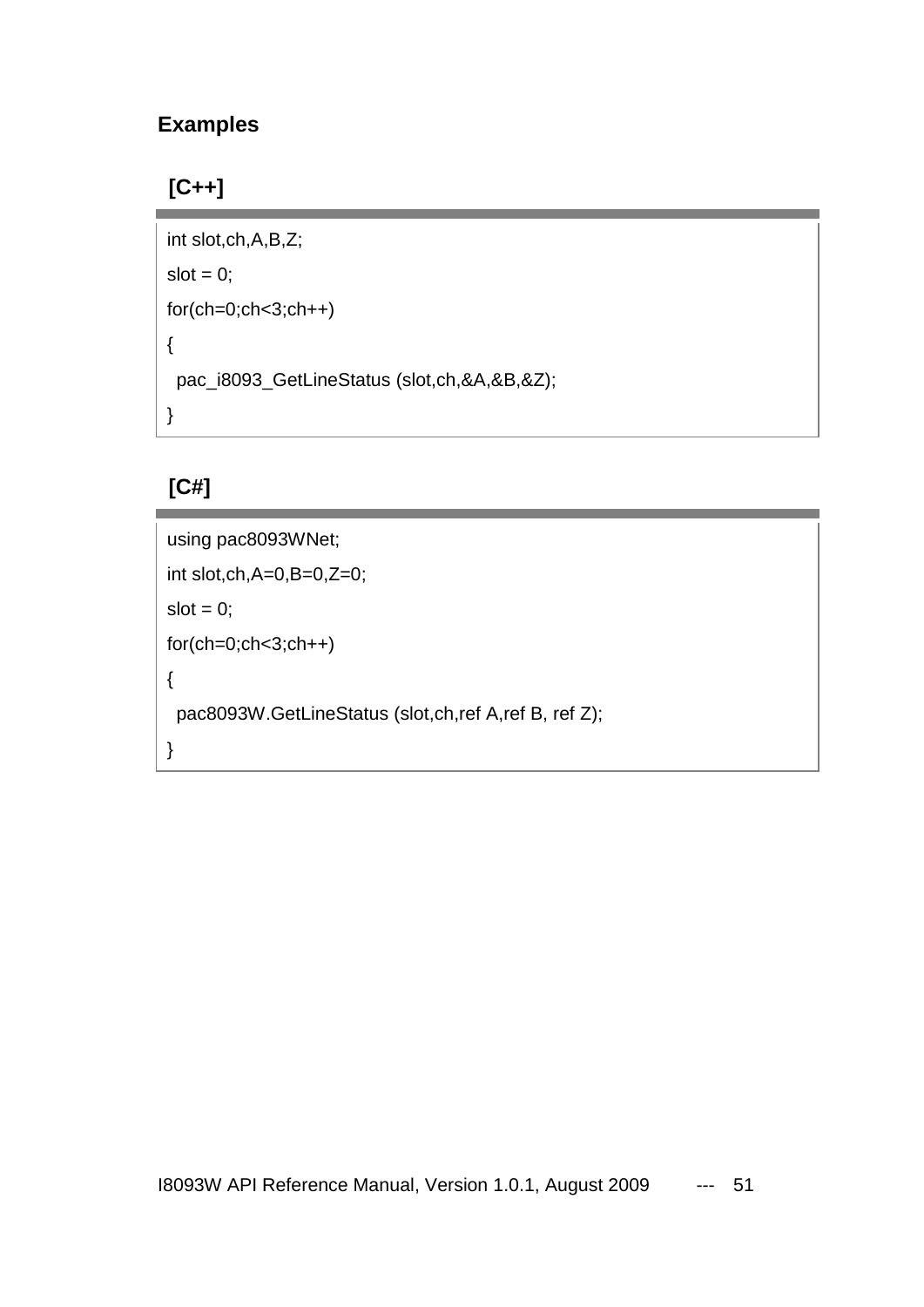# <span id="page-51-0"></span>**4.10. pac\_i8093\_GetIndex**

This function to get Z index status of I-8093W.

#### **Syntax**

int pac\_i8093\_GetIndex (int slot, int ch, int\*Z);

#### **Parameter**

slot:  $0 \sim 7$ ch:  $0 - 2$ Z: 0/1

#### **Return Values**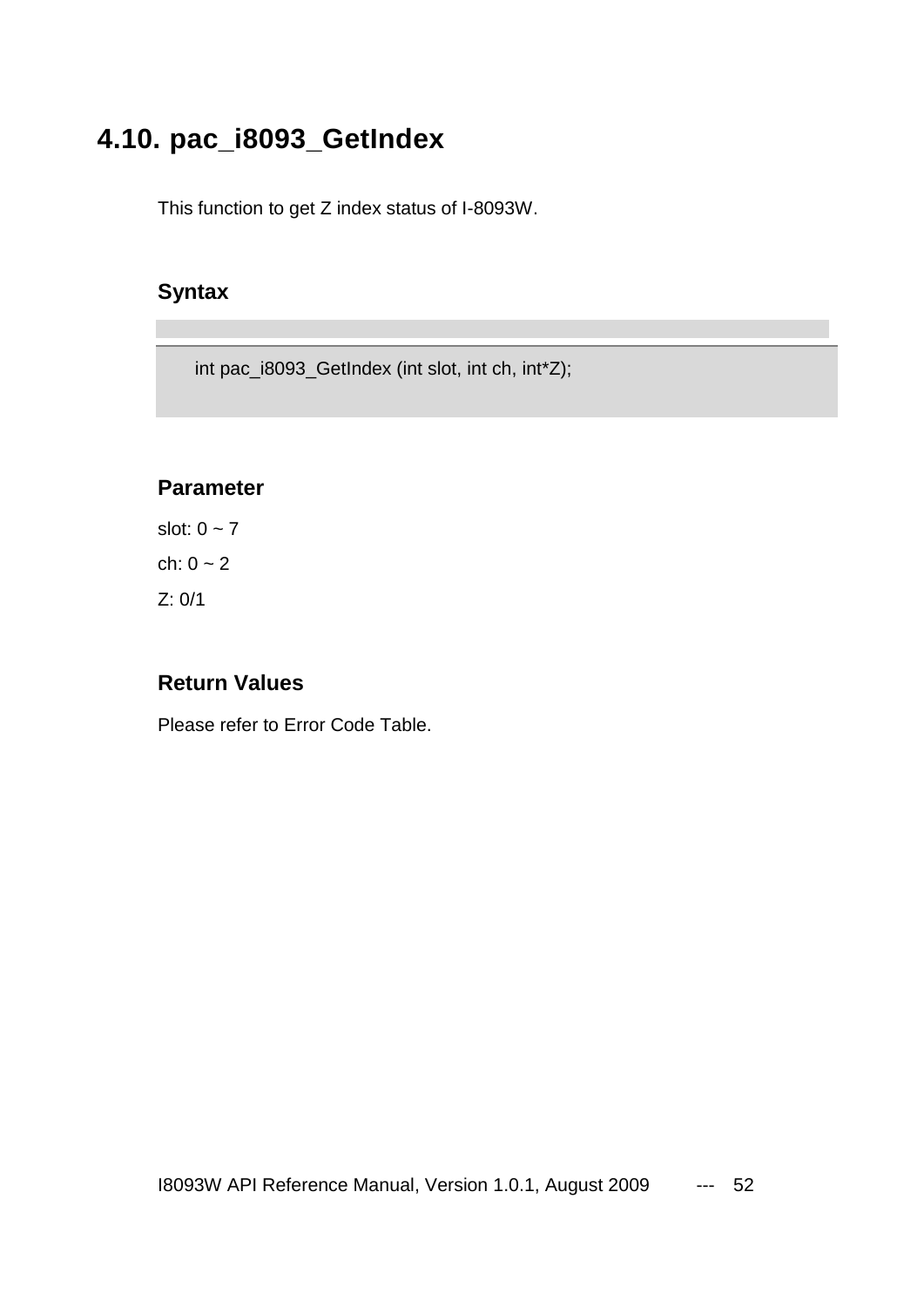### **[C++]**

```
int slot,ch,Z;
slot = 0;for(ch=0; ch<3; ch++){
 pac_i8093_GetIndex (slot,ch,&Z);
}
```
# **[C#]**

```
using pac8093WNet;
int slot,ch, Z=0;
slot = 0;for(ch=0; ch<3; ch++){
 pac8093W.GetIndex(slot,ch, ref Z);
}
```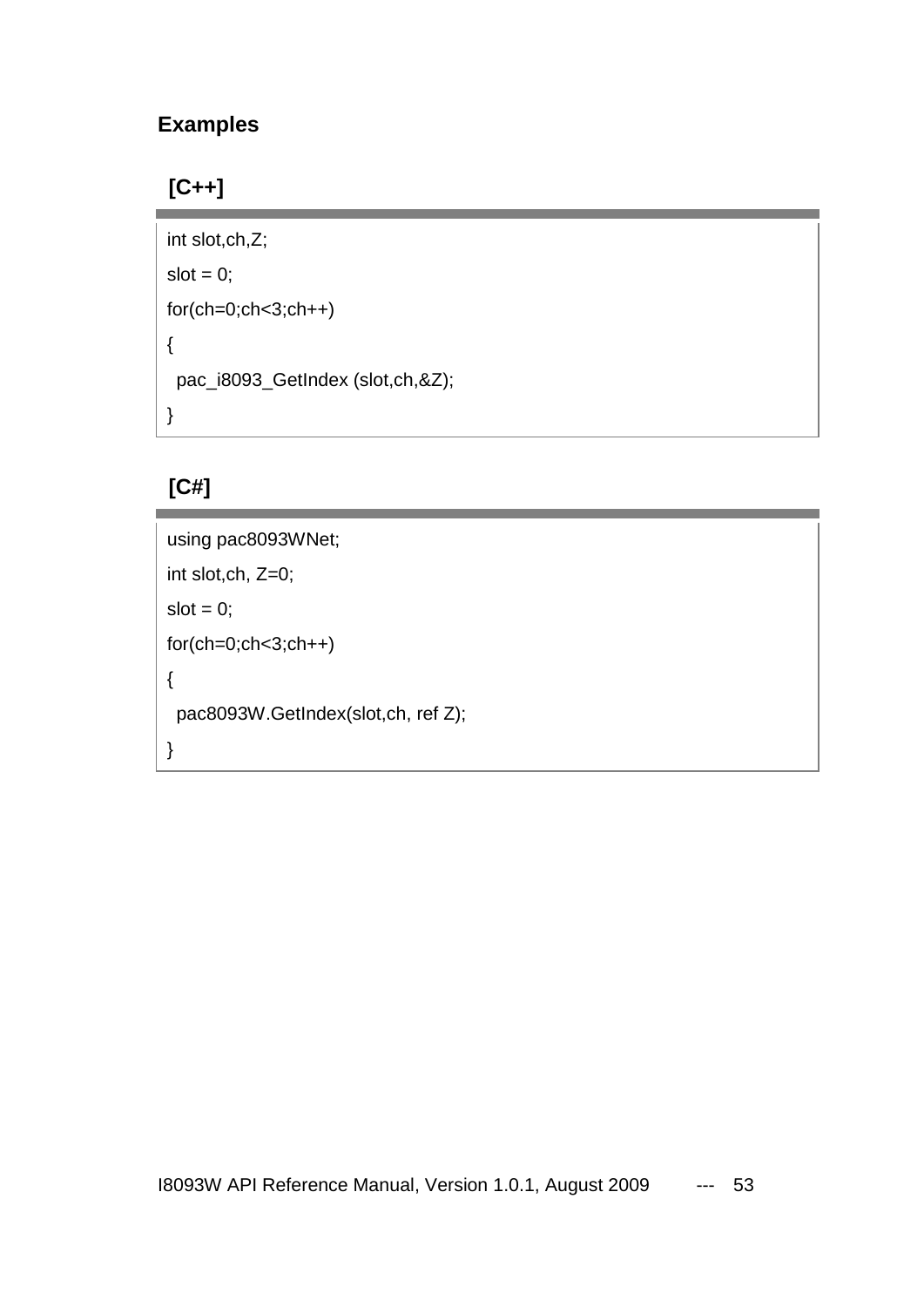# <span id="page-53-0"></span>**4.11. pac\_i8093\_Read32BitEncoder**

This function to get 32-Bit Encoder value of I-8093W.

#### **Syntax**

int pac\_i8093\_Read32BitEncoder(int slot, int ch, long\*encVal);

#### **Parameter**

slot:  $0 \sim 7$ ch:  $0 - 2$ encVal: 32-Bit Encoder value of I-8093W (0 ~ 0xffffffff)

#### **Return Values**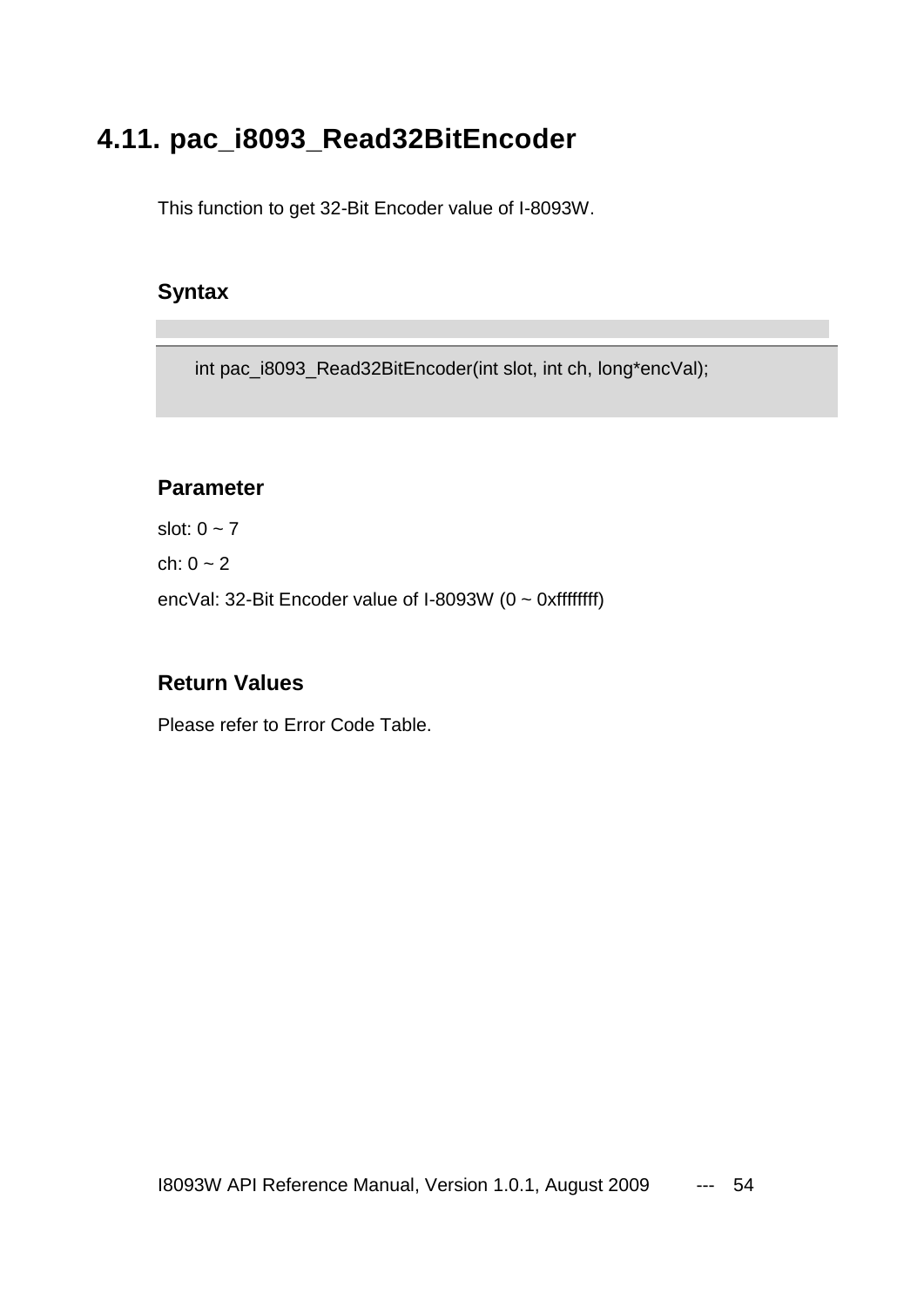### **[C++]**

```
int slot,ch;
long encoder=0;
slot = 0;for(ch=0; ch<3; ch++){
 pac_i8093_ Read32BitEncoder(slot,ch,&encoder);
}
```
### **[C#]**

```
using pac8093WNet;
int slot,ch, Z=0;
long encoder=0
slot = 0;for(ch=0; ch<3; ch++){
 pac8093W. ReadEncoder(slot,ch, ref encoder);
}
```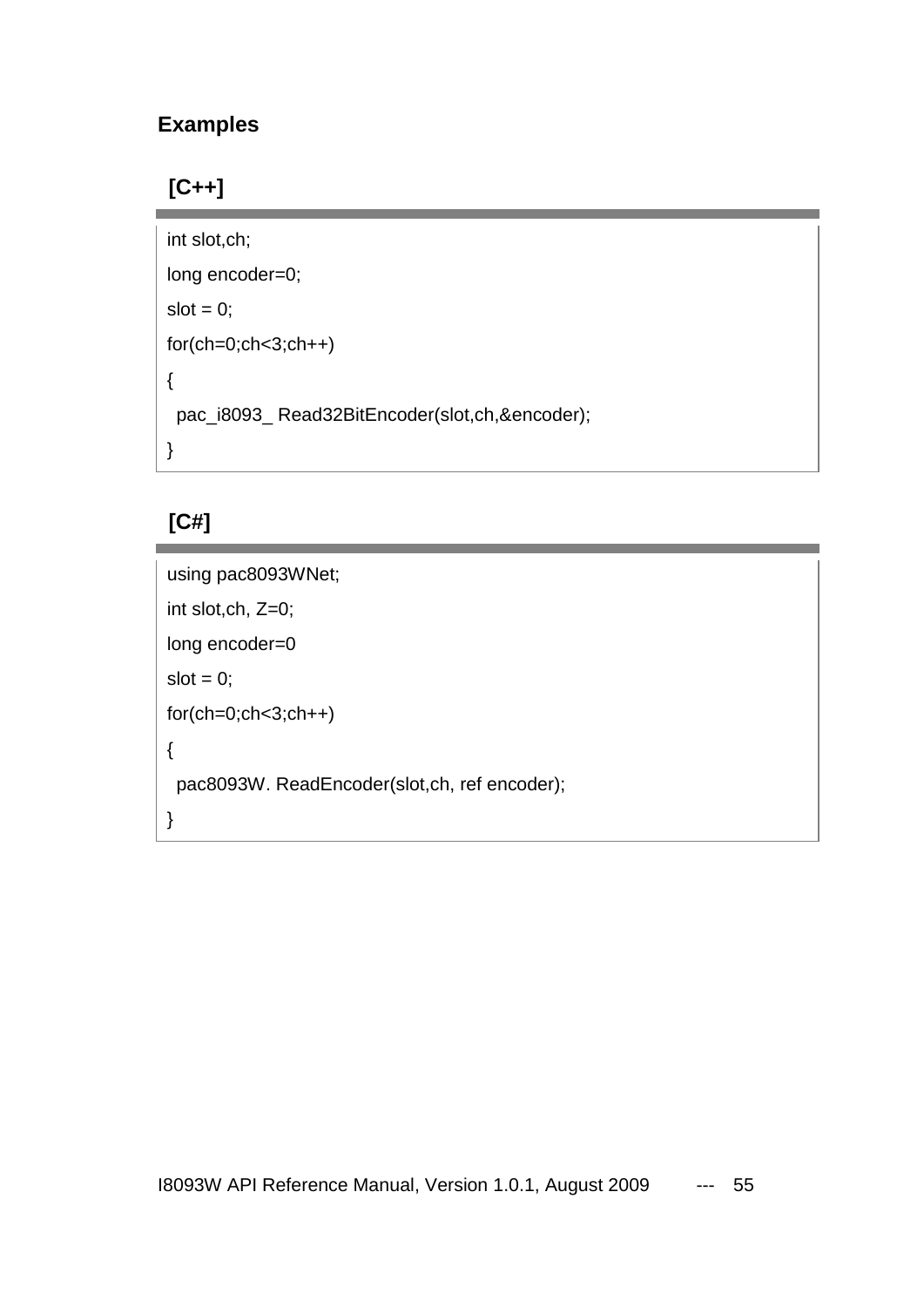# <span id="page-55-0"></span>**4.12. pac\_i8093\_ResetEncoder**

This function to reset 32-Bit Encoder value to zero.

#### **Syntax**

int pac\_i8093\_ResetEncoder (int slot, int ch);

#### **Parameter**

slot:  $0 \sim 7$ ch:  $0 - 2$ 

#### **Return Values**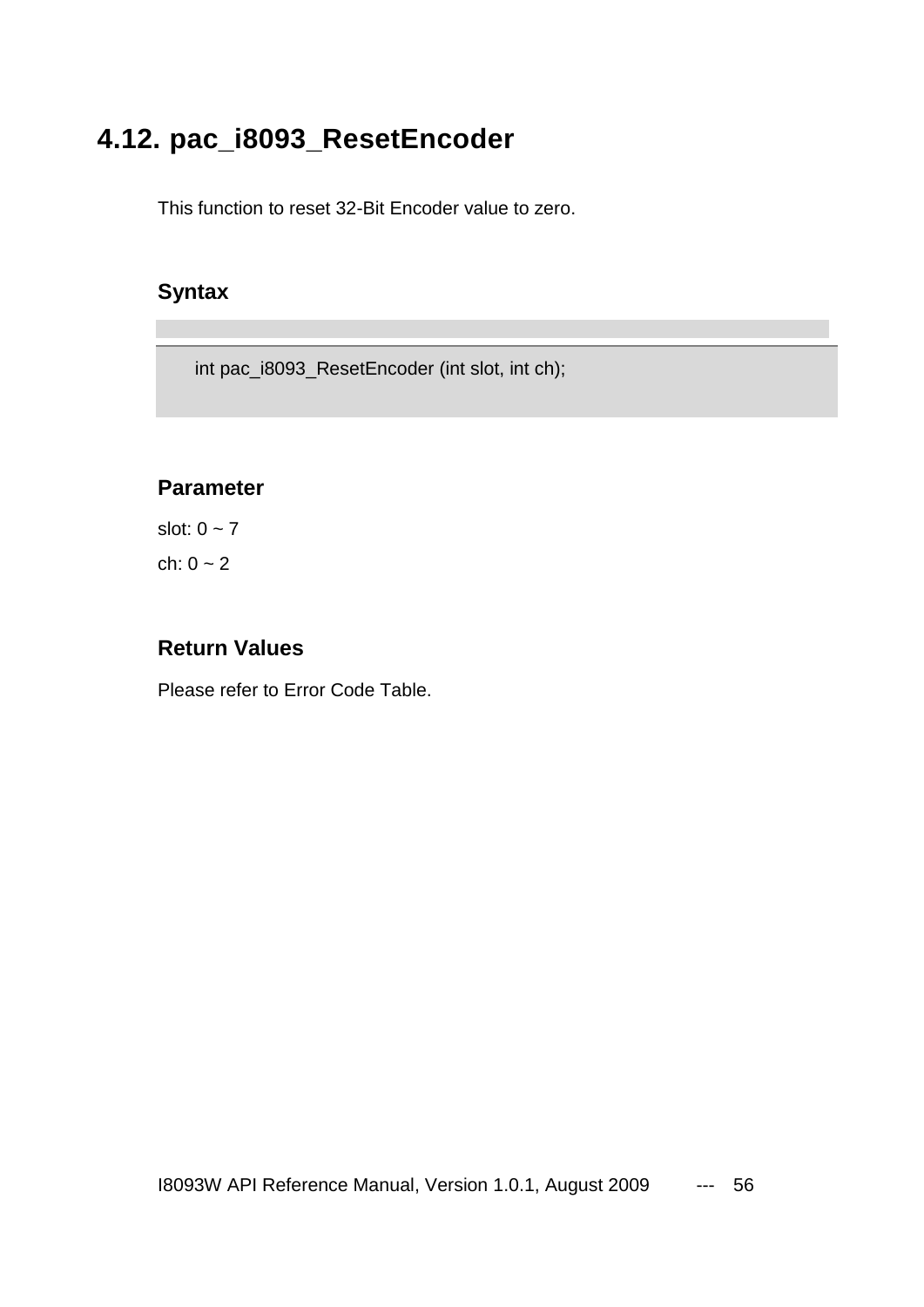### **[C++]**

```
int slot,ch;
slot = 0;for(ch=0; ch<3; ch++){
 pac_i8093_ResetEncoder (slot,ch);
}
```
# **[C#]**

```
using pac8093WNet;
int slot,ch;
slot = 0;for(ch=0; ch<3; ch++){
 pac8093W.ResetEncoder (slot,ch);
}
```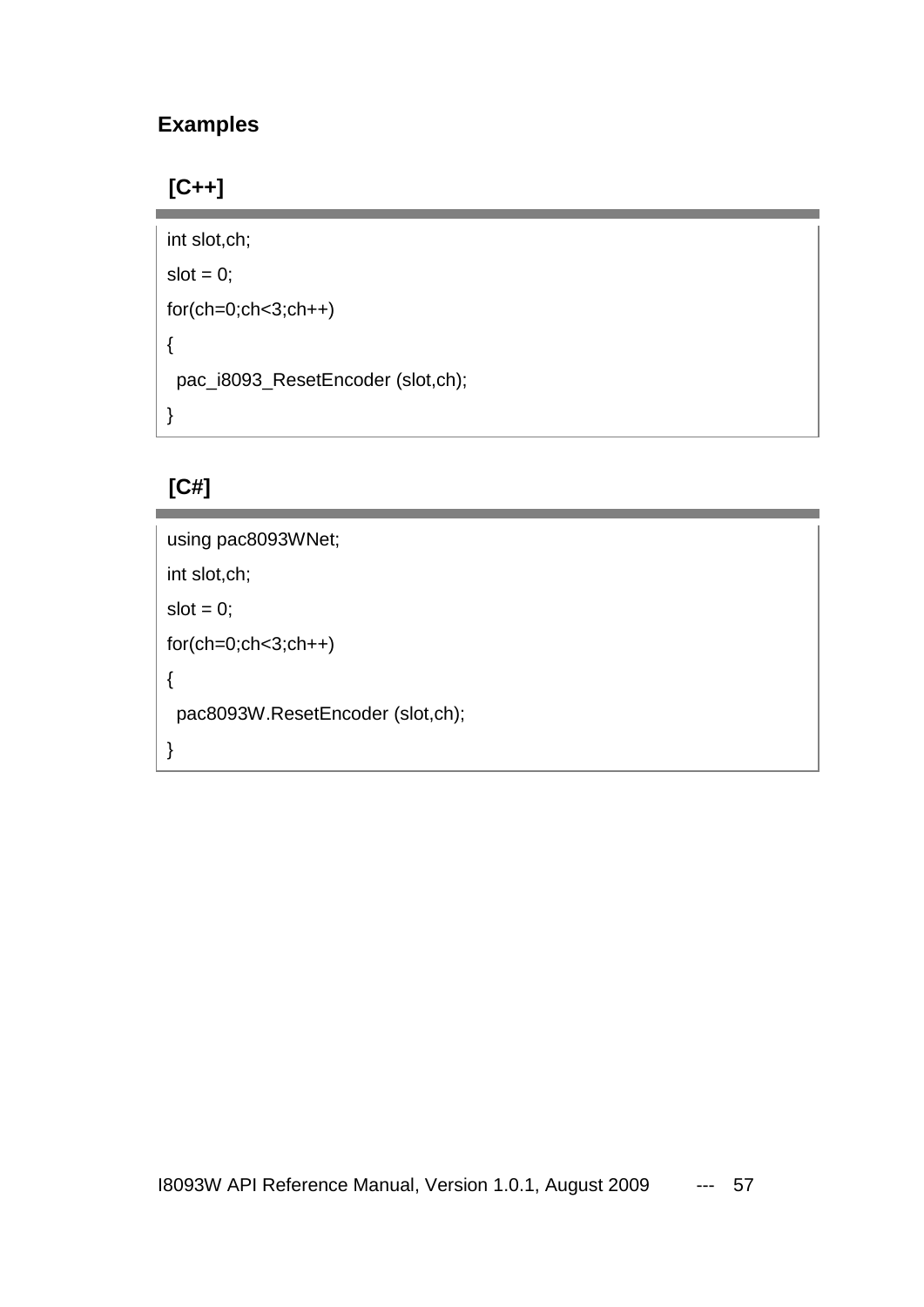#### <span id="page-57-0"></span>**LinPAC Website**

[http://www.icpdas.com/products/PAC/linpac-8000/introduction.htm#SlideFrame\\_1](http://www.icpdas.com/products/PAC/linpac-8000/introduction.htm#SlideFrame_1)

#### **Software Development**

- "LinPAC-8000 SDK" consists of the following major items.
- LinPAC SDK library files
- LinPAC SDK include files
- Demo files
- GNU ToolChain
- LinPAC-8x4x:

<ftp://ftp.icpdas.com/pub/cd/linpac/napdos/lp-8x4x/sdk/>

LinPAC-8x8x:

<ftp://ftp.icpdas.com/pub/cd/linpac/napdos/lp-8x8x/lp-8x8x-sdk/>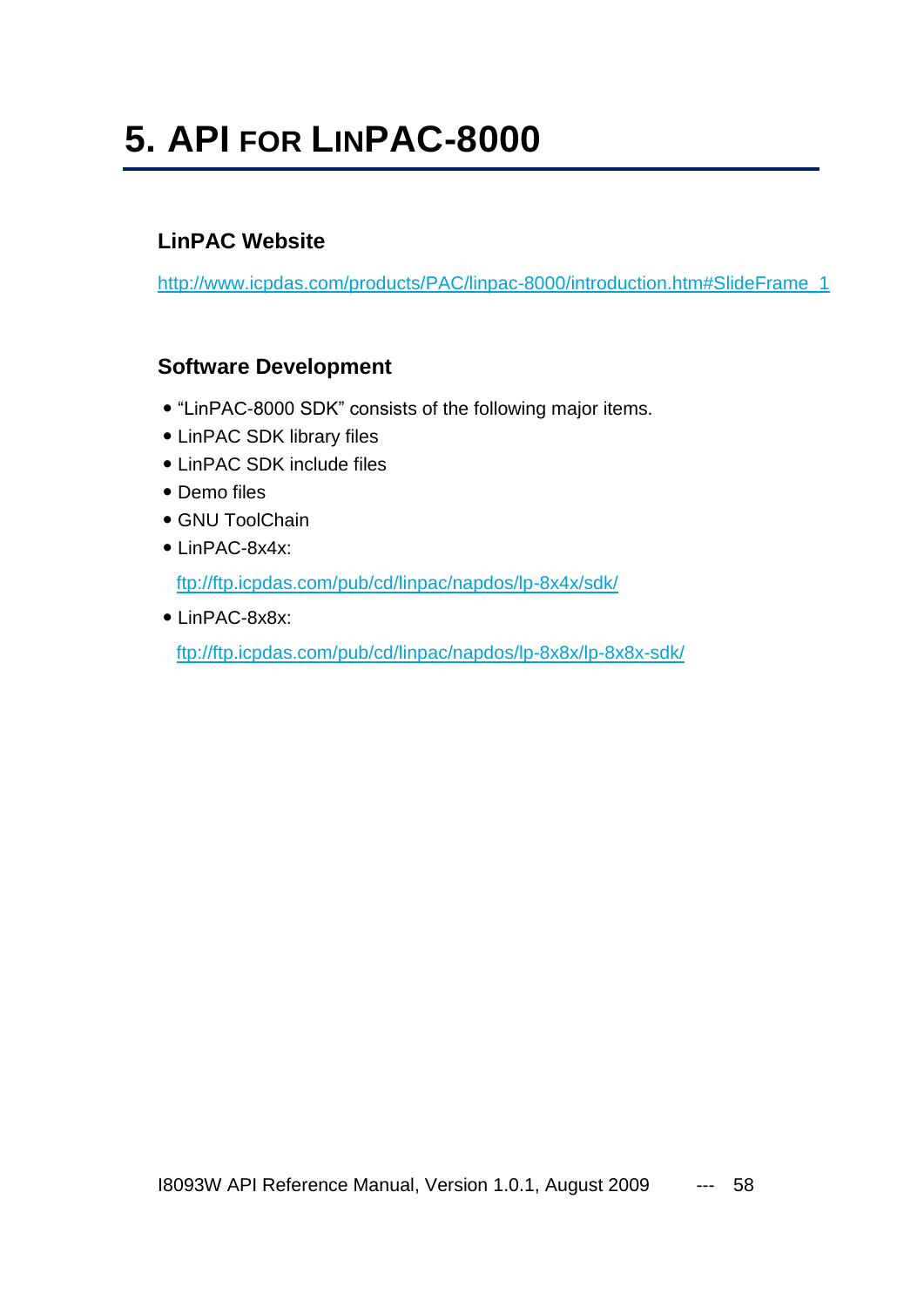# <span id="page-58-0"></span>**5.1. i8093W\_Init**

This function can initial the I-8093W and can check the hardware ID, if return 0 for input slot index, it means the ID of this slot index is I-8093W, if return -1, it means there is no I-8093W for this slot index.

#### **Syntax**

int i8093W\_Init(int slot);

#### **Parameter**

slot:  $1 \approx 8$ 

#### **Return Values**

Please refer to Error Code Table.

### **Examples**

### **[C]**

```
int slotIndex, err;
err=i8093W_Init(slotIndex);
if(err==0)
     printf("There is an I-8093W at slot %d\n", slotIndex);
```
else

printf("There is no I-8093W at slot %d\n", slotIndex);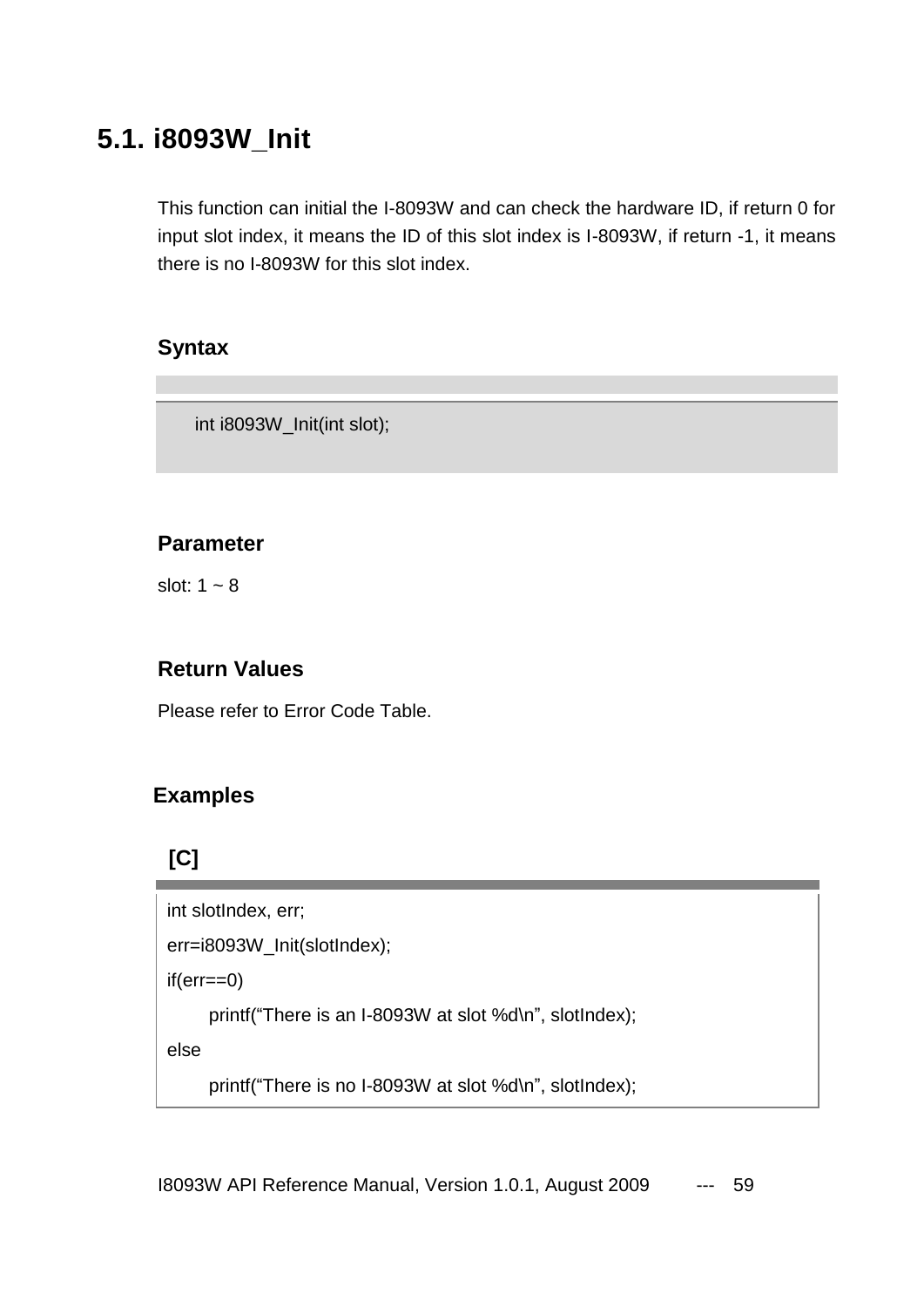### <span id="page-59-0"></span>**5.2. i8093W\_GetFirmwareVersion**

This function gets the firmware version of I-8093W hardware.

#### **Syntax**

short i8093W\_GetFirmwareVersion(int slot);

#### **Parameter**

slot:  $1 \approx 8$ 

#### **Return Values**

The firmware version of I-8093W hardware

#### **Examples**

### **[C]**

short firmware\_version;

firmware\_version = i8093W\_GetFirmwareVersion (slot);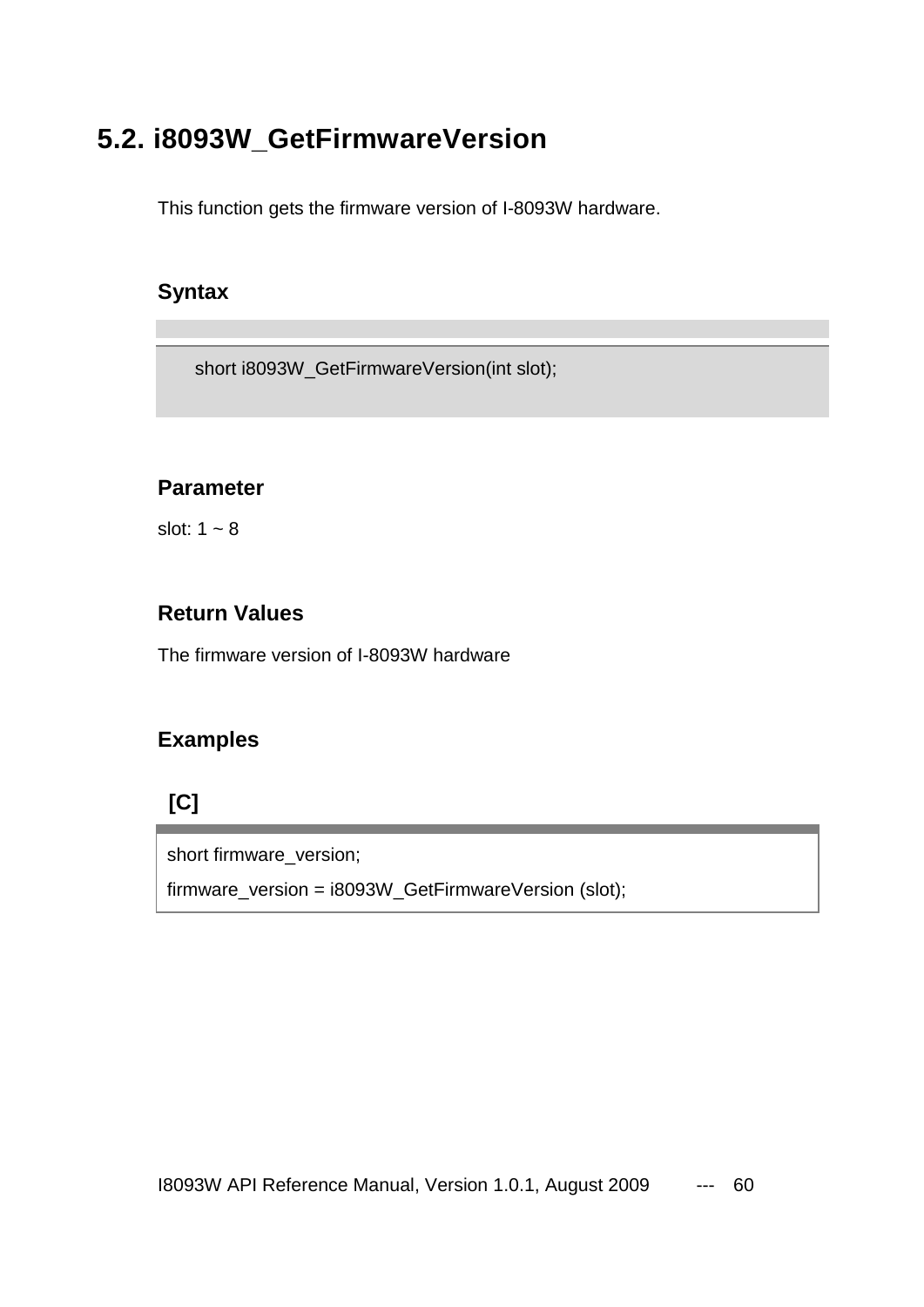# <span id="page-60-0"></span>**5.3. i8093W\_GetLibVersion**

This function gets the library version of i8093W.dll.

#### **Syntax**

short i8093W\_GetLibVersion ();

#### **Parameter**

none

#### **Return Values**

The library version of i8093W.dll

#### **Examples**

### **[C]**

short version;

version = i8093W\_GetLibVersion ();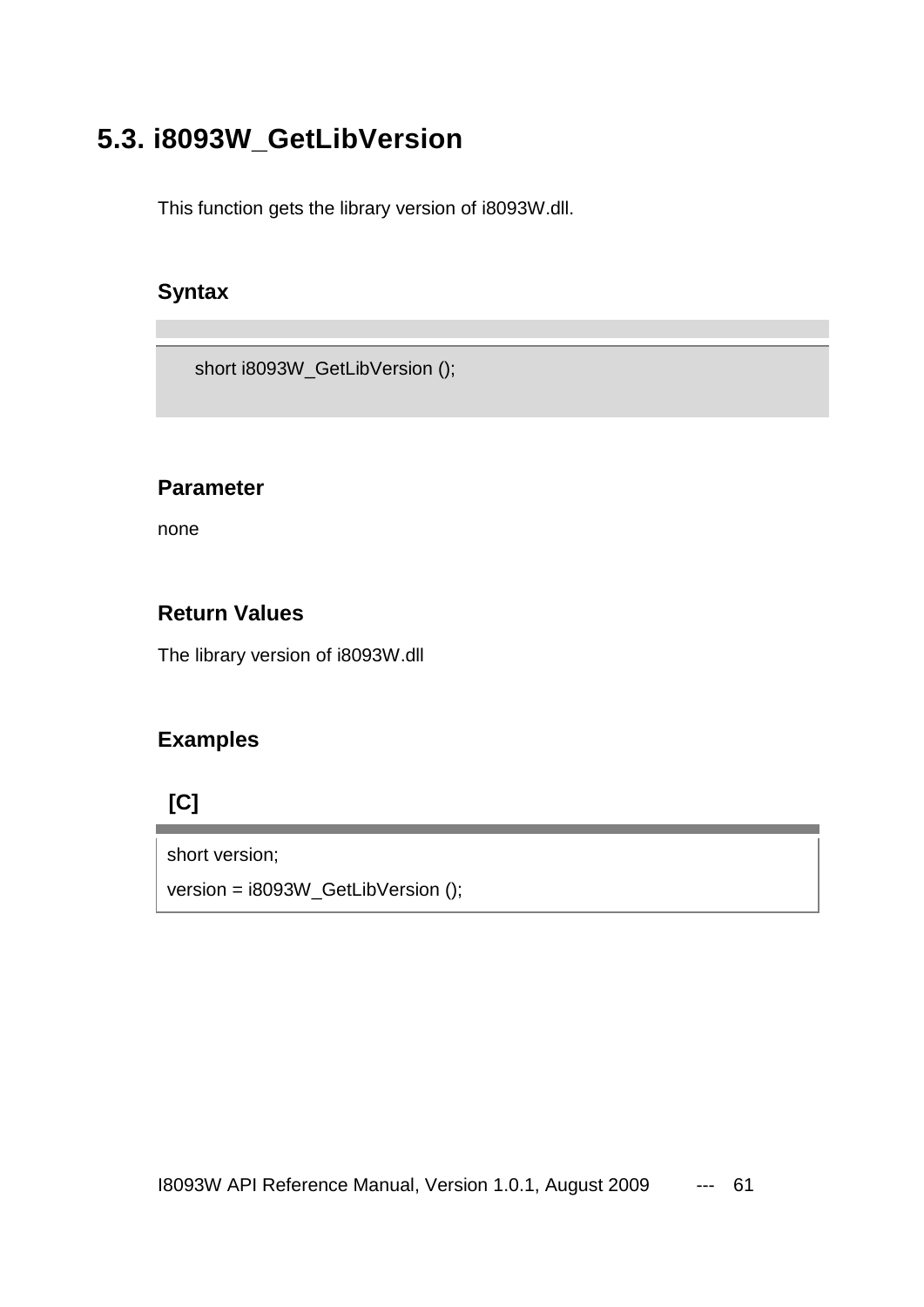# <span id="page-61-0"></span>**5.4. i8093W\_GetLibDate**

This function gets the library built date of i8093W.dll.

#### **Syntax**

void i8093W\_GetLibDate(char \*LibDate);

#### **Parameter**

LibDate the string buffer of library built date

#### **Return Values**

The library built date of i8093W.dll

#### **Examples**

### **[C]**

char lib\_date[32]; i8093W\_GetLibDate(lib\_date);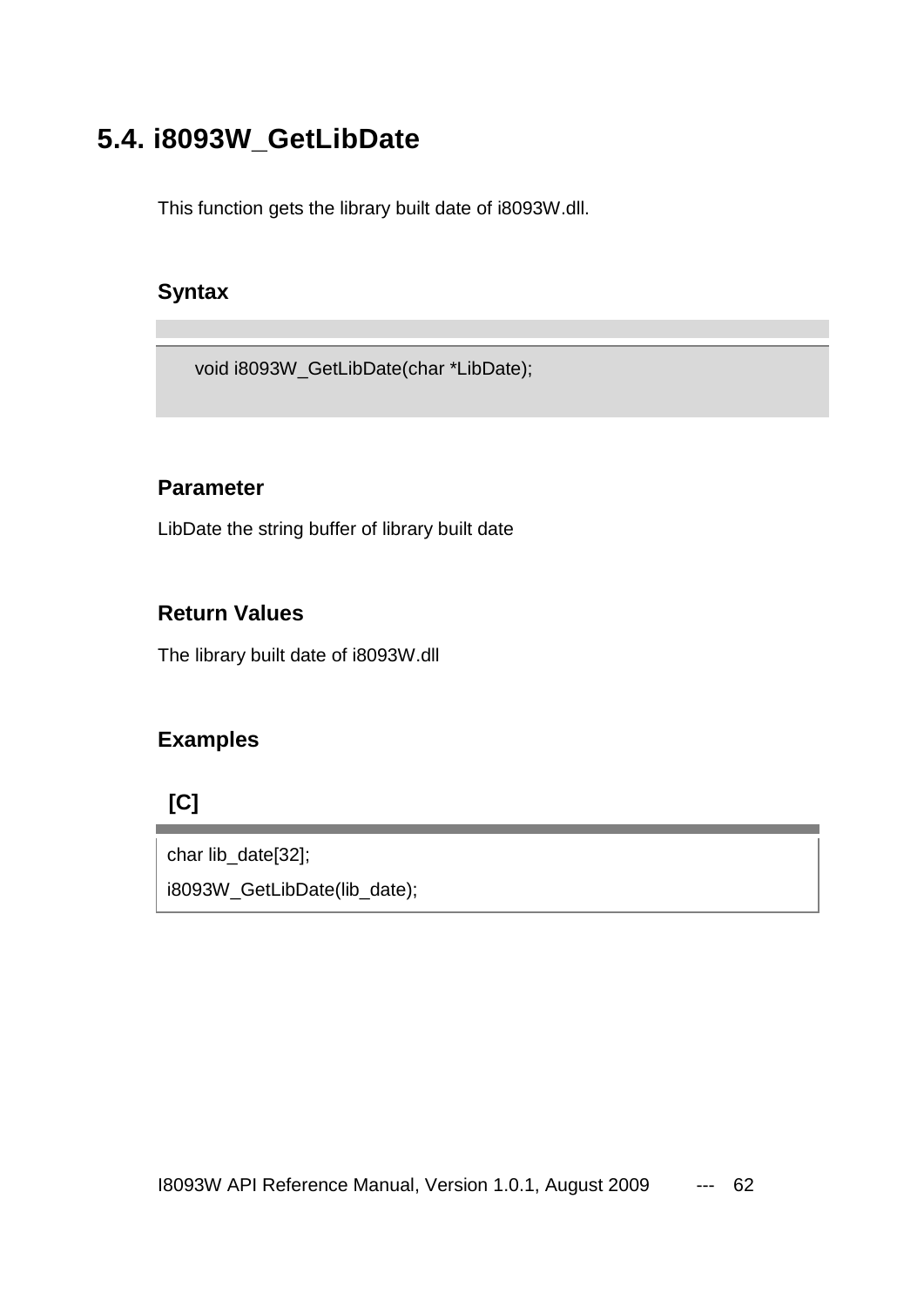# <span id="page-62-0"></span>**5.5. i8093W\_SetMode**

This function to set the operation mode of I-8093W.

#### **Syntax**

int i8093W\_SetMode(int slot, int ch, int mode);

#### **Parameter**

slot: $1 \sim 8$ 

ch: 0 ~ 2

mode:

- 1: CW/CCW counting mode
- 2: Pulse/Direction counting mode
- 3: AB Phase (Quadrant counting) mode

#### **Return Values**

Please refer to Error Code Table.

#### **Examples**

### **[C]**

int slot, ch;  $for(ch=0; ch < 3; ch++)$ { i8093W\_SetMode(slot,ch,3); // AB Phase }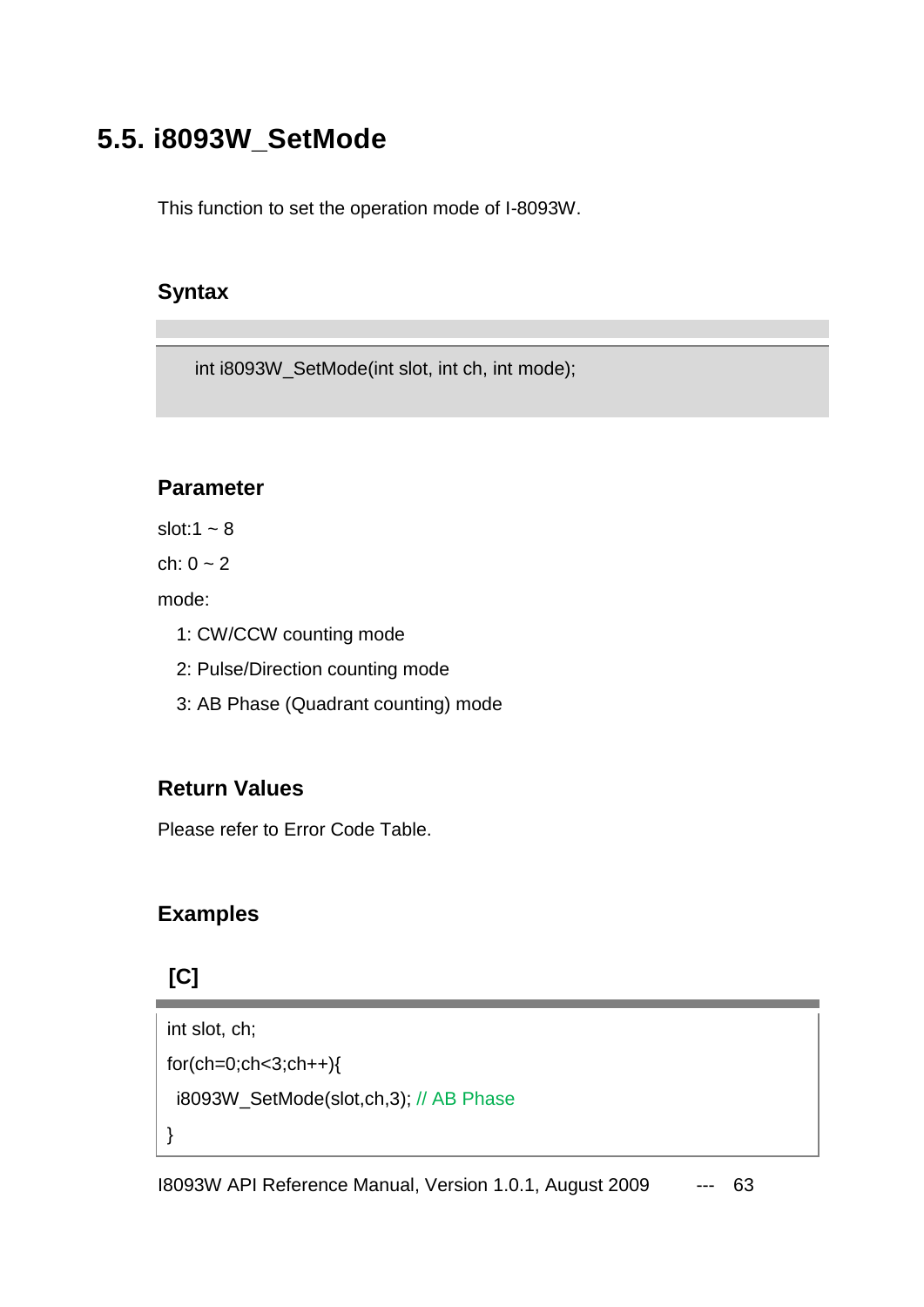# <span id="page-63-0"></span>**5.6. i8093W\_GetMode**

This function to get the operation mode of I-8093W.

#### **Syntax**

int i8093W\_GetMode(int slot, int ch, int\* mode);

#### **Parameter**

slot: $1 \sim 8$ 

ch: 0 ~ 2

mode:

- 1: CW/CCW counting mode
- 2: Pulse/Direction counting mode
- 3: AB Phase (Quadrant counting) mode

#### **Return Values**

Please refer to Error Code Table.

#### **Examples**

### **[C]**

int slot, ch, mode;  $for(ch=0; ch<3; ch++){}$ i8093W\_SetMode(slot, ch, &mode); }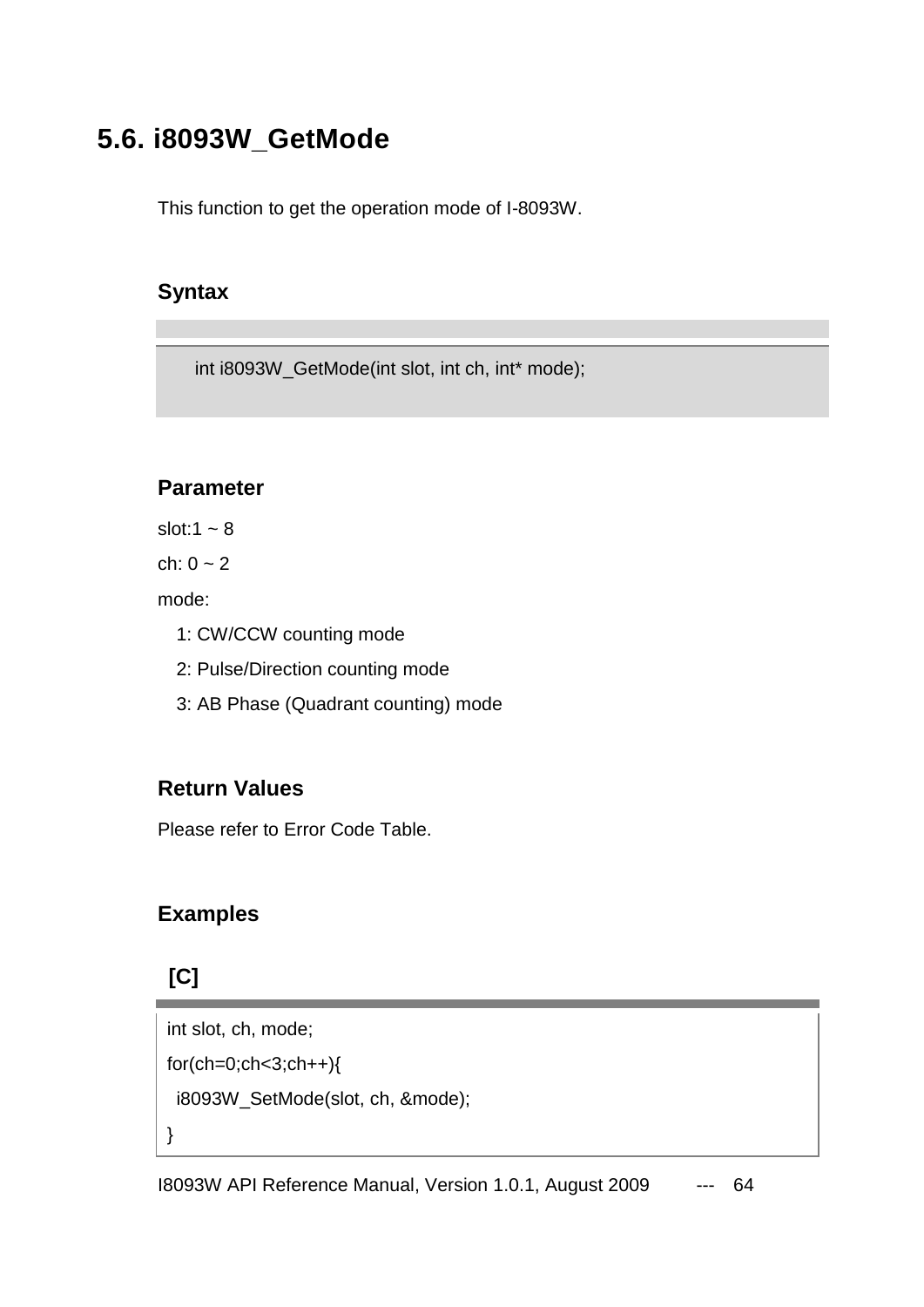# <span id="page-64-0"></span>**5.7. i8093W\_SetXOR**

This function to set the xor of I-8093W for each channel.

#### **Syntax**

int i8093W\_SetXOR (int slot, int ch, int xor);

#### **Parameter**

slot: $1 \sim 8$ ch:  $0 - 2$ xor: 0/1

#### **Return Values**

Please refer to Error Code Table.

#### **Examples**

#### **[C++]**

```
int slot, ch;
for(ch=0; ch<3; ch++){
 i8093W_ SetXOR (slot, ch, 0);
}
```
I8093W API Reference Manual, Version 1.0.1, August 2009 --- 65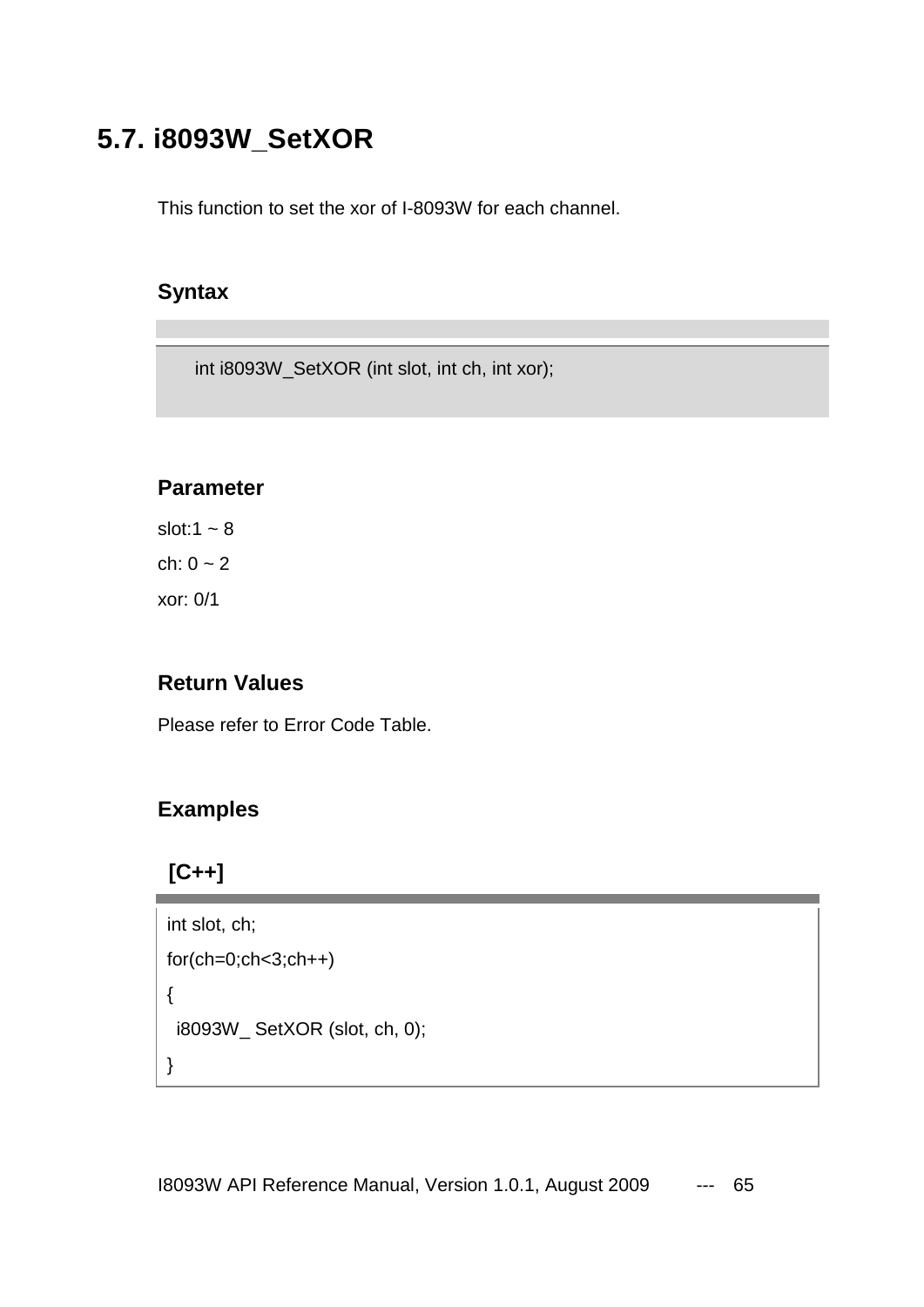# <span id="page-65-0"></span>**5.8. i8093W\_GetXOR**

This function to get the xor of I-8093W for each channel.

#### **Syntax**

int i8093W\_GetXOR (int slot, int ch, int\* mode);

#### **Parameter**

slot: $1 \sim 8$ 

ch: 0 ~ 2

mode:

- 1: CW/CCW counting mode
- 2: Pulse/Direction counting mode
- 3: AB Phase (Quadrant counting) mode

### **Return Values**

Please refer to Error Code Table.

### **Examples**

### **[C]**

int slot, ch, mode;  $for(ch=0; ch<3; ch++){}$ i8093W\_SetMode(slot, ch, &mode); }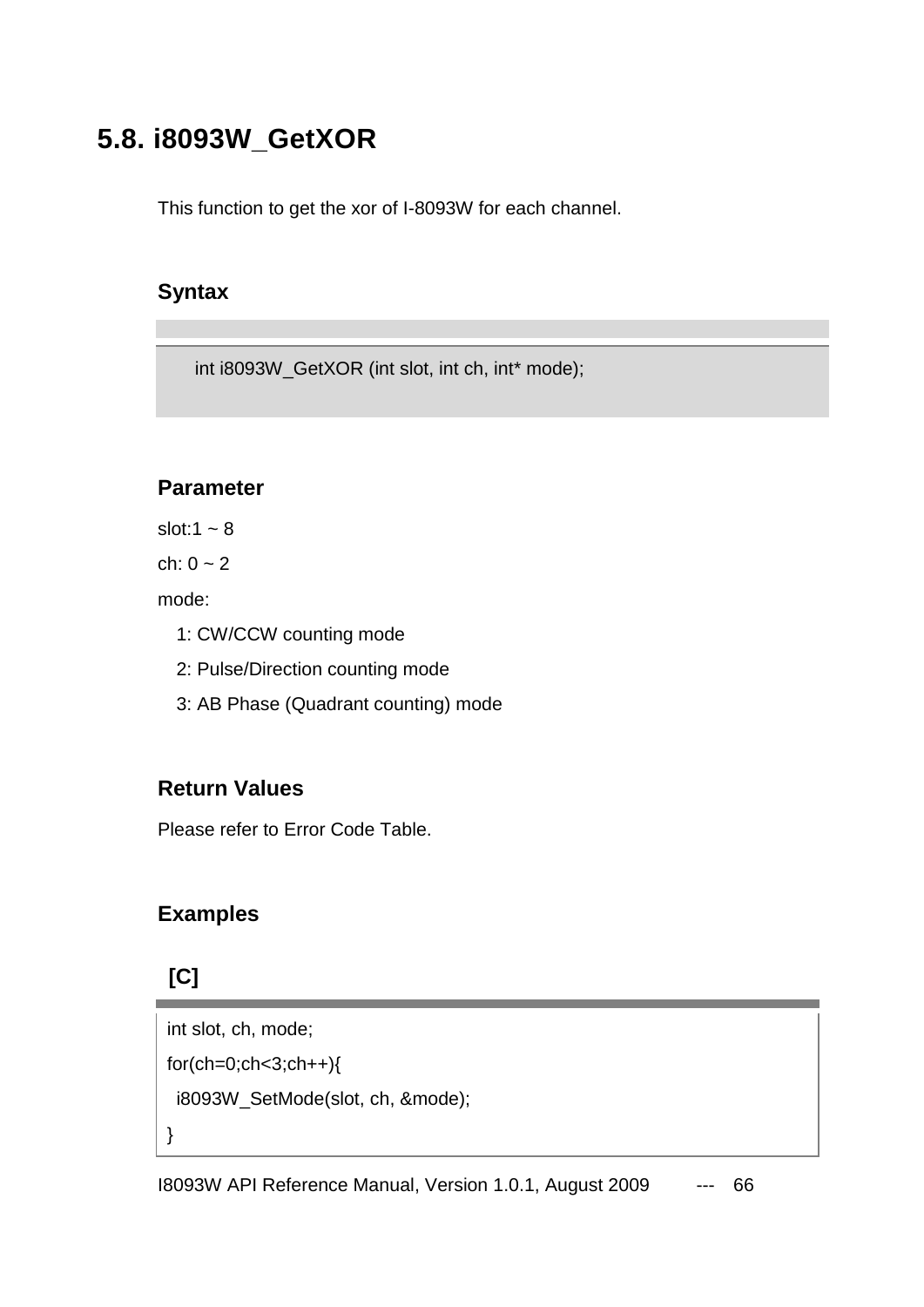# <span id="page-66-0"></span>**5.9. i8093W\_GetLineStatus**

This function to get A, B and Z status of I-8093W.

#### **Syntax**

int i8093W\_GetLineStatus (int slot, int ch, int\* A, int\*B, int\*Z);

#### **Parameter**

slot: $1 \approx 8$ ch:  $0 - 2$ A: 0/1 B: 0/1 Z: 0/1

#### **Return Values**

Please refer to Error Code Table.

#### **Examples**

### **[C]**

int slot, ch, A, B, Z;  $for(ch=0; ch < 3; ch++)$ { i8093W\_GetLineStatus (slot, ch, &A, &B, &Z); }

I8093W API Reference Manual, Version 1.0.1, August 2009 --- 67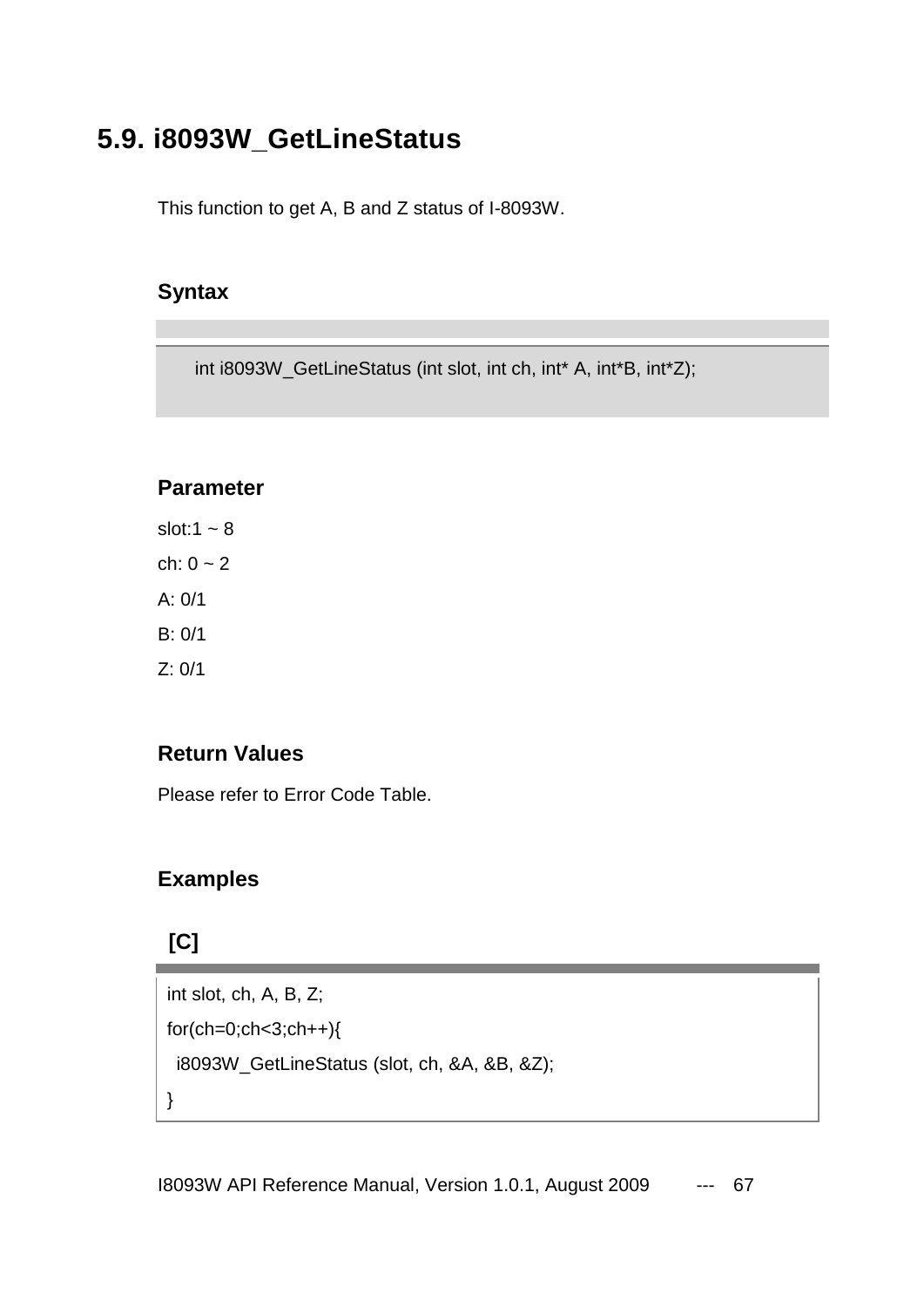# <span id="page-67-0"></span>**5.10. i8093W\_GetIndex**

This function to get Z index status of I-8093W.

#### **Syntax**

int i8093W\_GetIndex (int slot, int ch, int\*Z);

#### **Parameter**

slot: $1 \sim 8$ ch:  $0 - 2$ Z: 0/1

#### **Return Values**

Please refer to Error Code Table.

#### **Examples**

```
int slot, ch, Z;
for(ch=0; ch<3; ch++){
 i8093W_GetIndex (slot, ch, &Z);
}
```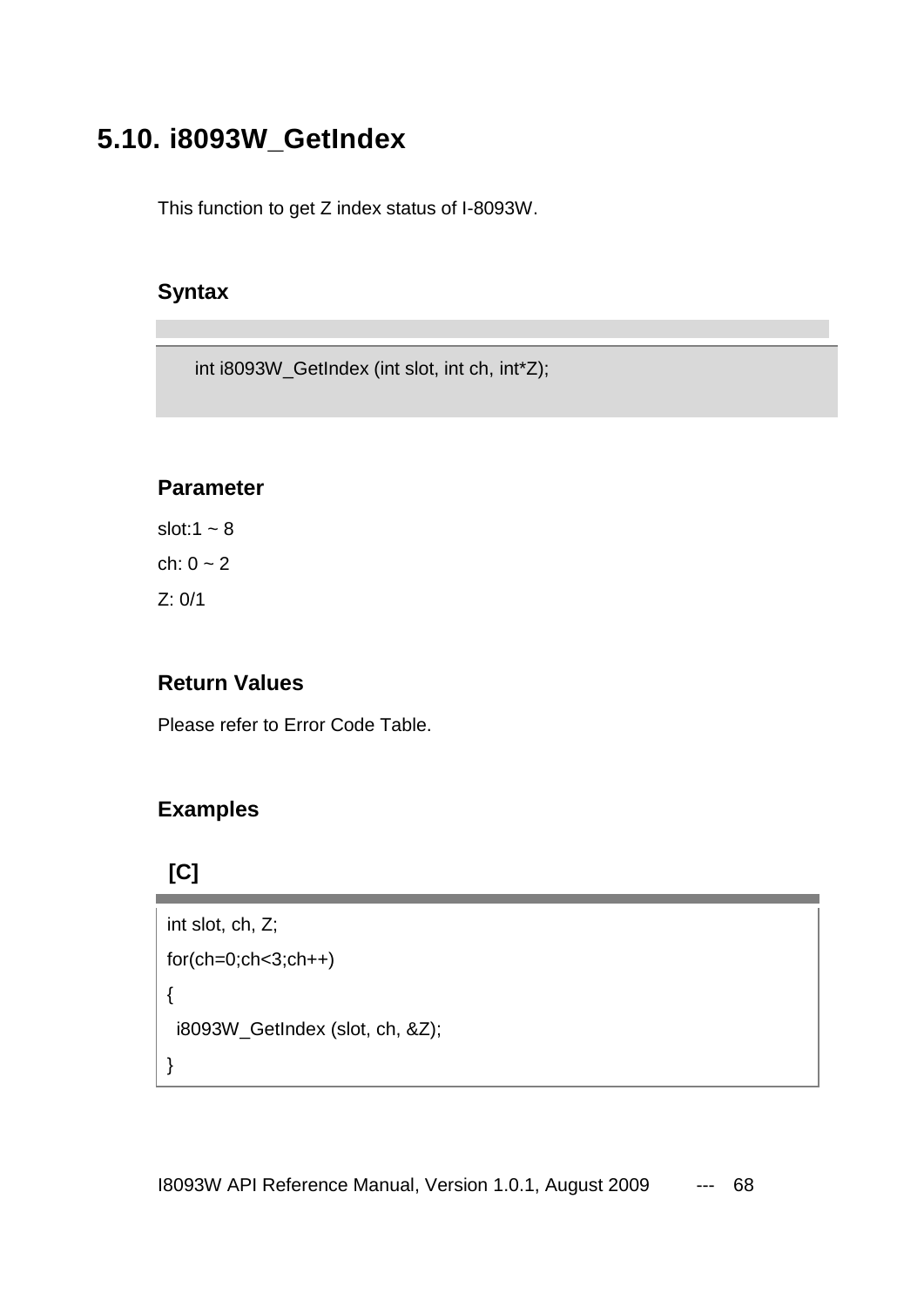# <span id="page-68-0"></span>**5.11. i8093W\_Read32BitEncoder**

This function to get 32-Bit Encoder value of I-8093W.

#### **Syntax**

int i8093W\_Read32BitEncoder(int slot, int ch, long\*encVal);

#### **Parameter**

slot: $1 \approx 8$ ch: 0 ~ 2 encVal: 32-Bit Encoder value of I-8093W (0 ~ 0xffffffff)

#### **Return Values**

Please refer to Error Code Table.

#### **Examples**

```
int slot, ch;
long encoder=0;
for(ch=0; ch<3; ch++){
 i8093W_ Read32BitEncoder(slot, ch, &encoder);
}
```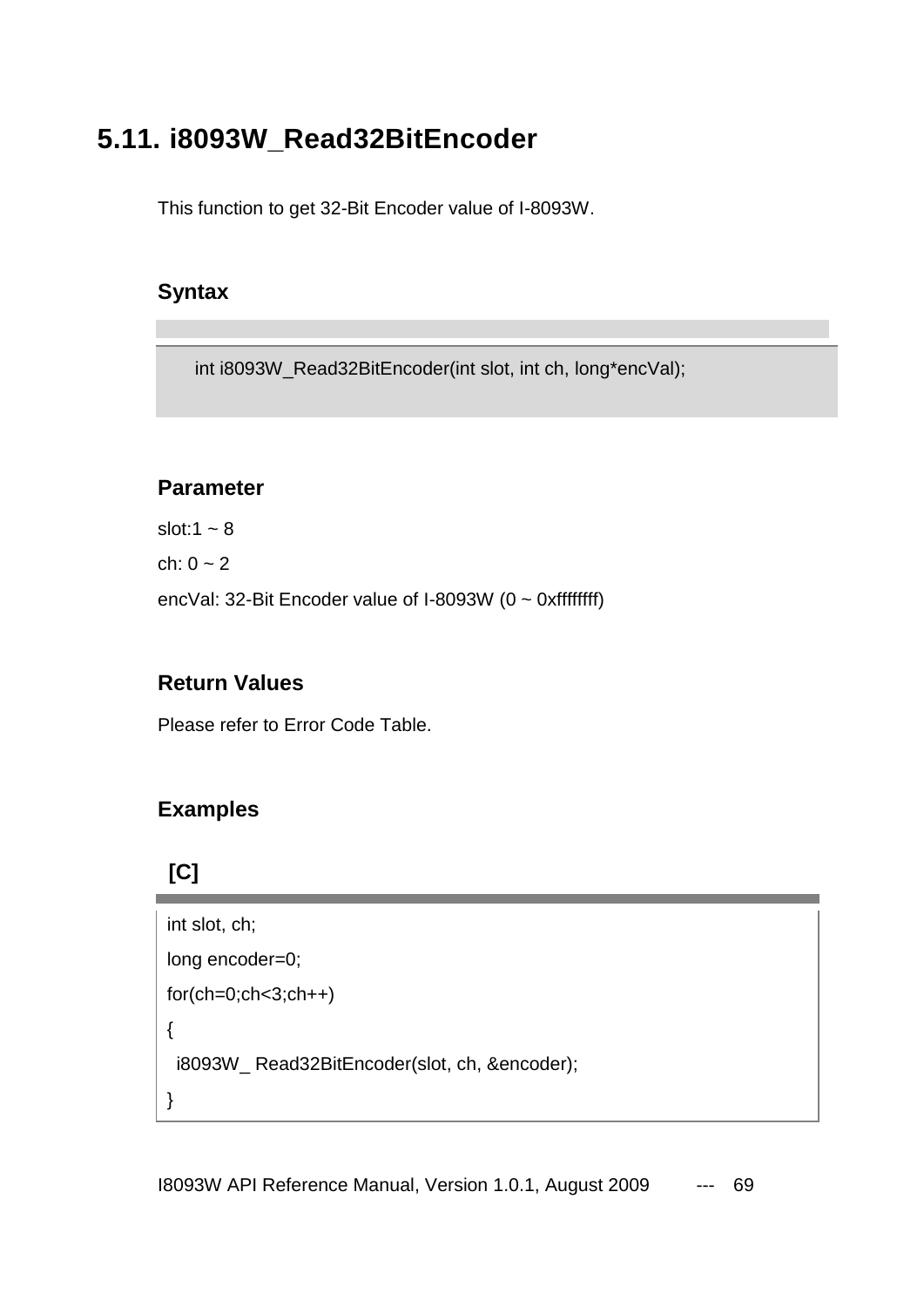# <span id="page-69-0"></span>**5.12. i8093W\_ResetEncoder**

This function to reset 32-Bit Encoder value to zero.

#### **Syntax**

int i8093W\_ResetEncoder (int slot, int ch);

#### **Parameter**

slot: $1 \sim 8$ ch:  $0 - 2$ 

#### **Return Values**

Please refer to Error Code Table.

### **Examples**

```
int slot, ch;
for(ch=0; ch<3; ch++){
 i8093W_ResetEncoder (slot, ch);
}
```